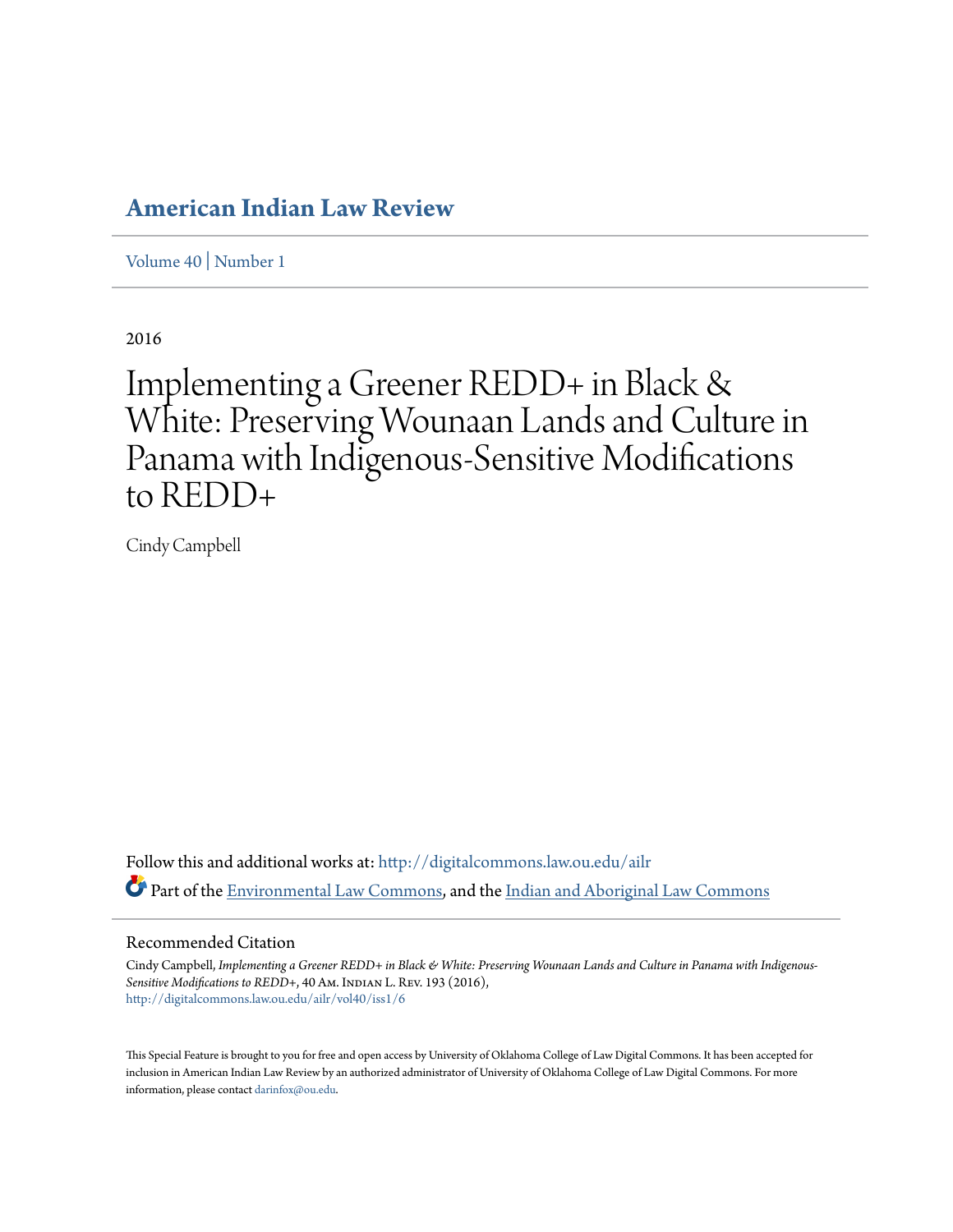# **SPECIAL FEATURE**

# **IMPLEMENTING A GREENER REDD+ IN BLACK & WHITE: PRESERVING WOUNAAN LANDS AND CULTURE IN PANAMA WITH INDIGENOUS-SENSITIVE MODIFICATIONS TO REDD+**

*Cindy Campbell[\\*](#page-1-0)*

#### *Table of Contents*

| I. The Effort to Preserve Wounaan Lands Before REDD+               |  |
|--------------------------------------------------------------------|--|
|                                                                    |  |
|                                                                    |  |
|                                                                    |  |
|                                                                    |  |
|                                                                    |  |
| II. Existing Indigenous Protections Available to the Wounaan  211  |  |
|                                                                    |  |
| 1. International Labour Organization Convention No. 169  211       |  |
| 2. UNDRIP-Free, Prior, and Informed Consent 215                    |  |
|                                                                    |  |
| B. Panama's Domestic Laws Providing Indigenous Protection 220      |  |
| III. How to Avoid Whitewashing Wounaan Problems in a Redd+         |  |
|                                                                    |  |
| A. Strengthening Land Tenure Rights to Protect Wounaan Lands  223  |  |
| B. REDD+ Program to Include Free, Prior, and Informed Consent  227 |  |
| C. Integration of Indigenous Environmental Knowledge in Adaption   |  |
|                                                                    |  |
|                                                                    |  |
|                                                                    |  |

<span id="page-1-0"></span> <sup>\*</sup> First-place winner, 2014-15 *American Indian Law Review* Writing Competition. Ms. Campbell is an Associate Attorney at Latham, Shuker, Eden & Beaudine, LLP in Orlando, Florida and focuses her practice in areas of Commercial Real Estate and Public Finance. Ms. Campbell received her J.D., magna cum laude, from Florida A&M University College of Law in May 2015 and holds a Bachelor's degree from the University of Central Florida (2011). Ms. Campbell extends her deepest gratitude to Prof. Randall S. Abate, Florida A&M University College of Law Professor of Law and Director of the Center for International Law and Justice, for his continued guidance and support on this project and during her tenure in law school.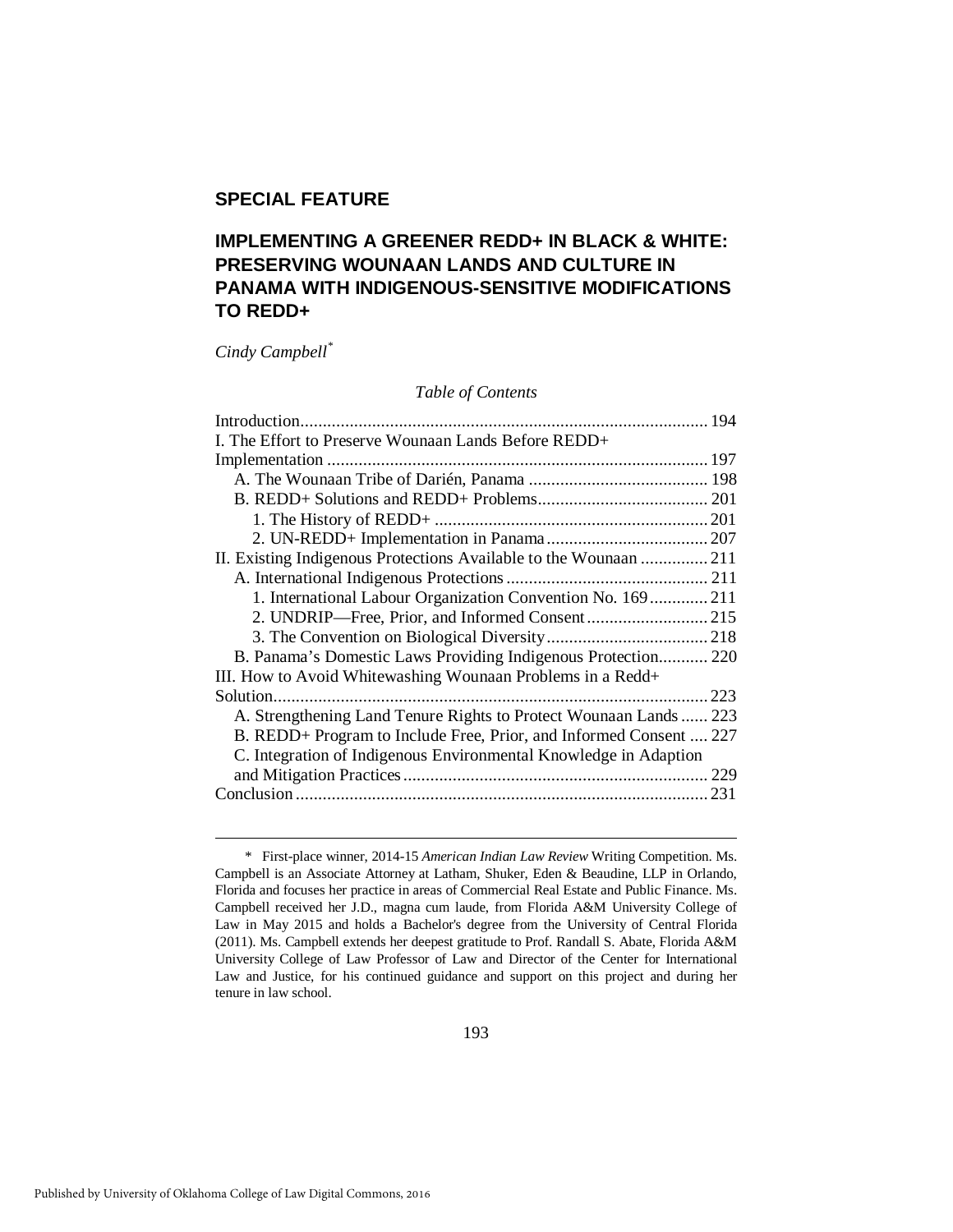#### <span id="page-2-7"></span>*Introduction*

<span id="page-2-0"></span>"If a tree falls in a forest and no one is around to hear it, does it make a sound?"<sup>[1](#page-2-1)</sup> While philosophers and scientists worldwide have grappled with the answer to this question, one thing is certain—when trees fall in Darién rainforests, there is a far-reaching impact on the Wounaan tribe. $2$  The Wounaan reside in Darién, Panama, known for having some of Central America's richest and most spectacular rainforests.<sup>[3](#page-2-3)</sup> Although these rainforests have long been a safe haven for the Wounaan to live in peace, they have now transformed into a battleground of competing interests and economic opportunism.[4](#page-2-4) Deforestation from eco-trafficking, cattle ranching, and illegal logging fueled by the desire for the rainforest's rosewood have imperiled the Wounaan's existence and threaten to displace the entire community.<sup>[5](#page-2-5)</sup> In addition to the threat of displacement, and despite many requests to local, national and international authorities for assistance, the Wounaan face an invasion of illegal loggers and the tribe has suffered violent repercussions while defending its territory.<sup>[6](#page-2-6)</sup>

<span id="page-2-3"></span> 3. Pascal O. Girot, *The Darién Region Between Colombia and Panama: Gap or Seal?*, *in* HUMAN RIGHTS AND THE ENVIRONMENT: CONFLICTS AND NORMS IN A GLOBALIZING WORLD 174 (Lyuba Zarsky ed., 2002); *see also* Katharine Mapes, *Expanding Ecotourism: Embedding Environmental Sustainability in Panama's Burgeoning Tourist Industry*, 33 HARV. ENVTL. L. REV. 225, 246 (2009) (stating that the Darien rainforests are on a list of one of the world's top twenty-five "biodiversity hotspots").

<span id="page-2-4"></span> 4. *See*, *e.g.*, John Ahni Schertow, *Panama: Wounaan Attacked by Loggers for Defending Endangered Cocobolo Trees*, IC MAG. (Apr. 4, 2012), https://intercontinentalcry. org/panamawounaan-attacked-by-loggers-for-defending-endangered-cocobolo-trees/ (discussing a recent conflict between the Wounaan and wood loggers).

<span id="page-2-5"></span> 5. *See*, *e.g.*, Mimi Yagoub, *Panama Indigenous Shine Light on Deforestation Caused by Illegal Activity*, INSIGHT CRIME (Mar. 20, 2014), http://www.insightcrime.org/newsbriefs/panama-indigenous-shine-light-on-deforestation-caused-by-illegal-activity (discussing environmental destruction related to drug trafficking in the Darien Gap).

<span id="page-2-6"></span> 6. *See* Veronique Pittman, *Conflicts Continue Over Resources in Panama—Two More Indigenous People Killed*, WORLD POST (Apr. 11, 2012, 2:38PM), http://www.huffington post.com/veronique-pittman/indigenous-peoples-in-pan\_b\_1263996.html.

<span id="page-2-8"></span> <sup>1.</sup> EUGENE KELLY, THE BASICS OF WESTERN PHILOSOPHY 108 (2004).

<span id="page-2-2"></span><span id="page-2-1"></span> <sup>2.</sup> The Wounaan are a subgroup of the Chocó family, originating from the Chocó province in Colombia. Lauren Koller-Armstrong, *Indigenous Legal Traditions, Cultural Rights, and Tierras Colectivas: A Jurisprudential Reading from the Emberá-Wounaan Community*, 9 TRIBAL L.J. 19, 27 (2008-2009), http://lawschool.unm.edu/tlj/volumes/vol9/ KOLLER\_Lauren.pdf [hereinafter Koller-Armstrong, *Indigenous Legal Traditions*]. Within Chocó, the Wounaan share many cultural similarities with the Emberás, and are collectively known as the *Emberá-Wounaan. Id.* at 24 n.30. Although this article focuses on the Wounaan, many of the issues discussed also affect the Emberás.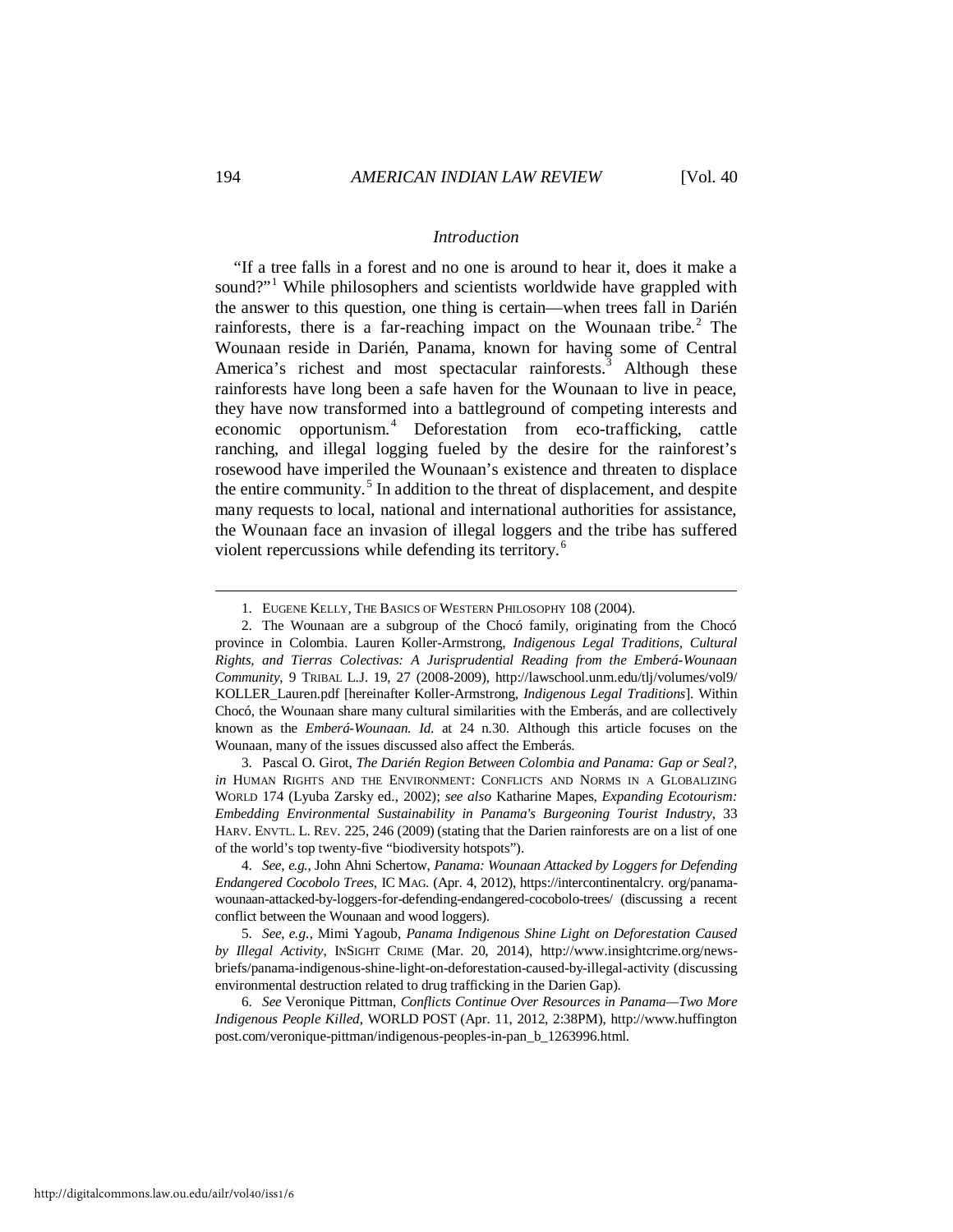<span id="page-3-8"></span>To prevent increased deforestation and preserve indigenous territory, Panama has proposed to implement a policy known as Reduced Emissions from Deforestation and Forest Degradation  $(REDD+)$ ,<sup>[7](#page-3-0)</sup> a program aimed squarely at reducing deforestation.<sup>[8](#page-3-1)</sup> As proposed, however, REDD+ implementation threatens to dispossess the Wounaan of their land and impede traditional Wounaan practices.<sup>[9](#page-3-2)</sup> By including the Wounaan within the ambit of parties REDD+ would regulate, the Wounaan's autonomy in indigenous land stewardship will be constrained.<sup>[10](#page-3-3)</sup> Moreover, while REDD+ potentially may beneficially impact the environment, faulty implementation may produce unintended consequences such as forced evictions, destruction of the local ecosystem, and overall environmental deterioration.<sup>[11](#page-3-4)</sup> In sum, a solution meant to preserve the rainforest may simultaneously have the effect of undermining indigenous rights by restricting land use. As forest dwellers, the Wounaan are uniquely qualified to sustainably manage forest resources without interference from the government.<sup>[12](#page-3-5)</sup> Even when the Wounaan must cut down trees, the people feel an intrinsic spiritual duty to do so in a responsible and sustainable manner. $^{13}$  $^{13}$  $^{13}$ 

<span id="page-3-9"></span>International law provides powerful protections to shield indigenous communities like the Wounaan from public and private practices that would interfere with enjoyment of their lands. International agreements such as International Labour Organization Convention No.  $169<sup>14</sup>$  $169<sup>14</sup>$  $169<sup>14</sup>$  the United

 <sup>7.</sup> See *infra* Section I.B.1 for a discussion of REDD's evolution to REDD+.

<span id="page-3-1"></span><span id="page-3-0"></span> <sup>8.</sup> Asociación Indígena Ambiental, *REDD in Panama*, GLOBAL FOREST COALITION, http://vh-gfc.dpi.nl/img/userpics/File/REDD/REDD-in-Panama.pdf (last visited Feb. 22, 2016) [hereinafter *REDD in Panama*].

<span id="page-3-2"></span> <sup>9.</sup> *See* Rhett Butler, *Why Panama's Indigenous Pulled Out of the UN's REDD Program*, MONGABAY (June 25, 2013), http://news.mongabay.com/2013/0625-panamacoonapip-redd.html#GmKcCVmP8tjxzGp6.99.

<span id="page-3-3"></span> <sup>10. &</sup>quot;As proposed, Panama's REDD plan failed to guarantee [indigenous] rights over lands that are [theirs] under national law. The way it is written, the plan would allow future governments to invest in [indigenous] territories and remove the natural resources that remain." *Id.*; *see also infra* text accompanying note 108.

<span id="page-3-4"></span> <sup>11.</sup> Holly Brentnall, *U.N.-REDD Program Criticized for Negative Impact on Indigenous Communities*, RECORD (Jan. 28, 2014), http://www.newsrecord.co/u-n-redd-programcriticized-for-negative-impact-on-indigenous-communities/.

<span id="page-3-7"></span><span id="page-3-6"></span><span id="page-3-5"></span> <sup>12.</sup> *See*, *e.g.*, Koller-Armstrong, *Indigenous Legal Traditions*, *supra* note [2,](#page-2-7) at 29-31 (discussing the unique *Emberá-Wounaan* customs that demonstrate a significant land-culture connection and endure despite the availability of modern conveniences and the development of farming techniques).

 <sup>13.</sup> *See id.* 

 <sup>14.</sup> *See infra* Section II.A.1.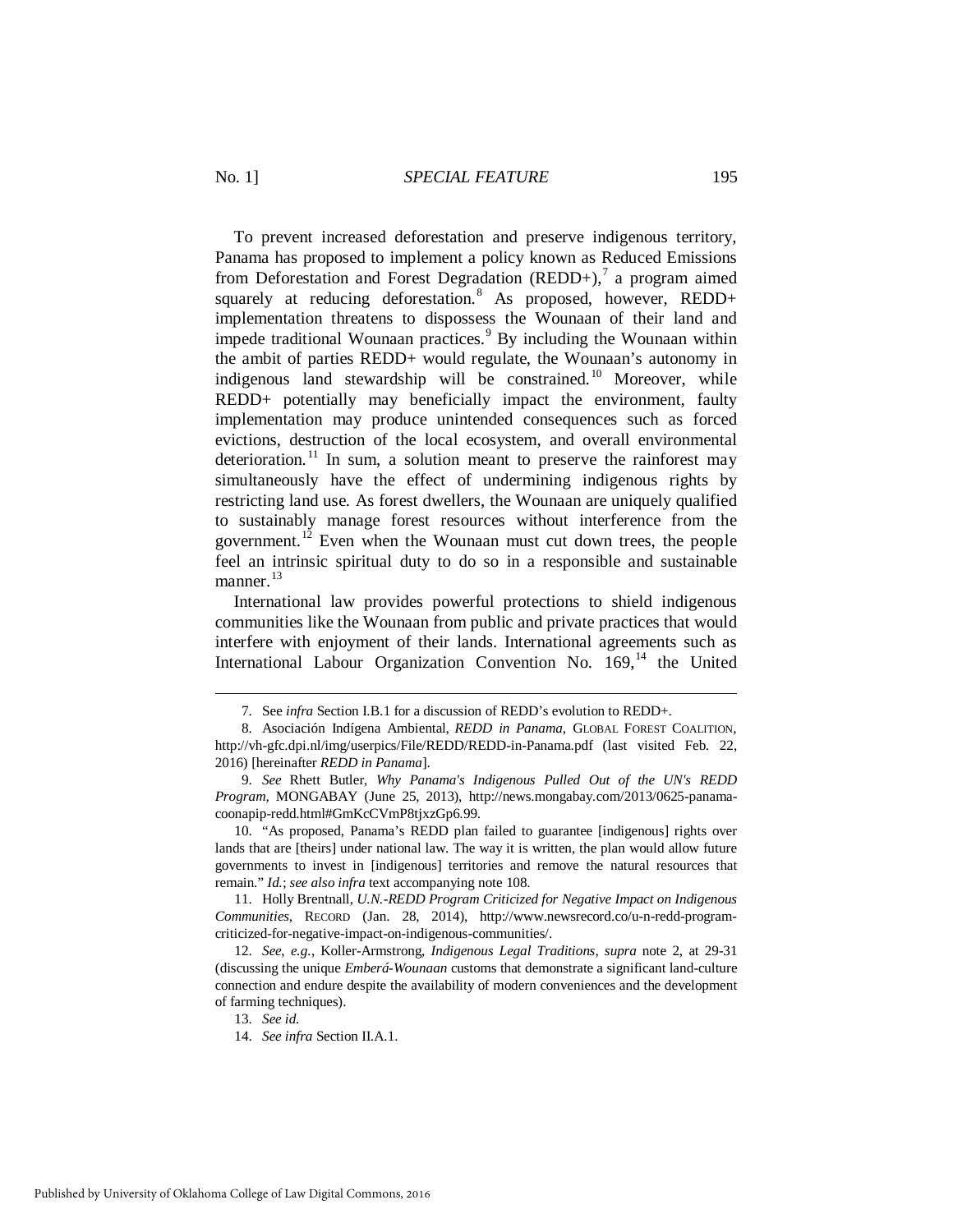Nations Declaration on the Rights of Indigenous People, <sup>[15](#page-4-0)</sup> and the Convention on Biological Diversity<sup>[16](#page-4-1)</sup> provide a sweeping panoply of principles that protect indigenous rights. Despite these agreements, however, Panama is not a party to International Labour Organization Convention No. 169, and the United Nations Declaration on the Rights of Indigenous Peoples is not binding on Panama.[17](#page-4-2) Additionally, the Convention on Biological Diversity, to which Panama is a party,  $18$ addresses indigenous autonomy but places substantial emphasis on state sovereignty.<sup>[19](#page-4-4)</sup>

<span id="page-4-10"></span><span id="page-4-9"></span>Panama is recognized as having superior protections aimed at protecting indigenous rights. $^{20}$  $^{20}$  $^{20}$  Law 22 of the Panamanian Constitution grants legal title to indigenous lands in the form of a *comarca*, a type of reservation. [21](#page-4-6) Taken together, *Ley 72 de 2008* and Executive Decree 223 recognize that some indigenous lands fall outside the established *comarca* and that indigenous communities should have some means to have those lands formally recognized.<sup>[22](#page-4-7)</sup> Despite these legal advancements, Panama's laws fail to address indigenous concerns because the government has yet to approve Wounaan applications that were submitted after the new laws were enacted.[23](#page-4-8) The majority of Wounaan lands fall outside of their established

<span id="page-4-11"></span>-

<span id="page-4-3"></span> 18. *See List of Parties*, CONVENTION ON BIOLOGICAL DIVERSITY, https://www.cbd.int/ information/parties.shtml (last visited Feb. 22, 2016).

<span id="page-4-4"></span> 19. Baruch A. Brody, *Intellectual Property, State Sovereignty, and Biotechnology*, 20 KENNEDY INST. OF ETHICS J. 51, 53-54 (2010).

<span id="page-4-5"></span> 20. *See* Roque Roldán Ortega, *Models for Recognizing Indigenous Land Rights in Latin America* iii, 8 (World Bank Env't Dep't, Working Paper No. 99, 2004), http://siteresources. worldbank.org/GLOBALENVIRONMENTFACILITYGEFOPERATIONS/Resources/Publi cations-Presentations/Biopublication2005ModelsforRecognizing.pdf.

21. Koller-Armstrong, *Indigenous Legal Traditions*, *supra* not[e 2,](#page-2-7) at 23-24.

<span id="page-4-8"></span><span id="page-4-7"></span><span id="page-4-6"></span> 23. Megan, *Native Future: Ten Years Helping Protect Wounaan Forests and Culture*, NATIVE FUTURE (Apr. 3, 2014), https://web.archive.org/web/20150917125617/http://www. nativefuture.org/2014/04/03/native-future-ten-years-helping-protect-wounaan-forests-andculture/ [hereinafter Megan, *Native Future*].

 <sup>15.</sup> *See infra* Section II.A.2.

 <sup>16.</sup> *See infra* Section II.A.3.

<span id="page-4-2"></span><span id="page-4-1"></span><span id="page-4-0"></span> <sup>17.</sup> *See generally* Cindy Campbell, *"Give Them a Dam Break!" Protecting the Ngäbe-Buglé Community of Panama with Clean Development Mechanism Safeguards to Promote Culturally Sensitive Development*, 2 AM. INDIAN L.J. 547, 562-68 (2014), http://www. law.seattleu.edu/Documents/ailj/Spring%202014/Campbell.pdf.

 <sup>22.</sup> *See* discussion *infra* Section II.B.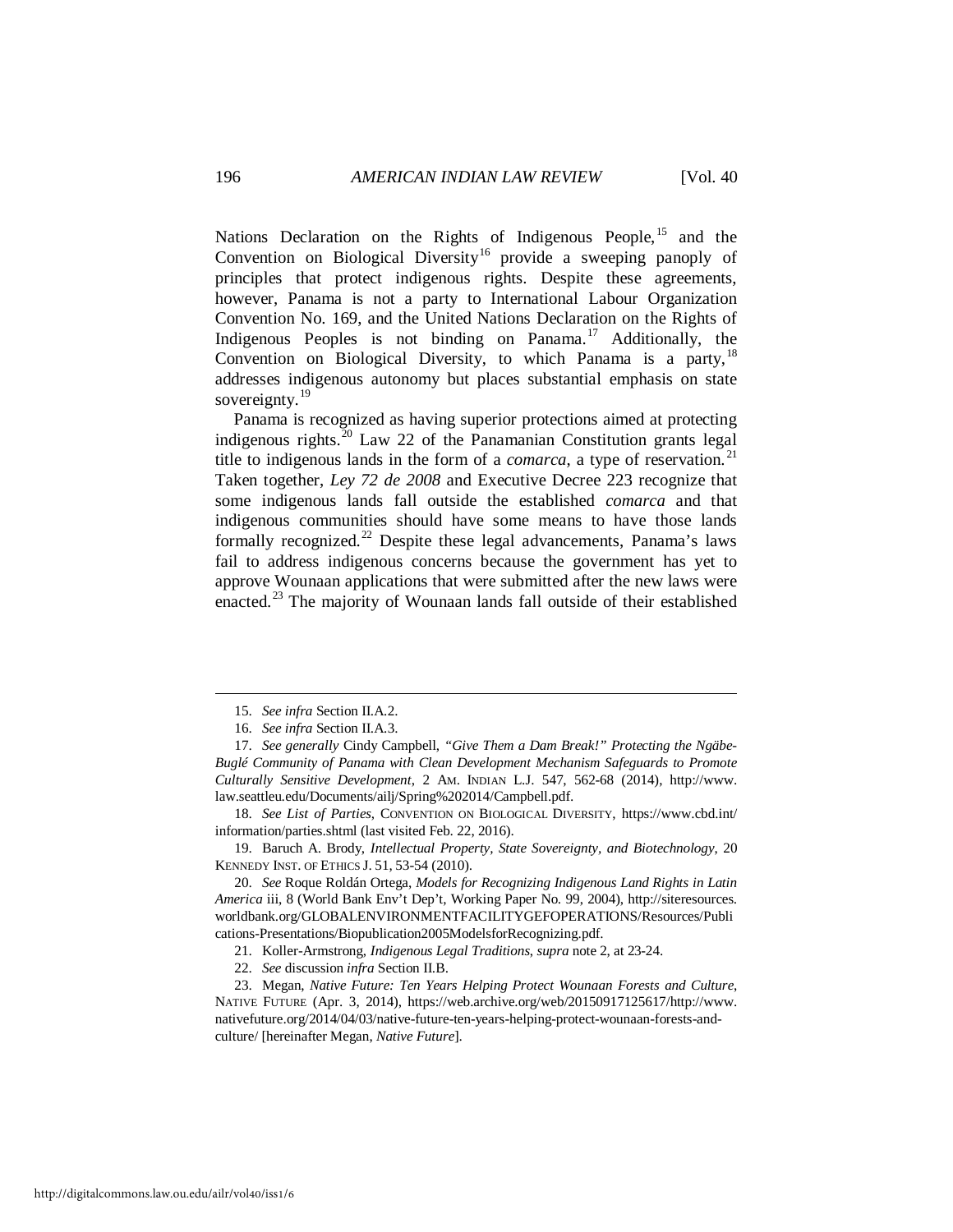<span id="page-5-5"></span>*comarca* boundary line.<sup>[24](#page-5-1)</sup> Therefore, Panama's failure to grant the Wounaan community legal title to their *non-comarca* territory leaves the tribe vulnerable to illegal settlement on their lands, forcing the Wounaan to continuously fight to defend their territory.[25](#page-5-2)

Part I of this paper discusses the history of Panama's Wounaan tribe, their struggle to protect their lands from deforestation, and their need to have lands falling outside of their *comarca* legally recognized through collective land titling initiatives. It also discusses Panama's potential implementation of the REDD+ regime and highlights REDD+'s current deficiencies in protecting indigenous rights. Part II reviews International Labour Organization Convention No. 169, the United Nations Declaration on the Rights of Indigenous Peoples, and the Convention on Biological Diversity. It discusses why these powerful indigenous protections are not sufficient to safeguard Wounaan lands, and examines Panama's *Ley 72 de 2008*, and its subsequent Executive Decree 223, focusing on their failure to adequately secure Wounaan lands. Part III proposes the following reforms: (1) enhanced land tenure rights to secure Wounaan lands prior to REDD+ implementation; (2) inclusion of free, prior, and informed consent in the REDD+ implementation decision-making process so that the Wounaan have an active voice in any initiative concerning their lands; and (3) use of indigenous knowledge as a means to achieve sustainable development. Inclusion of indigenous-sensitive reforms to REDD+ implementation in Panama will preserve Wounaan territory and culture, while adding comprehensive and environmentally conscious solutions to ongoing problems.

#### <span id="page-5-0"></span>*I. The Effort to Preserve Wounaan Lands Before REDD+ Implementation*

The Wounaan people who reside in Panama's fertile rainforests are in peril of losing their ancestral lands to deforestation, placing this community in ieopardy of extinction.<sup>[26](#page-5-3)</sup> Panama's REDD+ initiative could potentially prevent this disaster, but without appropriate safeguards before implementation, the Wounaan could be irreparably harmed.<sup>[27](#page-5-4)</sup>

<span id="page-5-1"></span> <sup>24.</sup> *See Protecting 1 Million Acres in Panama*, RAINFOREST FOUND. US, https://web. archive.org/web/20140418205634/http://www.rainforestfoundation.org/protecting-1 million-acres-panama (last visited Feb. 22, 2016).

<span id="page-5-4"></span><span id="page-5-3"></span><span id="page-5-2"></span> <sup>25.</sup> Bureau of Democracy, Human Rights & Labor, *2013 Human Rights Reports: Panama*, U.S. DEP'T OF STATE (Feb. 27, 2014), http://www.state.gov/j/drl/rls/hrrpt/2013/ wha/220460.htm.

 <sup>26.</sup> *See* YAGOUB, *supra* not[e 5.](#page-2-8)

 <sup>27.</sup> *REDD in Panama*, *supra* note [8,](#page-3-8) at 7.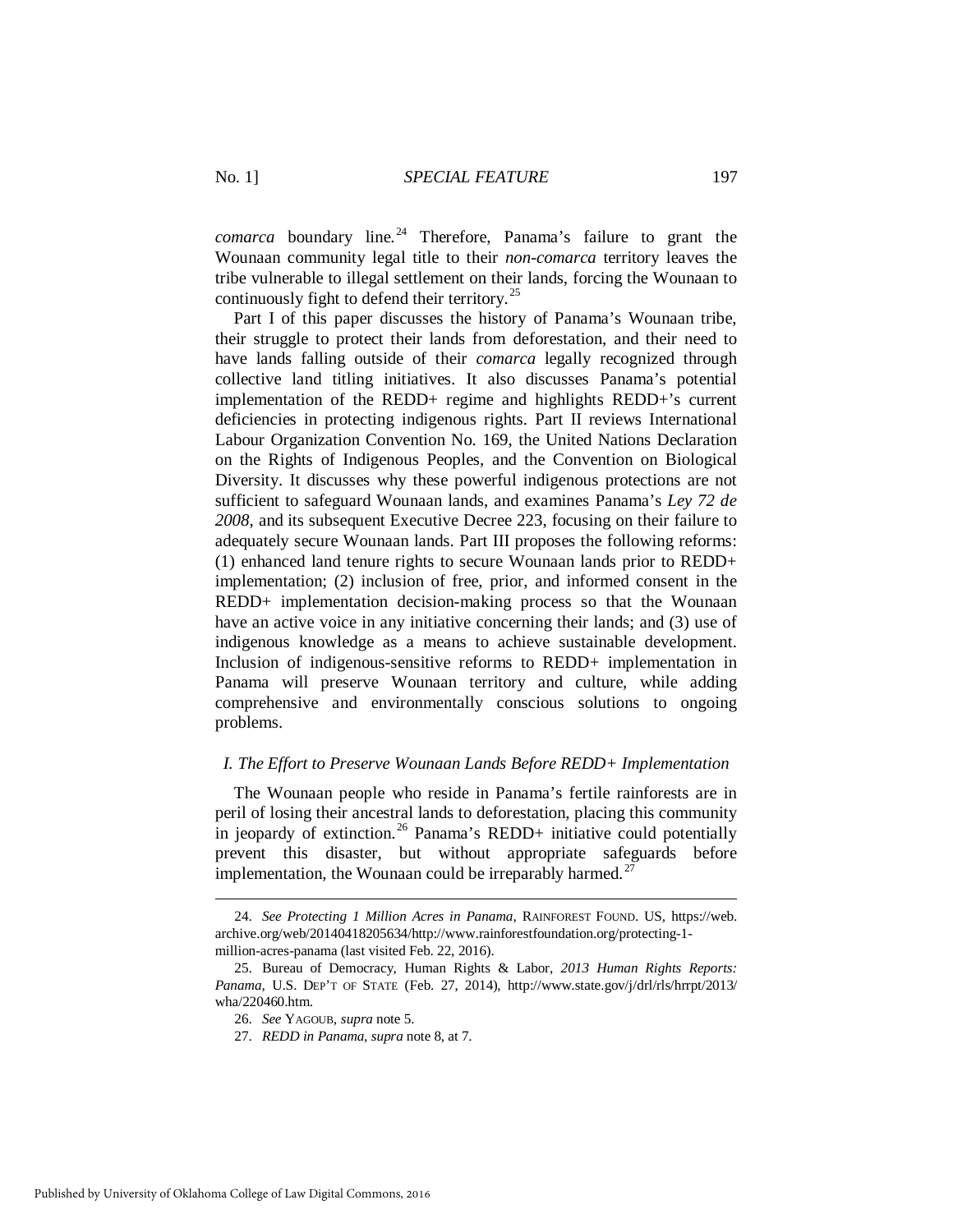#### <span id="page-6-0"></span>*A. The Wounaan Tribe of Darién, Panama*

<span id="page-6-10"></span><span id="page-6-9"></span><span id="page-6-8"></span><span id="page-6-7"></span>The Wounaan are one of seven indigenous<sup>[28](#page-6-1)</sup> groups formally recognized in Panama.[29](#page-6-2) Some Wounaan occupy one of Panama's five *comarcas*, an autonomous region legally reserved to indigenous groups.<sup>[30](#page-6-3)</sup> Others can be found spread throughout Darién and Central Panama.<sup>[31](#page-6-4)</sup> Because they generally avoid contact with outside groups, the Wounaan are known as the most isolated indigenous community in Panama. $32$ Originating from Chocó, Colombia, the Wounaan began settling in the nearby Darién rainforests of Panama alongside the Emberás in the midtwentieth century.[33](#page-6-6) Although the Emberás and Wounaan are closely related

<span id="page-6-1"></span> <sup>28.</sup> Indigenous people include a diverse group of communities who are "*indigenous* because their ancestral roots are embedded in the lands on which they live, or would like to live, much more deeply than the roots of more powerful sectors of society living on the same lands or in close proximity. And they are *peoples* in that they comprise distinct communities with a continuity of existence and identity that links them to the communities, tribes, or nations of their ancestral past." Randall S. Abate & Elizabeth Ann Kronk, *Commonality Among Unique Indigenous Communities: An Introduction to Climate Change and Its Impacts on Indigenous Peoples*, *in* CLIMATE CHANGE AND INDIGENOUS PEOPLES: THE SEARCH FOR LEGAL REMEDIES 3, 4 (Randall S. Abate & Elizabeth Ann Kronk eds., 2013) (quoting S. JAMES ANAYA, INTERNATIONAL HUMAN RIGHTS AND INDIGENOUS PEOPLES 1 (2009)).

<span id="page-6-2"></span> <sup>29.</sup> *The Wounaan*, NATIVE FUTURE, http://www.nativefuture.org/the-wounaan/ (last visited Apr. 5, 2016). The other groups are the Ngabe-Bugle (viewed by some as two groups), Kuna, Emberá, Bribri, and Teribe. *Id.*; *see also Indigenous Peoples in Panama*, Int'l Work Group for Indigenous Affairs, http://www.iwgia.org/regions/latin-america/panama (last visited Sept. 21, 2014); *Update 2011-Panama*, INTERNATIONAL WORK GROUP FOR INDIGENOUS AFFAIRS, http://www.iwgia.org/regions/latin-america/panama/887-update-2011 panama (last visited Sept. 21, 2014).

<span id="page-6-3"></span> <sup>30.</sup> Martin Philipp Heger & Zachary McNish, *Forest Dwellers with No Forest: The Economic and Ecological Consequences of Panama's Land Tenure System for the Wounaan People*, NZCEL CONFERENCE 2009, at 5 (2009), http://www.nzcel-conf.auckland.ac.nz/ papers/Heger\_Martin.pdf. The Wounaan and Embéras occupy the Emberá-Wounaan comarca, which is divided in two separate areas—Cemaco District and Sambú District. Peter H. Herlihy, *Participatory Research Mapping of Indigenous Lands in Darién, Panama*, 62 HUM. ORG. 315, 318 (2003), http://sfaajournals.net/doi/pdf/10.17730/humo.62.4.fu05tgkbvn 2yvk8p [hereinafter Herlihy, *Participatory Research Mapping*].

<span id="page-6-4"></span> <sup>31.</sup> Peter H. Herlihy, *Central American Indian Peoples and Lands Today*, *in* CENTRAL AMERICA: A NATURAL AND CULTURAL HISTORY 215 (Anthony G. Coates ed., 1997).

<span id="page-6-5"></span> <sup>32.</sup> *Indigenous Peoples of Panama*, MORALES MISSIONS, http://www.moralesmissions. org/indigenous-peoples-of-panama.html (last visited Jan. 10, 2015).

<span id="page-6-6"></span> <sup>33.</sup> *The Wounaan and Embéra Indians of the Darién of Panamá*, MICHAEL SMITH GALLERY,

https://web.archive.org/web/20140718073523/http://michaelsmithgallery.com/node /80 (last visited Feb. 22, 2016).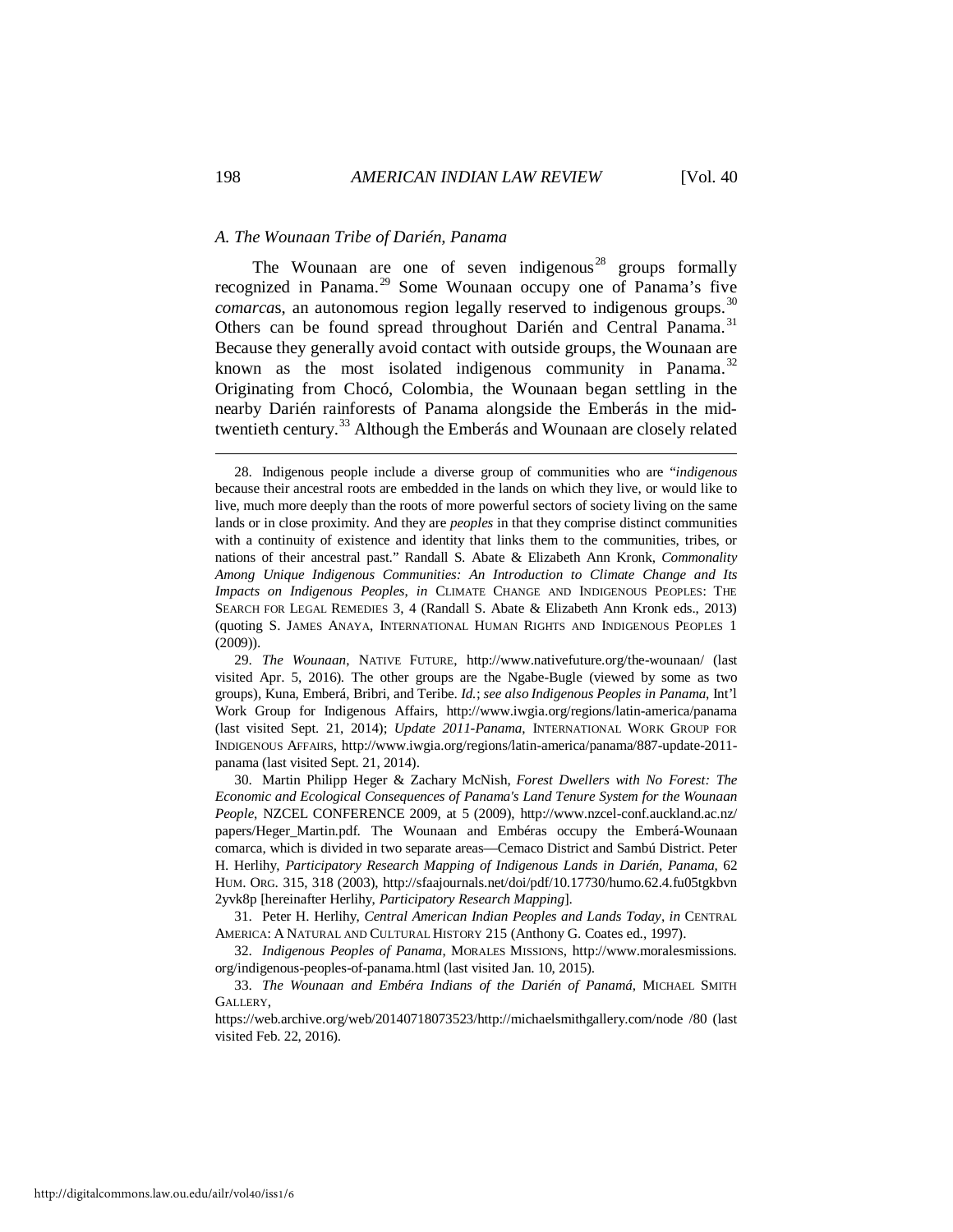through their Colombian roots and share similar physical characteristics and traditions, the Wounaan language remains distinct from the Emberás.<sup>[34](#page-7-0)</sup> The Wounaan are forest dwellers living a nomadic lifestyle and occupy villages consisting of small groups of extended families.<sup>[35](#page-7-1)</sup> As of 2010, the Wounaan numbered approximately seven thousand and were comprised of sixteen communities spread across the Eastern Panama and Darién Provinces. [36](#page-7-2)

The Wounaan's culture, traditions, and very existence are inextricably tied to their land.<sup>[37](#page-7-3)</sup> They view territory as central to an indigenous worldview and as the means through which they advance cultural traditions and affirm their independence as a tribe.<sup>[38](#page-7-4)</sup> Spiritually, the Wounaan believe that the spirit of their ancestors reside within the land and that they, along with these spirits and all living creatures, are one with the universe.<sup>[39](#page-7-5)</sup> For these reasons, the Wounaan regard their ancestral lands as sacred and essential to the preservation of their cultural identity.<sup>[40](#page-7-6)</sup> Culturally, the Wounaan subsist off the land through traditional farming techniques (such as slash-and-burn) to provide their agricultural needs such as rice, plantains, bananas, and sugarcane.<sup>[41](#page-7-7)</sup> Subsistence is a cooperative activity and requires

<span id="page-7-8"></span> <sup>34.</sup> Koller-Armstrong, *Indigenous Legal Traditions*, *supra* not[e 2,](#page-2-7) at 28.

 <sup>35.</sup> *The Wounaan*, *supra* note 29.

<span id="page-7-2"></span><span id="page-7-1"></span><span id="page-7-0"></span> <sup>36.</sup> J. Velasquez Runk et al., *Political Economic History, Culture, and Wounaan Livelihood Diversity in Eastern Panama*, 24 AGRIC. & HUM. VALUES 93, 94 (2007); *see also Resultados Finales Básicos*, CONTRALORÍA GENERAL DE LA REPÚBLICA DE PANAMÁ INSTITUTO NACIONAL DE ESTADÍSTICA Y CENSO (2010), http://www.contraloria.gob.pa/inec/ Publicaciones/Publicaciones.aspx?ID\_SUBCATEGORIA=59&ID\_PUBLICACION=360&I D\_IDIOMA=1&ID\_CATEGORIA=13 (click on "Cuadro 20").

 <sup>37.</sup> *See* Abate & Kronk, *supra* not[e 28.](#page-6-7)

 <sup>38.</sup> Koller-Armstrong, *Indigenous Legal Traditions*, *supra* not[e 2,](#page-2-7) at 28.

 <sup>39.</sup> *Id.* at 28-29.

 <sup>40.</sup> *Id.*

<span id="page-7-7"></span><span id="page-7-6"></span><span id="page-7-5"></span><span id="page-7-4"></span><span id="page-7-3"></span> <sup>41.</sup> Heger & McNish, *supra* note [30,](#page-6-8) at 8. "Slash and burn farming is a form of shifting agriculture where the natural vegetation is cut down and burned as a method of clearing the land for cultivation. When the plot becomes infertile, the farmer moves to a new fresh plot . . . .This process is repeated over and over." *What Is Slash and Burn Farming?*, RAINFOREST SAVER, http://www.rainforestsaver.org/what-slash-and-burn-farming (last updated Dec. 20, 2015). "Slash-and-burn" is also known as "swidden" or "shifting" agriculture. *Id.* For this reason, indigenous communities need considerable expanses of land to survive. Ironically, rainforest destruction has often been blamed on indigenous use of slash-and-burn techniques for survival, "effectively blam[ing] the victims for the cause of deforestation." MARTIN MOWFORTH, THE VIOLENCE OF DEVELOPMENT: RESOURCE DEPLETION, ENVIRONMENTAL CRISES AND HUMAN RIGHTS ABUSES IN CENTRAL AMERICA 107 (2014). In fact, studies have shown no evidence that shifting agriculture causes permanent deforestation. CAROL J. PIERCE COLFER, BEYOND SLASH AND BURN: BUILDING ON INDIGENOUS MANAGEMENT OF BORNEO'S TROPICAL RAIN FORESTS 149 (1997).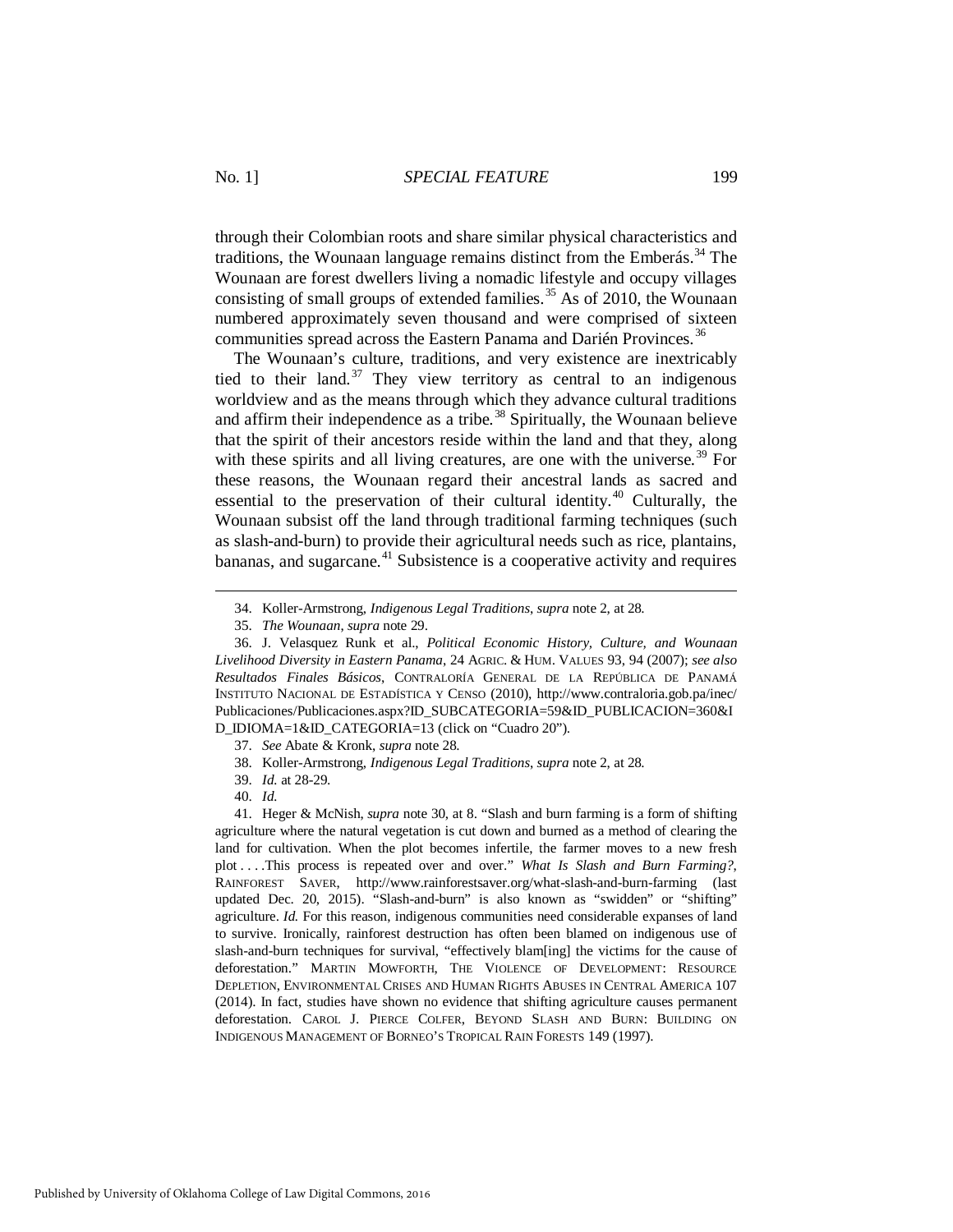the Wounaan to work in unison to ensure the livelihood of the entire community.[42](#page-8-0)

Additionally, because they are the poorest of indigenous communities in Panama, the Wounaan rely heavily on the natural resources of the rainforest to weave baskets and produce artwork to generate revenue for their villages.<sup>[43](#page-8-1)</sup> The women of the villages collect the plants and forestry they need to create their artwork by harvesting it from the surrounding area rather than by planting the resources they need closer to home.<sup>[44](#page-8-2)</sup> Some of their most famous creations are made using highly sought after cocobolo (or rosewood, a species native to Central America) from which they are able to make baskets, woodcarvings, figurines, boats, and a host of other items.<sup>[45](#page-8-3)</sup>

<span id="page-8-8"></span>Due to the significance of land ownership to maintain their way of life, the Wounaan waged a hard-fought battle for land recognition, and by 1983 a portion of the Emberás and Wounaan lands was granted *comarca* status.[46](#page-8-4) Gaining *comarca* status was a considerable step forward, however, much of the Wounaan's land lies outside of the recognized territory and does not have the same protections afforded the lands within the *comarca*. [47](#page-8-5)

The Darién province, where the Wounaan reside, is rich in biological and species diversity.<sup>[48](#page-8-6)</sup> Therefore—due to lack of protection and its appeal to developers—Wounaan territory outside the *comarca* remains vulnerable to colonists, land-grabbers, and other outside incursions seeking to exploit natural resources like cocobolo for financial gain.<sup>[49](#page-8-7)</sup> The Wounaan have

<span id="page-8-3"></span> 45. *Growing Demand for Cocobolo Wood*, PLANTING EMPOWERMENT (Apr. 4, 2012), http://www.plantingempowerment.com/blog/growing-demand-for-cocobolo-wood.html; *see also* Heger & McNish,*supra* not[e 30,](#page-6-8) at 9.

<span id="page-8-4"></span> 46. Koller-Armstrong, *Indigenous Legal Traditions*, *supra* note [2,](#page-2-7) at 24. Law 22 established the *Comarca Embera-Wounaan*, thereby granting the Emberá and Wounaan indigenous protections and title to a portion of their land. *Id.*

47. *Id.* at 33.

<u>.</u>

48. Herlihy, *Participatory Research Mapping*, *supra* not[e 30.](#page-6-10) 

<span id="page-8-7"></span><span id="page-8-6"></span><span id="page-8-5"></span> 49. *See Forest Protection Plan Promoted in Panama's Darién Indigenous Zone*, IUCN (Apr. 8, 2013), http://www.iucn.org/news\_homepage/news\_by\_date/?12757/1/Darienprotec tion. Darién forests are rich in mahogany, yellow pine, and cocobolo, all of which have high commercial value. *Id.* In fact, cocobolo was added to the list of precious hardwoods

<span id="page-8-0"></span> <sup>42.</sup> Peter Herlihy, *Emberá and Wounaan*, ENCYCLOPEDIA.COM, http://www.encyclo pedia.com/doc/1G2-3458001347.html (last visited Sept. 21, 2014).

 <sup>43.</sup> *The Wounaan*, *supra* not[e 29.](#page-6-9)

<span id="page-8-2"></span><span id="page-8-1"></span> <sup>44.</sup> Koller-Armstrong, *Indigenous Legal Traditions*, *supra* note [2,](#page-2-7) at 30; *see also* J. Velásquez Runk, *Wounaan and Emberá Use and Management of the Fiber Palm Astrocaryum standleyanum (Arecaceae) for Basketry in Eastern Panamá*, 55 ECON. BOTANY 72, 75 (2001), http://www.jstor.org/stable/4256392.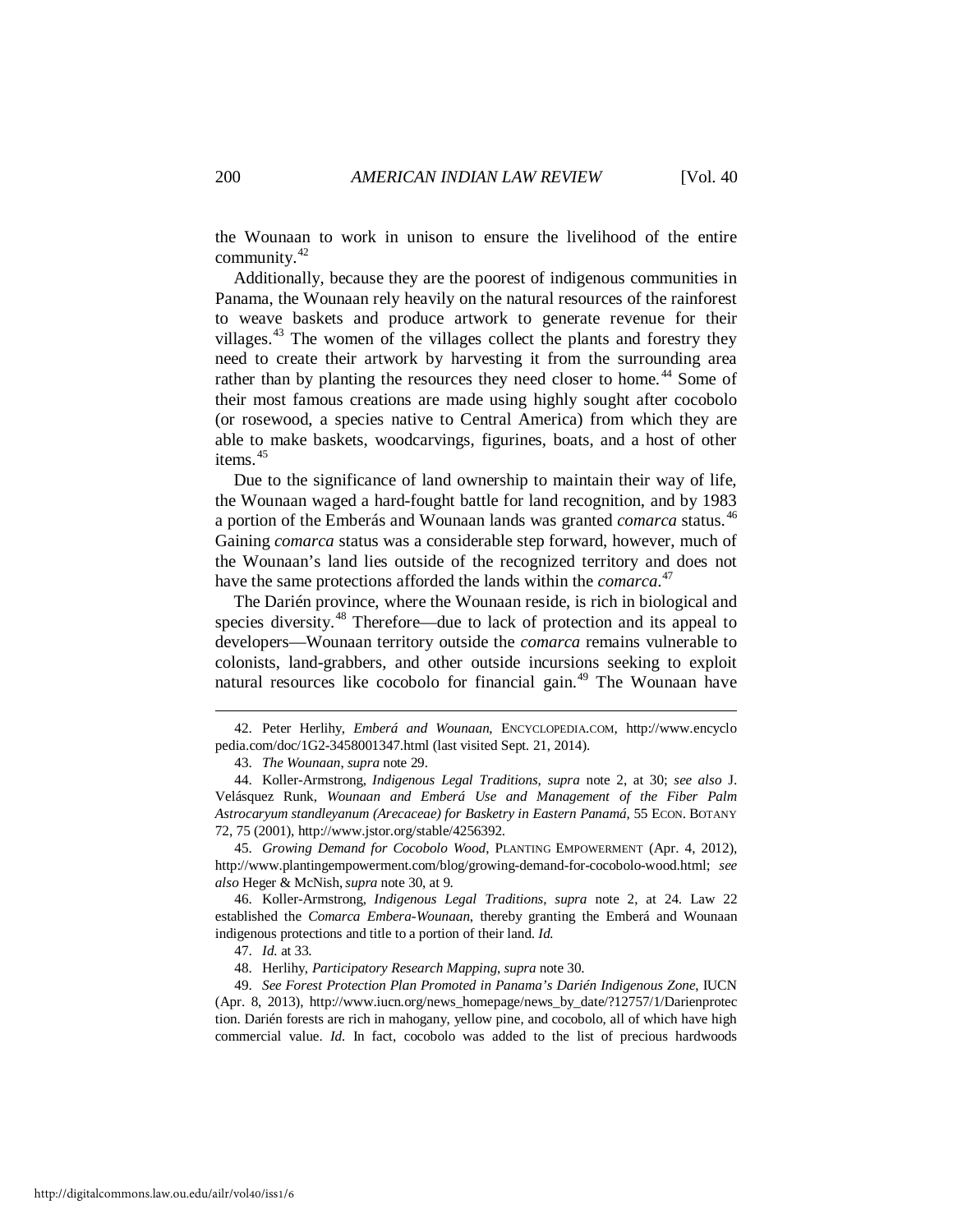#### No. 1] *SPECIAL FEATURE* 201

been attacked and beaten for defending this precious resource essential to their livelihood.<sup>[50](#page-9-2)</sup> Moreover, the Wounaan must frequently contend with drug cartels because the Darién rainforests are viewed as the perfect place for eco-trafficking due to the forests' density and reputation among travelers for being dangerous.<sup>[51](#page-9-3)</sup> Because of these challenges to Wounaan sovereignty over their lands, the tribe has been diligently pushing for recognition of their collective lands (*tierras colectivas*).[52](#page-9-4) 

#### <span id="page-9-0"></span>*B. REDD+ Solutions and REDD+ Problems*

REDD+ is a climate change mitigation mechanism aimed squarely at preserving forests to prevent the release of carbon into the atmosphere.<sup>[53](#page-9-5)</sup> Although REDD+ appears to be a timely solution to deforestation and forest degradation concerns in Panama's rainforests, if it lacks appropriate enhancements designed to safeguard indigenous rights, then REDD+ can do more harm than good.<sup>[54](#page-9-6)</sup>

#### <span id="page-9-9"></span><span id="page-9-8"></span><span id="page-9-1"></span>*1. The History of REDD+*

REDD was first introduced as a sustainable means to curb unprecedented deforestation that was occurring at unprecedented rates.<sup>[55](#page-9-7)</sup> Deforestation was

<span id="page-9-3"></span> 51. Sean Mattson, *Panama's Darien Teems with FARC Drug Runners*, REUTERS (May 25, 2010, 10:31 PM), http://www.reuters.com/article/us-panama-drugs-idUSTRE64 P017201 00526#ldTEZA8Fdhsq8OAe.97.

52. Koller-Armstrong, *Indigenous Legal Traditions*, *supra* not[e 2,](#page-2-7) at 20, 28.

<span id="page-9-5"></span><span id="page-9-4"></span> 53. Joyeeta Gupta et al., *Climate Change and Forests: From the Noordwijk Declaration to REDD*, *in* CLIMATE CHANGE, FORESTS AND REDD: LESSONS FOR INSTITUTIONAL DESIGN 1, 1-2 (Joyeeta Gupta et al. eds., 2013). Deforestation is the process of clearing natural forests by way of human activities like logging. *Deforestation*, WWF, http://wwf.panda.org/ about\_our\_earth/about\_forests/deforestation/ (last visited Nov. 20, 2014). Degradation is the gradual destruction of the forest through human-induced activities like forest fires and logging. *See* BRONSON GRISCOM ET AL., THE HIDDEN FRONTIER OF FOREST DEGRADATION: A REVIEW OF THE SCIENCE, POLICY AND PRACTICE OF REDUCING DEGRADATION EMISSIONS 7 (2xt009).

54. *See REDD in Panama*, *supra* not[e 8,](#page-3-8) at 7.

<span id="page-9-7"></span><span id="page-9-6"></span> 55. Stephanie Baez, *The "Right" REDD Framework: National Laws that Best Protect Indigenous Rights in a Global REDD Regime*, 80 FORDHAM L. REV. 821, 827-29 (2011),

requiring trade controls because of the insatiable demand for this resource. *See CITES Extends Trade Controls to 111 Precious Hardwood Species from Madagascar and Panama*, CITES (Sept. 28, 2011), http://www.cites.org/eng/news/pr/2011/20110928\_timber\_appen dixIII.php.

<span id="page-9-2"></span> <sup>50.</sup> Schertow, *supra* note 4; *see also* Jeremy Hance, *Featured Video: Indigenous Tribe Faces Loggers, Ranchers, and Murder in Bid to Save Their Forests*, MONGABAY (Mar. 19, 2014), http://news.mongabay.com/2014/0319-hance-wounaan-one-video.html; *Native Lines-La Trocha de Platanares*, VIMEO, (Dec. 23, 2013), http://vimeo. com/82535846.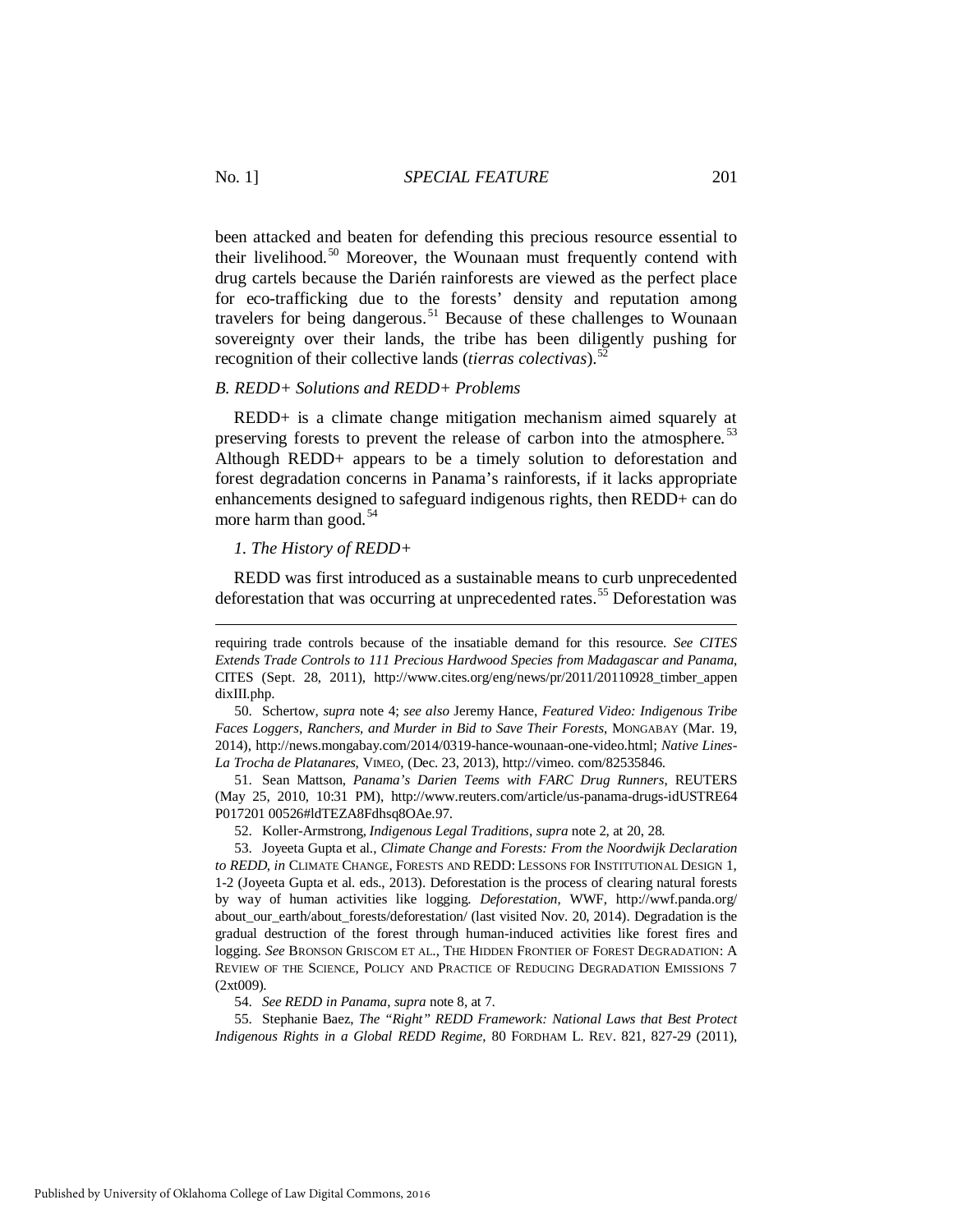<span id="page-10-0"></span>found to be a significant source of global carbon emissions totaling approximately eighteen percent of all annual emissions.<sup>[56](#page-10-1)</sup> Despite this reality, no mechanism had been established to effectively mitigate this problem.[57](#page-10-2) In response to mounting fear of the environmental disasters threatened by deforestation, REDD discussions began in the  $1970s$ .<sup>[58](#page-10-3)</sup> Various incarnations of REDD-*ish* policies emerged in the form of international environmental policy initiatives aspiring to preserve natural resources.[59](#page-10-4) 

<span id="page-10-8"></span><span id="page-10-7"></span>Ultimately, REDD became REDD+ with the addition of sustainable practices permitting REDD+ to include forests previously experiencing degradation and forest management practices.<sup>[60](#page-10-5)</sup> By 2007, REDD+ was finally adopted by the United Nations when the Conference of the Parties published the *Bali Action Plan*. [61](#page-10-6)

<span id="page-10-5"></span> 60. Frederik Vroom, *REDD: Offsetting Emissions to Save Natural Forests*, SILVICULTURE MAG., Winter 2010, at 10, 11, http://www.silviculturemagazine.com/sites/ silviculturemagazine.com/files/issues/2011062309/winter2010.pdf. There are several versions of REDD depending on the REDD activities performed: 1) RED (deforestation only), 2) REDD (includes degradation), 3) REDD+ (includes afforestation and forest management initiatives), 4) REDD++ (includes emissions from other land conversions), and 5) UN-REDD (REDD as developed by the United Nations). Rowena Maguire, *Deforestation, REDD, and International Law*, *in* ROUTLEDGE HANDBOOK OF INTERNATIONAL ENVIRONMENTAL LAW 697, 698 (Shawkat Alam et al. eds., 2013). Unless specifically noted otherwise, these terms may be used interchangeably in this article.

<span id="page-10-6"></span> 61. HALL, *supra* note [58,](#page-10-0) at 32; *see also* TOM GRIFFITHS, FOREST PEOPLES PROGRAMME, SEEING 'REDD'? FORESTS, CLIMATE CHANGE MITIGATION AND THE RIGHTS OF INDIGENOUS PEOPLES AND LOCAL COMMUNITIES 4 (advance draft Dec. 3, 2008), http://www.forest peoples.org/sites/fpp/files/publication/2010/08/seeingreddupdatedraft3dec08eng.pdf (detailing the emergence of REDD in international policy discussions on climate change).

http://ir.lawnet.fordham.edu/flr/vol80/iss2/14; *see also* Randall S. Abate & Todd A. Wright, *A Green Solution to Climate Change: The Hybrid Approach to Crediting Reductions in Tropical Deforestation*, 20 DUKE ENVTL. L. & POL'Y F. 87, 89 (2010).

 <sup>56.</sup> Abate & Wright, *supra* note [55,](#page-9-8) at 87, 87-88.

<span id="page-10-2"></span><span id="page-10-1"></span> <sup>57.</sup> *Id.* at 94-96 (discussing three mechanisms aimed at combatting climate change that failed to adequately address the issue of deforestation).

<span id="page-10-3"></span> <sup>58.</sup> ANTHONY HALL, FORESTS AND CLIMATE CHANGE: THE SOCIAL DIMENSIONS OF REDD IN LATIN AMERICA 100 (2012).

<span id="page-10-4"></span> <sup>59.</sup> *Id.* at 25. Examples of these policies include: United Nations Environment Programme (1972), World Conservation Strategy (1980), the Brandt Commission Reports (1983), the Brundtland Report (1987), the United Nations Conference on Environment and Development (1992), and the Convention on Biological Diversity (1993). *Id.* at 25-31.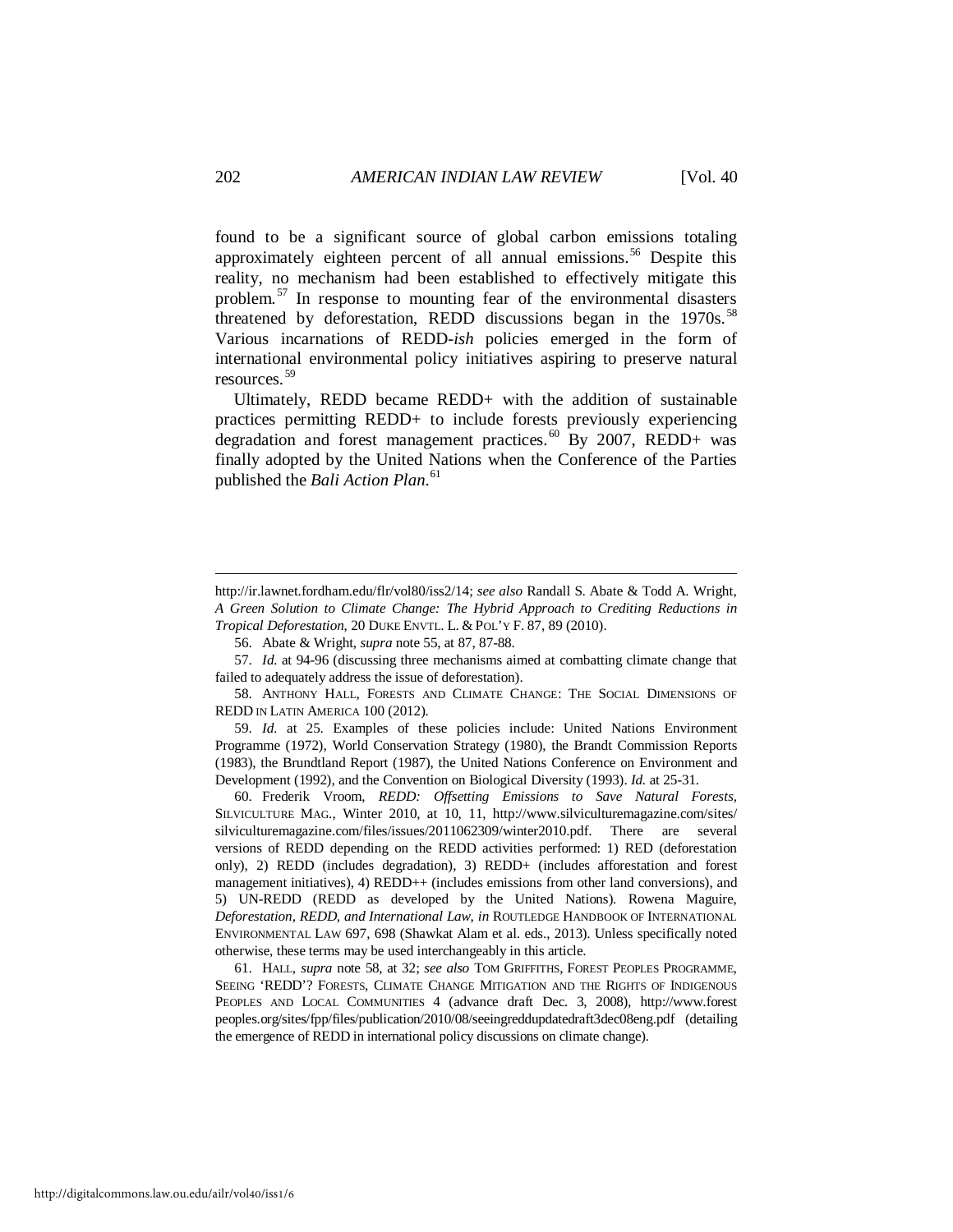Though originally excluded from the Kyoto Protocol<sup>62</sup>, REDD+ fills a gap in targeting carbon emissions reduction by specifically addressing deforestation and forest degradation.<sup>[63](#page-11-1)</sup> REDD+ provides financial incentives to participants for mitigating deforestation and forest degradation through direct monetary payments or with emissions credits that can be traded in the carbon market.<sup>[64](#page-11-2)</sup> REDD+'s potential benefits include creating new revenue streams, contributing to community security through forest preservation, and empowering local communities by giving them a voice in their forests' continued survival.<sup>[65](#page-11-3)</sup>

<span id="page-11-7"></span>Theoretically, REDD+ presents the most direct mitigation strategy for combating deforestation; however, its acceptance has been slow as a result of concerns about the impact on the indigenous and forest-dependent communities.<sup>[66](#page-11-4)</sup> These concerns were addressed in the Cancun Agreements of 2010.<sup>[67](#page-11-5)</sup> The Cancun Agreements outline seven REDD+ safeguards to implement in REDD+ activities. $68$  These safeguards are minimum

<span id="page-11-2"></span> 64. Annecoos Wiersema, *Climate Change, Forests, and International Law: REDD's Descent into Irrelevance*, 47 VAND. J. TRANSNAT'L L. 1, 4 (2014). The carbon payments are ostensibly similar to the "cap and trade" system where parties receive carbon credits that can be traded in exchange for reduced carbon emissions. *See generally Cap and Trade*, EPA.GOV, http://www.epa.gov/captrade/ (last updated May 10, 2012).

<span id="page-11-3"></span> 65. ERIN MYERS MADEIRA ET AL., NATURE CONSERVANCY, SHARING THE BENEFITS OF REDD+: LESSONS FROM THE FIELD 11 (2013), https://www.conservationgateway.org/ Documents/tnc\_benefit%20sharing\_web.pdf.

<span id="page-11-4"></span> 66. Ctr. for Int'l Envtl. Law, Human Rights Analysis of the Doha Gateway (UNFCCC 18th Conference of the Parties), at 5 (last revised May 29, 2013), http://www.ciel.org/ Publications/Analysis\_Doha\_10Apr2013.pdf.

<span id="page-11-5"></span> 67. *Id.*; *see also* D. REY ET AL., A GUIDE TO UNDERSTANDING AND IMPLEMENTING THE UNFCCC REDD+ SAFEGUARDS: A REVIEW OF RELEVANT INTERNATIONAL LAW 11 (2013), http://www.clientearth.org/reports/a-guide-to-understanding-and-implementing-unfcccredd+-safeguards.pdf ("[T]he term 'UNFCCC REDD+ Safeguards' refers to paragraph 2 of

<span id="page-11-6"></span>Appendix I to decision 1/CP.16 (the Cancun Agreement).").

68. Maguire, *supra* note [60,](#page-10-7) at 712.

<span id="page-11-0"></span> <sup>62.</sup> Expired as of 2012, the Kyoto Protocol was an international agreement linked to the United Nations Framework Convention on Climate Change, which commits its Parties by setting internationally binding emission reduction targets. *Kyoto Protocol*, UNITED NATIONS FRAMEWORK CONVENTION IN CLIMATE CHANGE, http://unfccc.int/kyoto\_protocol/ items/2830.php (last visited Nov. 20, 2014).

<span id="page-11-1"></span> <sup>63.</sup> Randall S. Abate, *REDD, White, and Blue: Is Proposed U.S. Climate Legislation Adequate to Promote a Global Carbon Credits System for Avoided Deforestation in a Post-Kyoto Regime?*, 19 TUL. J. INT'L & COMP. L. 95, 96-97 (2010). REDD was originally proposed as one of the flexibility mechanisms under the Kyoto Protocol but was eliminated because of the uncertainty surrounding developing countries' sovereignty over land use. *Id.* at 98.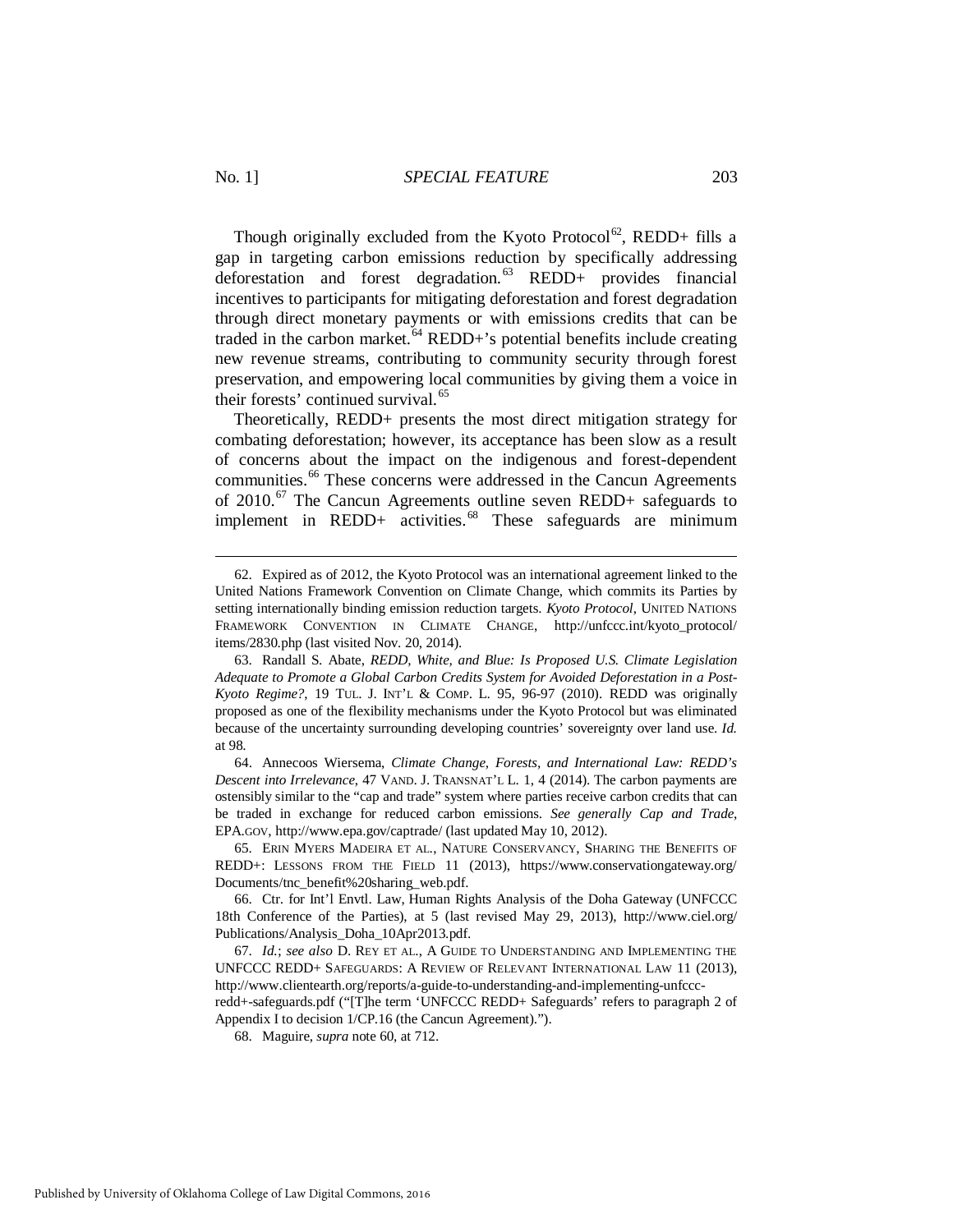requirements instituted by the United Nations Framework Convention on Climate Change to promote respect for the environment, preserve the forests, and protect human rights and indigenous communities who subsist within the forests.  $69$ 

First, REDD+ implementation must not contravene relevant international protections.<sup>[70](#page-12-1)</sup> By aligning REDD+ strategies with international conventions and treaties, REDD+ participants support the United Nations Framework Convention on Climate Change's mission to promote consistency in the international community by ensuring that parties observe existing international agreements.[71](#page-12-2) Second, REDD+ initiatives must respect domestic laws.<sup> $72$ </sup> Simply stated, REDD+ implementation must consider national sovereignty and legislation by including access to information and the right to participation in policy decisions affecting the environment.<sup>[73](#page-12-4)</sup> The third safeguard can only be fully appreciated through the lens of the United Nations Declaration on the Rights of Indigenous Peoples and

 (1) The actions complement or are consistent with the objectives of national forest programmes and relevant international conventions and agreements;

 (2) Transparent and effective national forest governance structures, taking into account national legislation and sovereignty;

 (3) Respect for the knowledge and rights of indigenous peoples and members of local communities, by taking into account relevant international obligations, national circumstances and laws, and noting that the United Nations General Assembly has adopted the United Nations Declaration on the Rights of Indigenous Peoples;

 (4) The full and effective participation of relevant stakeholders, in particular, indigenous peoples and local communities . . .;

<span id="page-12-4"></span><span id="page-12-3"></span><span id="page-12-2"></span><span id="page-12-1"></span>Maguire, *supra* not[e 60,](#page-10-7) at 712 (emphasis omitted).

<span id="page-12-0"></span> <sup>69.</sup> *See* ALLISON SILVERMAN, CTR. FOR INT'L ENVTL. LAW, KNOW YOUR RIGHTS RELATED TO REDD+: A GUIDE FOR INDIGENOUS AND COMMUNITY LEADERS 6 (May 2014), http://www.ciel.org/Publications/REDD\_Guide\_May2014.pdf. The safeguards agreed to by the parties are:

 <sup>(5)</sup> That actions are consistent with the conservation of natural forests and biological diversity, ensuring that the actions . . . are not used for the conversion of natural forests, but are instead used to incentivize the protection and conservation of natural forests and their ecosystem services, and to enhance other social and environmental benefits;

 <sup>(6)</sup> Actions to address the risks of reversals; [and]

 <sup>(7)</sup> Actions to reduce displacement of emissions.

 <sup>70.</sup> REY ET AL., *supra* note [67,](#page-11-7) at 25.

 <sup>71.</sup> *Id.*

 <sup>72.</sup> *Id.* at 26.

 <sup>73.</sup> *Id.*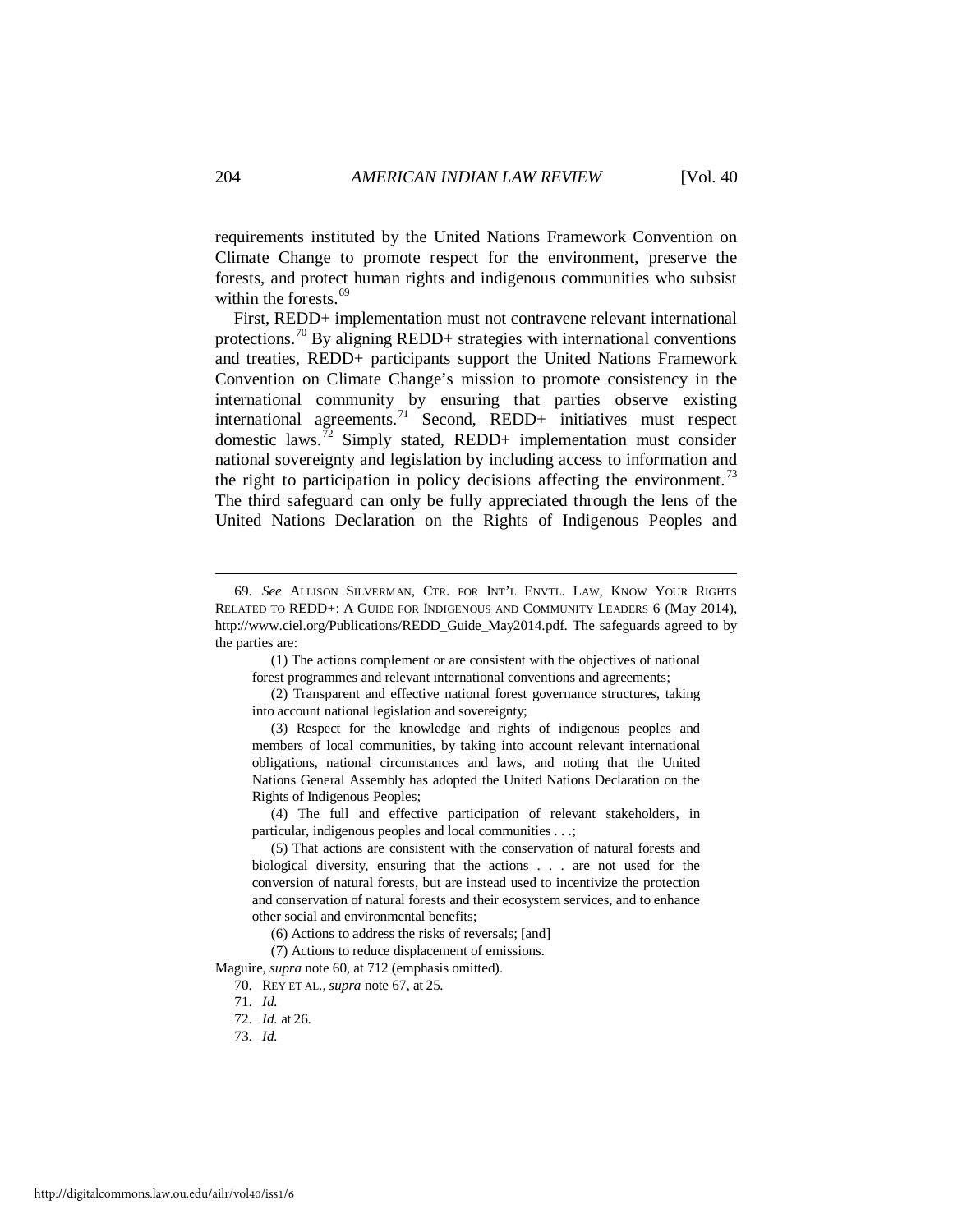International Labour Organization Convention No.  $169<sup>74</sup>$  $169<sup>74</sup>$  $169<sup>74</sup>$  that address indigenous rights.[75](#page-13-1) This safeguard mandates indigenous inclusion in REDD+ initiatives by observing international conventions protecting indigenous rights, utilizing indigenous knowledge during the process, sharing the benefits gleaned from REDD+ with the indigenous and local communities, and respecting their procedural rights to remain informed.<sup>[76](#page-13-2)</sup>

The fourth safeguard encourages "*full* and *effective* participation" of relevant stakeholders to include indigenous peoples and local communities.[77](#page-13-3) Full and effective participation requires information sharing, collaboration in idea presentation and communication, and a prominent role in decision-making processes.[78](#page-13-4) This ensures that *all* relevant interests are adequately represented and considered prior to implementation taking place.<sup>[79](#page-13-5)</sup> Without full and effective participation, REDD+ would likely have detrimental effects on the forests it is meant to preserve and harm local communities—especially indigenous communities who are often powerless against national and corporate agendas. The fifth, and probably most self-evident, safeguard is ensuring that any actions taken in REDD+ programming are consistent with preserving natural forests.  $80$ This includes conservation of biological diversity.<sup>[81](#page-13-7)</sup> Finally, the last two safeguards exist to ensure that global greenhouse gas emissions are reduced

<span id="page-13-9"></span>-

<span id="page-13-5"></span><span id="page-13-4"></span><span id="page-13-3"></span><span id="page-13-2"></span> 79. *Id.* at 55-58 ("Consultations have to be undertaken with the objective of reaching agreement or consent to the proposed measures.").

<span id="page-13-6"></span> 80. REY ET AL., *supra* not[e 67,](#page-11-7) at 61. There is ongoing discussion concerning the lack of an appropriate definition of "natural forest" in the UNFCCC. *Id.* at 61-62. The current definition would allow for forests germane to a territory to be cut down and replaced with plantations, eliminating biodiversity. Rhett Butler, *Weak Forest Definition May Undermine REDD Efforts*, MONGABAY (Aug. 20, 2009), http://news.mongabay.com/2009/0819 forests.html#sthash.LKJgRQJm.dpbs.

<span id="page-13-7"></span> 81. REY ET AL., *supra* not[e 67,](#page-11-7) at 61. "Biological diversity" is defined by article 2 of the Convention of Biological Diversity as "the variability among living organisms from all sources including, inter alia, terrestrial, marine and other aquatic ecosystems and the ecological complexes of which they are part; this includes diversity within species, between species and of ecosystems." Convention on Biological Diversity art. 2, June 5, 1992, S. Treaty Doc. No. 103-20, 1760 U.N.T.S. 79, https://www.cbd.int/doc/legal/cbd-en.pdf. See *infra* Section II.A for a full discussion of the CBD.

<span id="page-13-1"></span><span id="page-13-0"></span> <sup>74.</sup> For an in-depth analysis of the United Nations Declaration on the Rights of Indigenous Peoples and International Labour Organization Convention No.169, see discussion *infra* Section II.A.

<span id="page-13-8"></span> <sup>75.</sup> REY ET AL., *supra* note [67,](#page-11-7) at 38-43.

 <sup>76.</sup> *See id.* at 38-47.

 <sup>77.</sup> *Id.* at 49 (emphasis added).

 <sup>78.</sup> *Id.* at 49-50.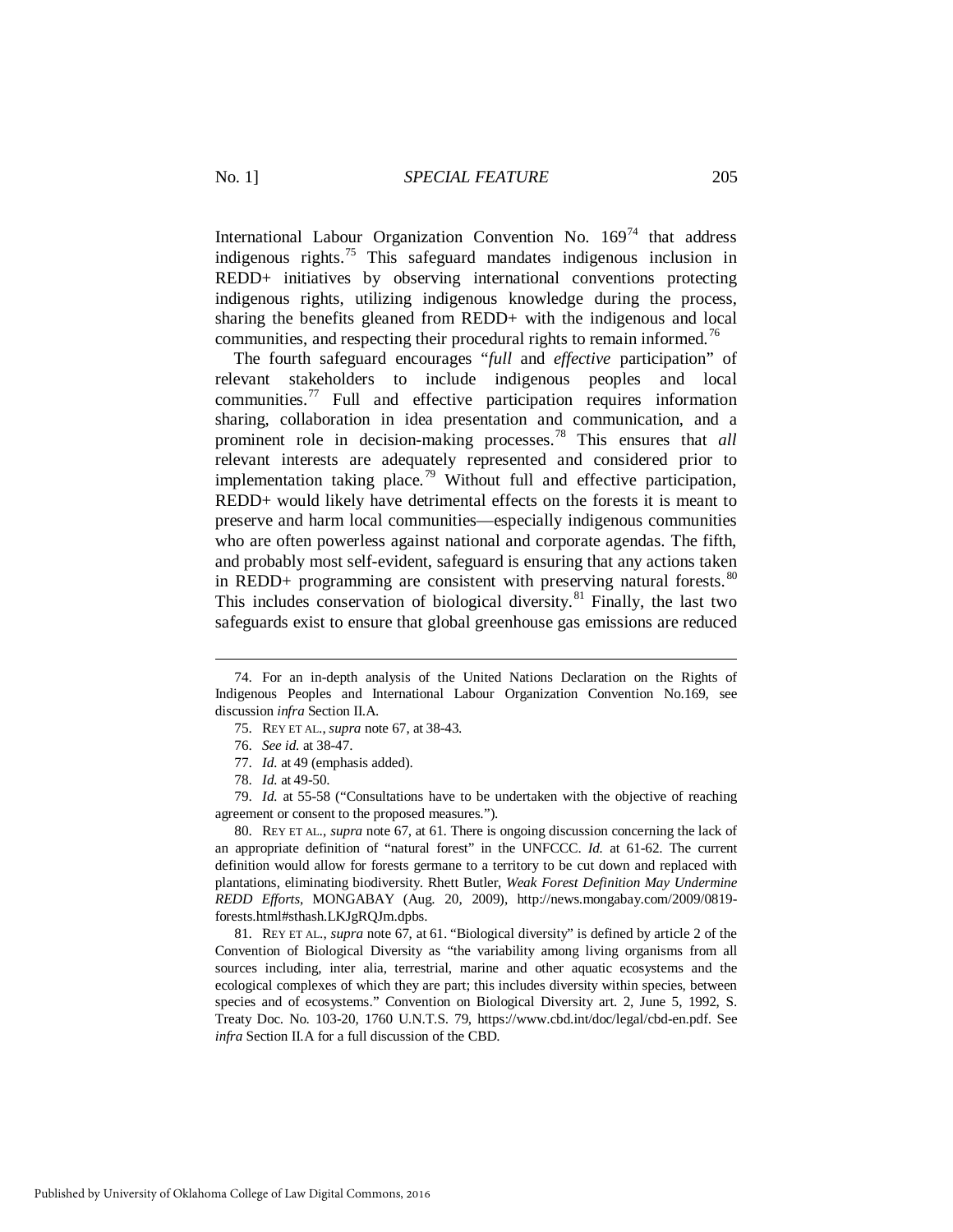and that these reductions continue long after individual project based reductions take place.<sup>[82](#page-14-0)</sup> Simply stated, permanence is the *sine qua non* of any REDD+ initiative. $83$  Therefore, REDD+ activities that do not reduce greenhouse gas emissions or prevent their return into the environment are ineffective and fail to meet the requirements of the Cancun Agreements.

While REDD+ promises tangible results in the race to curb deforestation, it is not without its share of criticisms. Among the many criticisms of REDD+, inadequate property rights and disregard for indigenous sovereignty take center stage in discussions with indigenous peoples and human rights organizations.<sup>[84](#page-14-2)</sup> Because REDD+ initiatives essentially turn forests into commodities by drawing financial resources into developing countries, land tenure rights are crucial to determining who has the authority to accept or reject REDD+ projects, who can manage the forests, and who is ultimately the financial beneficiary of the program.<sup>[85](#page-14-3)</sup> On a domestic level, this causes friction between the major stakeholders involved—the developing country, indigenous peoples, and various commercial entities.<sup>[86](#page-14-4)</sup> Another criticism of REDD+ is that it does not effectively curb the major drivers of deforestation.<sup>[87](#page-14-5)</sup> Instead, it merely diverts the prohibited activities from protected areas to non-protected areas like untitled indigenous land.<sup>[88](#page-14-6)</sup>

Indigenous rights in REDD+ have long been a source of robust debate and contention among parties to REDD+ negotiations. This is because of the difficulty in clearly defining the scope of indigenous participation in its implementation.<sup>[89](#page-14-7)</sup> The indigenous REDD+ movement was born out of the desire to see indigenous peoples receive: (1) a direct financial benefit from REDD+, (2) an unambiguous guarantee of indigenous land ownership, and (3) unrestricted access to forests permitting them to economically and

 <sup>82.</sup> REY ET AL., *supra* note [67,](#page-11-7) at 70.

 <sup>83.</sup> *Id.* at 70-71.

 <sup>84.</sup> *See* Butler, *supra* not[e 80.](#page-13-8) 

<span id="page-14-3"></span><span id="page-14-2"></span><span id="page-14-1"></span><span id="page-14-0"></span> <sup>85.</sup> *See generally id.*; Constance Haug & Joyeeta Gupta, *The Emergence of REDD on the Global Policy Agenda*, *in* CLIMATE CHANGE, FORESTS AND REDD: LESSONS FOR INSTITUTIONAL DESIGN, *supra* note [53,](#page-9-9) at 77, 88-90.

 <sup>86.</sup> *Id.* at 89-90.

 <sup>87.</sup> MOWFORTH, *supra* not[e 41,](#page-7-8) at 120.

<span id="page-14-7"></span><span id="page-14-6"></span><span id="page-14-5"></span><span id="page-14-4"></span> <sup>88.</sup> *Id.* This is also known as "leakage" as addressed in the seventh REDD safeguard. Leakage occurs when REDD prohibits deforestation in a protected area and the driver relocates to an unprotected area. *REDD: An Introduction*, REDD-MONITOR (Nov. 8, 2014), http://www.redd-monitor.org/redd-an-introduction/.

 <sup>89.</sup> Griffiths, *supra* not[e 61,](#page-10-8) at 6-7.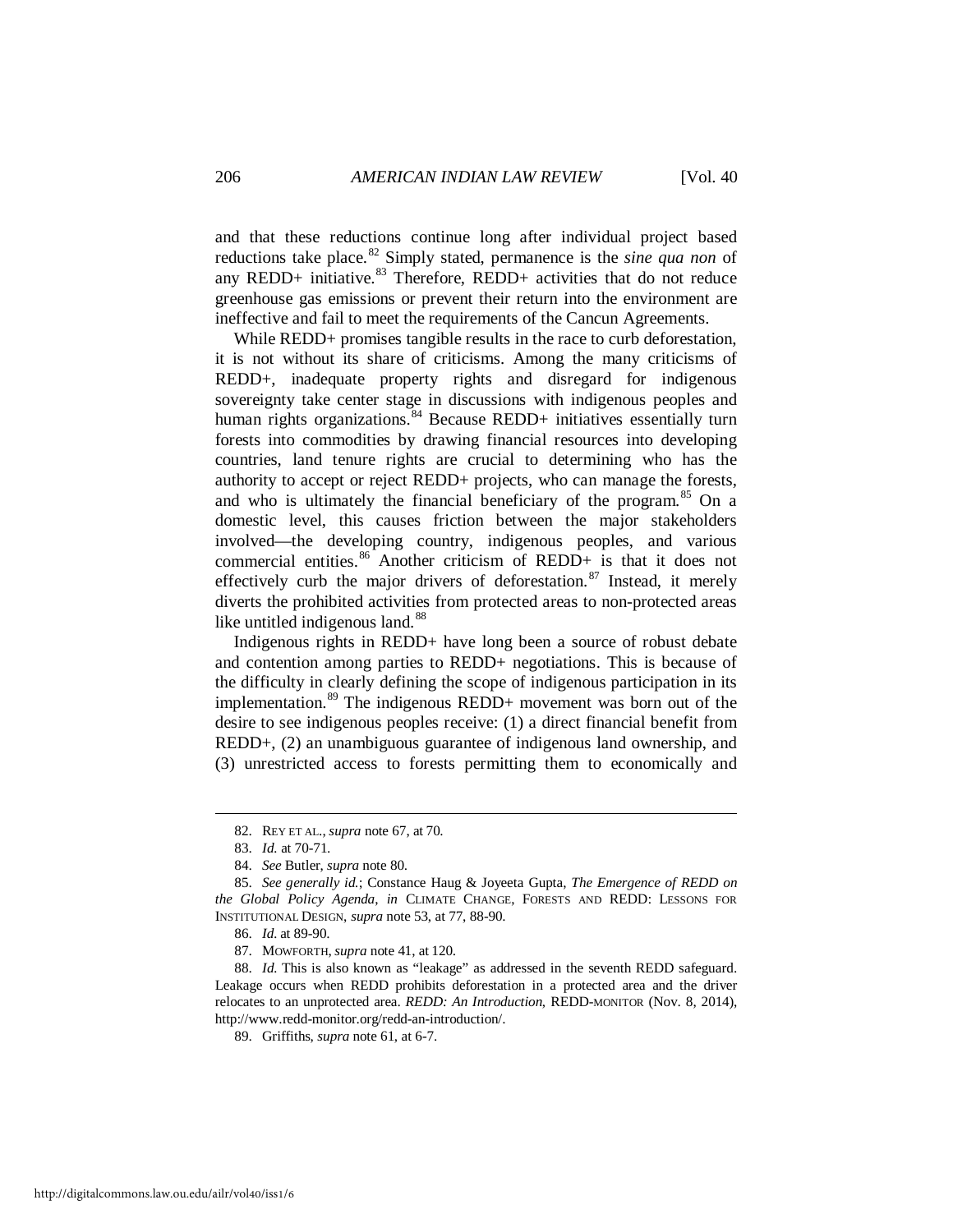<span id="page-15-1"></span>sustainably manage forest resources.<sup>[90](#page-15-2)</sup> Indigenous peoples demand that REDD+ integrate with the indigenous way of life. $91$ 

Accordingly, organizations like Coordinator of Indigenous Organizations of the Amazon Basin (COICA) have developed an indigenous REDD+ program that guarantees the rights of indigenous peoples while respecting their vision for their lands.<sup>[92](#page-15-4)</sup> The program has made significant achievements to include REDD+ processes addressing important matters like land use, tenure, and holistic natural resource management.<sup>[93](#page-15-5)</sup> Other tenable benefits of COICA's REDD+ proposal are: (1) international recognition and participation in the Amazon indigenous REDD+ program, (2) increased dialogue between indigenous leaders and the international community, which builds strong alliances and provides increased funding to REDD+ initiatives, and (3) strengthening of indigenous technical and political abilities through REDD+ activities, negotiations, and relationship-building with other nations. <sup>[94](#page-15-6)</sup> When REDD+ is implemented in this manner, indigenous communities like the Wounaan can benefit from REDD+ because, in addition to having assurances that they will not be evicted from their land, they also gain control over how their resources are managed.<sup>[95](#page-15-7)</sup>

#### <span id="page-15-0"></span>*2. UN-REDD+ Implementation in Panama*

As a country rich in biodiversity, Panama has a strong incentive to implement a REDD+ program that would conserve the lush rainforests for which the Darién province is known.<sup>[96](#page-15-8)</sup> Despite this incentive, Panama lags behind in effectively implementing REDD+ within its borders. It should be noted, however, that it has demonstrated a strong commitment towards implementation.<sup>[97](#page-15-9)</sup> Although financial benefits to Panama from REDD+ are still being measured and calculated, it has been shown that REDD+ can also

 <sup>90.</sup> Abate & Kronk, *supra* not[e 28,](#page-6-7) at 10-11.

<span id="page-15-3"></span><span id="page-15-2"></span> <sup>91.</sup> WWF, HOLISTIC MANAGEMENT OF INDIGENOUS TERRITORIES: DEVELOPMENT OF THE AMAZONIAN INDIGENOUS REDD+ PROPOSAL 1 (WWF Factsheet 2013), http://redd community.org/sites/default/files/IP\_Holistic-Management\_medRes.pdf.

<span id="page-15-6"></span><span id="page-15-5"></span><span id="page-15-4"></span> <sup>92.</sup> *Id.* at 3. COICA is a conglomerate of indigenous activists that advocates for indigenous demands to international agencies like World Bank. *Coordination of Indigenous Organisations of the Amazon Basin (COICA)*, REDD DESK, (Nov. 20, 2014), http://the redd desk.org/countries/actors/coordination-indigenous-organisations-amazon-basin-coica.

 <sup>93.</sup> WWF, *supra* not[e 91,](#page-15-1) at 3.

 <sup>94.</sup> *Id.* at 1-4.

<span id="page-15-7"></span> <sup>95.</sup> *Id.* at 3.

<span id="page-15-8"></span> <sup>96.</sup> HALL, *supra* not[e 58,](#page-10-0) at 25.

<span id="page-15-9"></span> <sup>97.</sup> *Id.* at 93.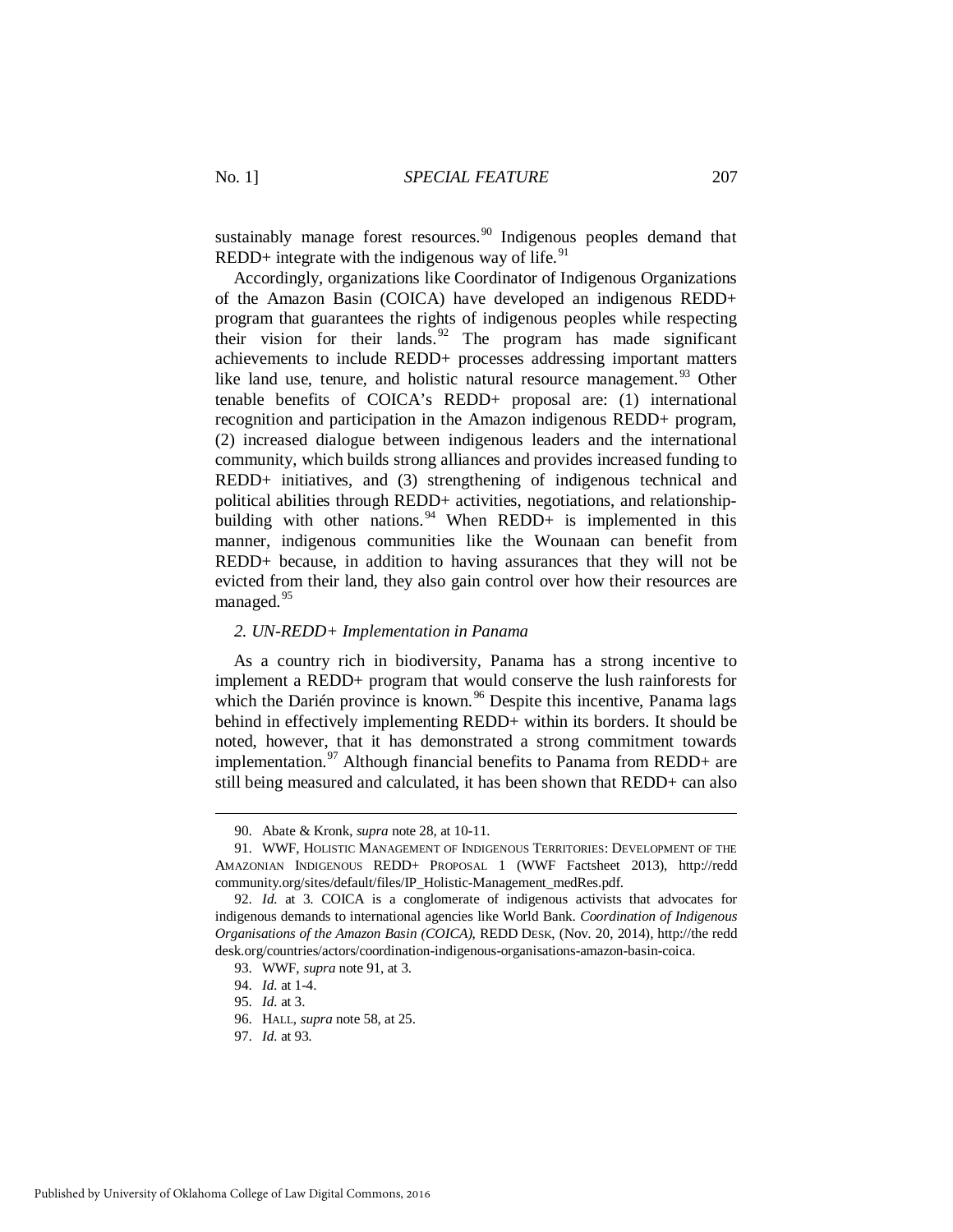benefit Panama monetarily by contributing to annual income of goods and services to the country and preventing soil erosion.<sup>[98](#page-16-1)</sup> Thus, in an effort to assuage indigenous concerns regarding their lands and preserve forest biodiversity, Panama undertook to implement the UN-REDD+ program.<sup>[99](#page-16-2)</sup>

<span id="page-16-0"></span>Deforestation in Panama has been occurring for many years.<sup>[100](#page-16-3)</sup> The United Nations notes that REDD+ implementation is crucial in Panama because Panama's forest cover has decreased from 70% in 1947 to 45% in 2000.[101](#page-16-4) Deforestation rates in Panama are a direct result of drivers like logging, narcotics trafficking, and cattle ranching.<sup>[102](#page-16-5)</sup> Incessant demand for cocobolo wood has precipitated an illegal logging epidemic in Darién rainforests.[103](#page-16-6) Additionally, drug traffickers fleeing Mexico's drug enforcement initiatives push southward into many areas of Central America, including Panamanian rainforests, causing "narco-deforestation" as the dense forests provide a formidable headquarters for drug activities.<sup>104</sup>

Since the 1980s, Panama has created many protected areas on indigenous lands in a national conservation effort to protect its forests, which includes the Darién National Park.<sup>[105](#page-16-8)</sup> Nevertheless, creating conservation land does not assist the Wounaan because this type of protection places limitations on

<span id="page-16-3"></span> 100. *Panama*, UN-REDD PROGRAMME (Nov. 1, 2014), http://www.un-redd.org/UN REDDProgramme/CountryActions/panama/tabid/1030/language/en-US/Default.aspx. 101. *Id.*

<u>.</u>

103. *See generally Growing Demand for Cocobolo Wood*, *supra* not[e 45.](#page-8-8) 

<span id="page-16-1"></span> <sup>98.</sup> ULF NARLOCH, UN-REDD PROGRAMME, THE POTENTIAL ECONOMIC VALUES OF THE MULTIPLE BENEFITS FROM REDD+ IN PANAMA: A SYNTHESIS OF EXISTING VALUATION STUDIES 11 (2014), http://www.unredd.net/index.php?option=com\_docman&task=doc\_ download&gid=12895&Itemid=53.

<span id="page-16-2"></span> <sup>99.</sup> *Expert Group Defines Options for Panama's REDD+ Implementation*, UN-REDD PROGRAMME (Oct. 23, 2011), http://www.un-redd.org/Newsletter23/Panama\_Options for REDD\_Implementation/tabid/55625/Default.aspx. UN-REDD+ is simply a type of REDD+ initiative. *About REDD+*, UN-REDD PROGRAMME (Nov. 20. 2014), http://www.un-redd. org/AboutREDD/tabid/102614/Default.aspx.

<span id="page-16-5"></span><span id="page-16-4"></span> <sup>102.</sup> Between 1992 and 2000, the net rate of deforestation in Panama was 1.1% with forest clearing occurring mainly in two provinces, one of which is the Darién province. Akiko Haruna et al., *Evolving Protected-Area Impacts in Panama: Impact Shifts Show That Plans Require Anticipation*, ENVTL. RES. LETTERS, Mar. 2014, No. 035007, at 1, 3, http://iop science.iop.org/1748-9326/9/3/035007/pdf/1748-9326\_9\_3\_035007.pdf. Between 2000 and 2012, however, the rate of deforestation was measured at 0.4%. *Id.*

<span id="page-16-7"></span><span id="page-16-6"></span> <sup>104.</sup> Frédéric Saliba, *Deforestation of Central America Rises as Mexico's War on Drugs Moves South*, GUARDIAN (Apr. 15, 2014), http://www.theguardian.com/environment/2014/ apr/15/central-america-deforestation-mexico-drugs-war.

<span id="page-16-8"></span> <sup>105.</sup> Haruna et al., *supra* note [102,](#page-16-0) at 2; *see also* Herlihy, *Participatory Research Mapping*, *supra* note [30,](#page-6-10) at 318 (stating that while Panama has created these protected area in Darién, it has also opened it up to active colonization).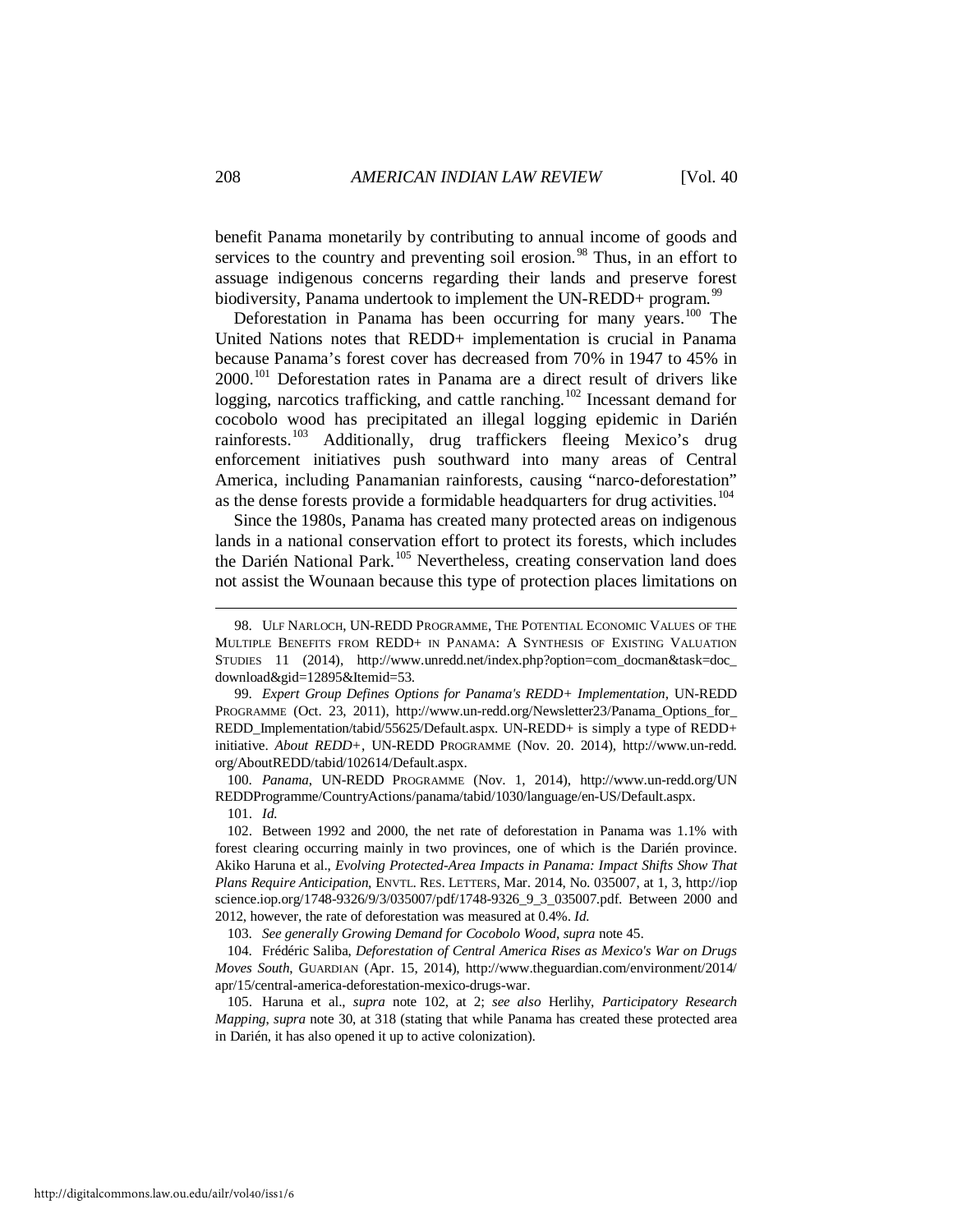how the land can be used by everyone—including indigenous peoples. <sup>[106](#page-17-1)</sup> Regulating resource extraction and hunting directly contravenes indigenous land management practices and places the Wounaan in a precarious position.[107](#page-17-2) As one Wounaan leader indicates:

The principal thing—before development—is legal and judicial recognition and ownership of ancestral lands. Until this is accomplished, we are prevented from developing or investing in any sort of infrastructure because the land is not yet officially ours, and before we know it, we could be on private property, like what has happened with the national parks. We're imprisoned in the land essentially—land that we've occupied for three, four generations. $108$ 

<span id="page-17-7"></span><span id="page-17-0"></span>This is precisely what can happen to unprotected indigenous lands when REDD+ is poorly implemented. Traditionally, the Wounaan—and other indigenous groups—sustain their way of life by farming, hunting, cutting trees and plants for medicines and construction materials.<sup>[109](#page-17-4)</sup> They do so in a sustainable manner consistent with indigenous principles ensuring the forests' survival.[110](#page-17-5) When developing nations implement REDD+ without secure land tenure rights, however, forests become protected areas and indigenous activities that have sustained the forests for centuries become prohibited activities, subjecting indigenous practices to governmental regulation. $^{111}$  $^{111}$  $^{111}$ 

Discussions concerning REDD implementation in Panama have been underway for several years, but until indigenous concerns can be adequately addressed, indigenous leaders will continue to stand firm against

<u>.</u>

<span id="page-17-6"></span><span id="page-17-5"></span>111. *Id.*

 <sup>106.</sup> Koller-Armstrong, *Indigenous Legal Traditions*, *supra* not[e 2,](#page-2-7) at 20.

 <sup>107.</sup> *Id.*

<span id="page-17-3"></span><span id="page-17-2"></span><span id="page-17-1"></span> <sup>108.</sup> Lauren Koller-Armstrong, *This Land Is Our Land: Indigenous Rights and Rural Development in Darién, Panama*, 5 FLA. A&M U. L. REV. 219, 233 (2010) [hereinafter Koller-Armstrong, *This Land Is Our Land*].

<span id="page-17-4"></span> <sup>109.</sup> WHAT IS REDD?: A GUIDE FOR INDIGENOUS COMMUNITIES 58 (Asia Indigenous Peoples Pact et al. pub., 2d ed. 2010), http://www.iwgia.org/iwgia\_files\_publications\_ files/0461\_NE\_edition\_hat\_is\_REDD.pdf [hereinafter WHAT IS REDD?]; *see also* Kathleen Lawlor & David Huberman, *Reduced Emissions from Deforestation and Forest Degradation (REDD) and Human Rights*, *in* RIGHTS-BASED APPROACHES: EXPLORING ISSUES AND OPPORTUNITIES FOR CONSERVATION 271 (Jessica Campese et al. eds., 2009).

 <sup>110.</sup> WHAT IS REDD?, *supra* note [109,](#page-17-0) at 58.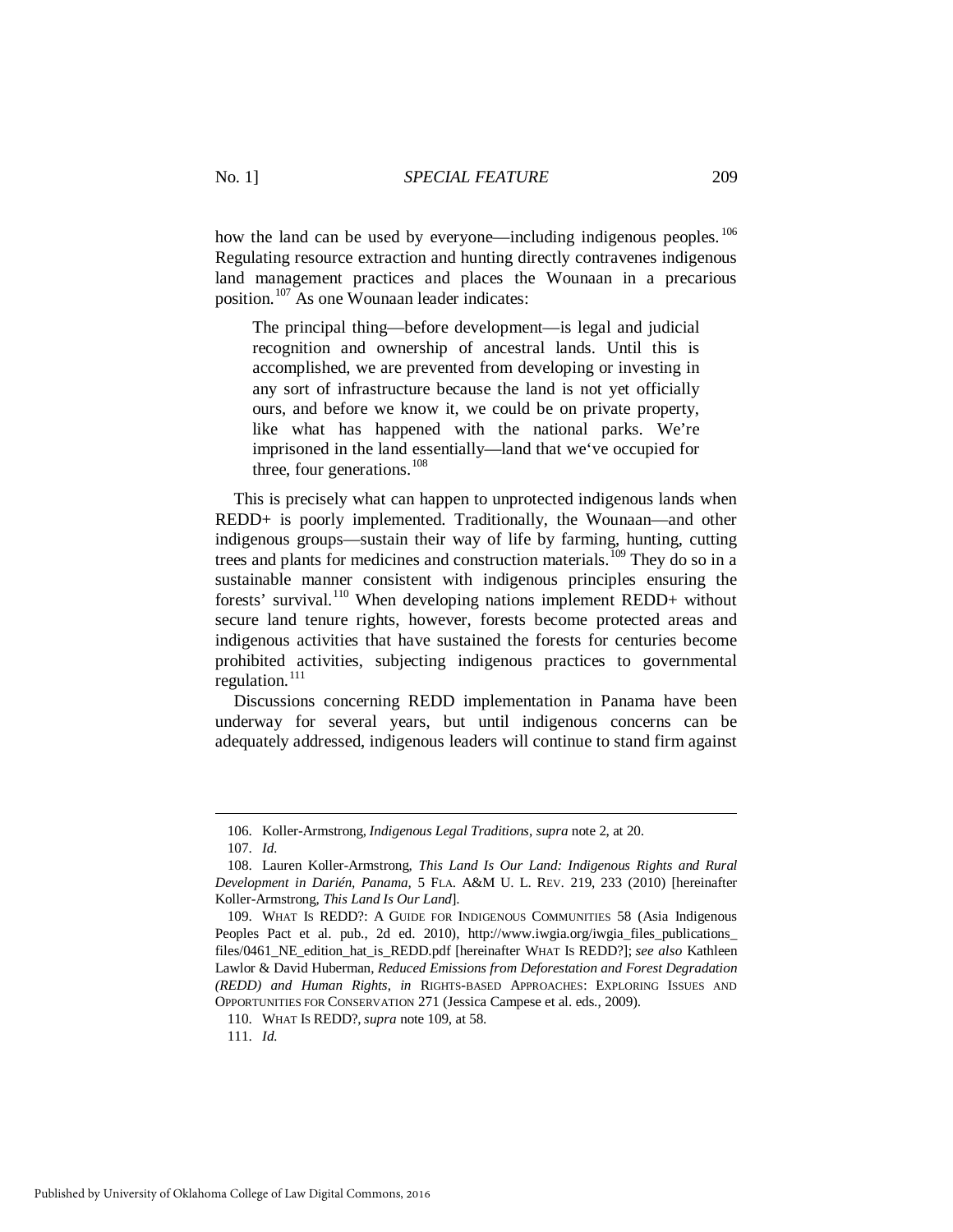<span id="page-18-10"></span><span id="page-18-9"></span>REDD.[112](#page-18-0) The National Coordinating Body of Indigenous Peoples of Panama (COONAPIP) has met with Panamanian government officials on several occasions concerning UN-REDD+ implementation.<sup>[113](#page-18-1)</sup> COONAPIP subsequently withdrew from the UN-REDD+ process because the REDD+ program as proposed does not provide for full and effective participation of indigenous peoples and Panamanian officials do not recognize indigenous ownership of approximately 75% of the forest cover in Panama.<sup>[114](#page-18-2)</sup> COONAPIP's continued resistance to REDD+ stems from their concern over what they perceive to be bad faith on the part of Panamanian officials in not enshrining the indigenous protections contained in the Panamanian constitution and the principles of free, prior, and informed consent.<sup>[115](#page-18-3)</sup>

COONAPIP's concerns have a valid basis given that other indigenous groups without sufficient territorial safeguards have suffered tremendously at the hands of their countries' REDD+ "readiness" activities.<sup>[116](#page-18-4)</sup> For example, in Kenya, the Sengwer people were forcibly removed from their lands to prepare for REDD+ implementation.<sup>[117](#page-18-5)</sup> In Peru, millions of acres of indigenous lands remain untitled, and, therefore, vulnerable to land-grabbers through REDD+ implementation.<sup>[118](#page-18-6)</sup> In Brazil, an indigenous man was arrested for cutting down a tree to fix his mother's home.<sup>[119](#page-18-7)</sup> Forest rights are critical to a REDD+ program that is sensitive to the plight of indigenous people.[120](#page-18-8) Land tenure rights must be properly recognized to

<span id="page-18-0"></span> <sup>112.</sup> Andrew Davis, *Community Rights in Panama and Beyond: Lessons from Central America*, CMTY. LAND RTS. (Sept. 4, 2013), http://www.communitylandrights.org/ community-rights-in-panama-and-beyond-lessons-from-central-america/.

<span id="page-18-1"></span> <sup>113.</sup> Chris Lang, *COONAPIP, Panama's Indigenous Peoples Coordinating Body, Withdraws from UN-REDD*, REDD-MONITOR (Mar. 6, 2013), http://www.redd-monitor.org/ 2013/03/06/coonapip-panamas-indigenous-peoples-coordinating-body-withdraws-from-unredd/ [hereinafter *COONAPIP*].

 <sup>114.</sup> *Id.*

<span id="page-18-3"></span><span id="page-18-2"></span> <sup>115.</sup> *Id.* Free, prior, and informed consent principles are more fully discussed in Section II.A.

<span id="page-18-4"></span> <sup>116.</sup> *REDD+*, CARBON TRADE WATCH, http://www.carbontradewatch.org/issues/redd. html (last visited Nov. 2, 2014).

<span id="page-18-5"></span> <sup>117.</sup> *Kenya Preparing for REDD in the Embobut Forest and Forcing Sengwer People "into Extinction"*, INDIGENOUS ENVTL. NETWORK (Jan. 31, 2014), http://www.ienearth. org/kenya-preparing-for-redd-in-the-embobut-forest-and-forcing-sengwer-people-into-extinc tion/.

<span id="page-18-8"></span><span id="page-18-7"></span><span id="page-18-6"></span> <sup>118.</sup> *Indigenous Peoples of the Peruvian Amazon Denounce Failure of the World Bank's Forest Investment Programme in Peru to Respect Their Rights to Lands and Territories*, FOREST PEOPLES PROGRAMME (Feb. 18, 2013), http://www.forestpeoples.org/node/4062.

 <sup>119.</sup> Brentnall, *supra* not[e 11.](#page-3-9)

 <sup>120.</sup> Abate & Wright, *supra* note [55,](#page-9-8) at 101.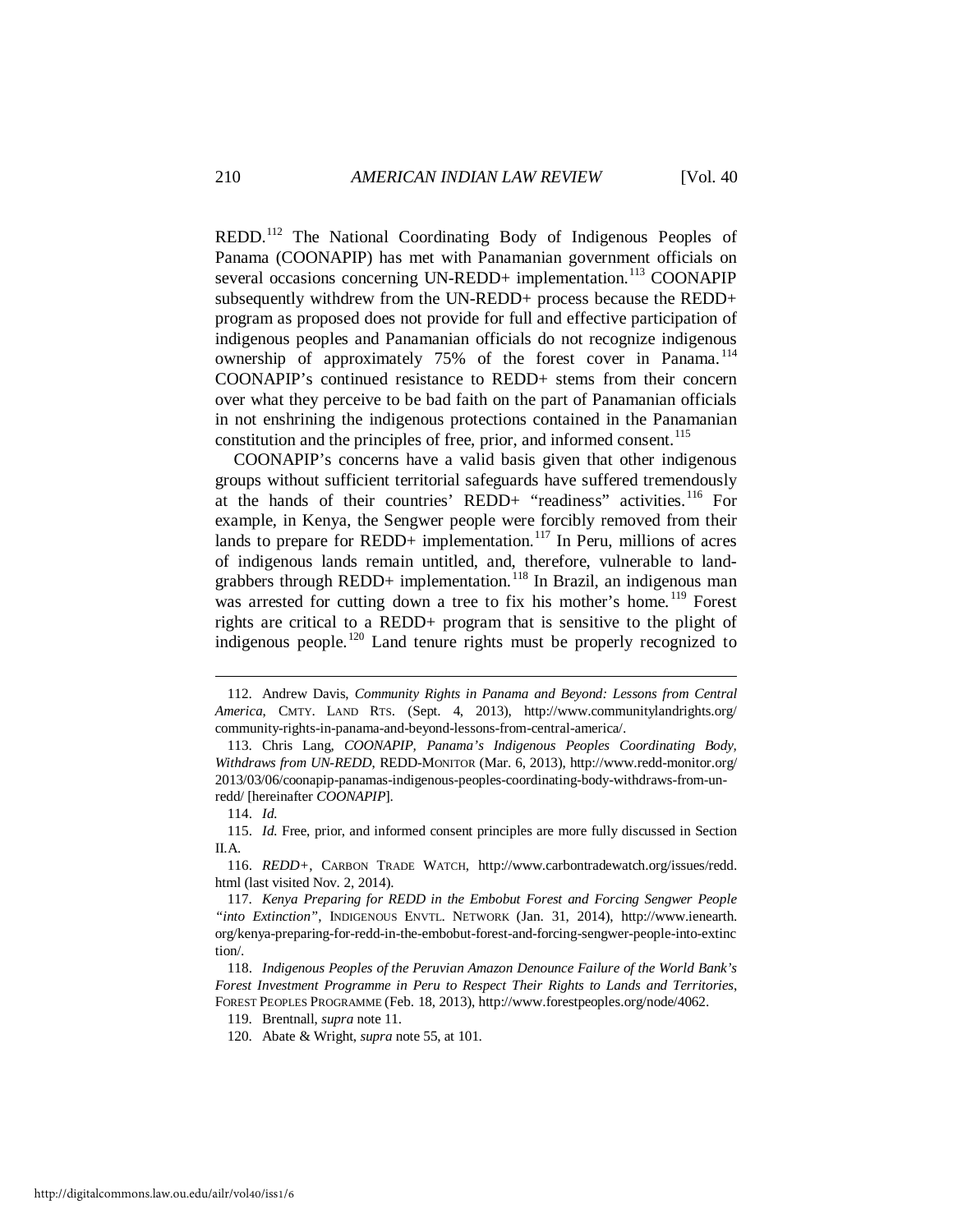ensure that indigenous peoples retain ownership and control over ancestral lands.<sup>[121](#page-19-4)</sup> Thus, securing title to indigenous lands must be a precondition to any REDD+ implementation in Panama to prevent the government from ceding ancestral lands to local and outside interests.[122](#page-19-5)

#### <span id="page-19-3"></span>*II. Existing Indigenous Protections Available to the Wounaan*

<span id="page-19-0"></span>There are existing protections available to the Wounaan that safeguard their right to legal ownership of their collective lands. International laws recognize indigenous rights to land as well as their right to free, prior, and informed consent to any initiatives that would affect their territory.<sup>[123](#page-19-6)</sup> Also, Panamanian law legally reserves ownership and control of indigenous land to the Wounaan.<sup>[124](#page-19-7)</sup> Yet for all the instruments guaranteeing indigenous autonomy and survival, the Wounaan remain in peril of losing their land.<sup>[125](#page-19-8)</sup>

#### <span id="page-19-1"></span>*A. International Indigenous Protections*

REDD+ is just one of a wide range of international protections exist to shield indigenous peoples from the negative effects of climate change. These protections include the International Labour Organization Convention No. 169, the United Nations Declaration on the Rights of Indigenous Peoples, and the Convention on Biological Diversity.[126](#page-19-9) Taken together, these instruments offer access to a wide range of protections necessary to preserve indigenous culture.

#### <span id="page-19-11"></span><span id="page-19-2"></span>*1. International Labour Organization Convention No. 169*

International Labour Organization Convention Number 169 on Indigenous and Tribal Peoples (ILO 169) is "a legally binding international instrument open to ratification, which deals specifically with the rights of indigenous and tribal peoples."<sup>[127](#page-19-10)</sup> ILO 169 establishes standards through which indigenous and tribal peoples are identified and through which their

 <sup>121.</sup> WHAT IS REDD?, *supra* note [109,](#page-17-0) at 59.

 <sup>122.</sup> *Id.* at 59.

<span id="page-19-7"></span><span id="page-19-6"></span><span id="page-19-5"></span><span id="page-19-4"></span> <sup>123.</sup> SHREE KUMAR MAHARJAN ET AL., TRAINING MANUAL ON FREE, PRIOR AND INFORMED CONSENT (FPIC) IN REDD+ FOR INDIGENOUS PEOPLES 64 (Joan Carling ed., 2012), http://www.iwgia.org/iwgia\_files\_publications\_files/0593\_FPIC-Manual-eb.pdf.

 <sup>124.</sup> Koller-Armstrong, *Indigenous Legal Traditions*, *supra* note 2, at 24.

 <sup>125.</sup> *See generally Protecting 1 Million Acres in Panama*, *supra* not[e 24.](#page-5-5) 

 <sup>126.</sup> MAHARJAN ET AL., *supra* not[e 123,](#page-19-3) at 64.

<span id="page-19-10"></span><span id="page-19-9"></span><span id="page-19-8"></span> <sup>127.</sup> *Convention No. 169*, INT'L LABOUR ORG., http://www.ilo.org/indigenous/Conven tions/no169/lang--en/index.htm (last visited Nov. 2, 2013).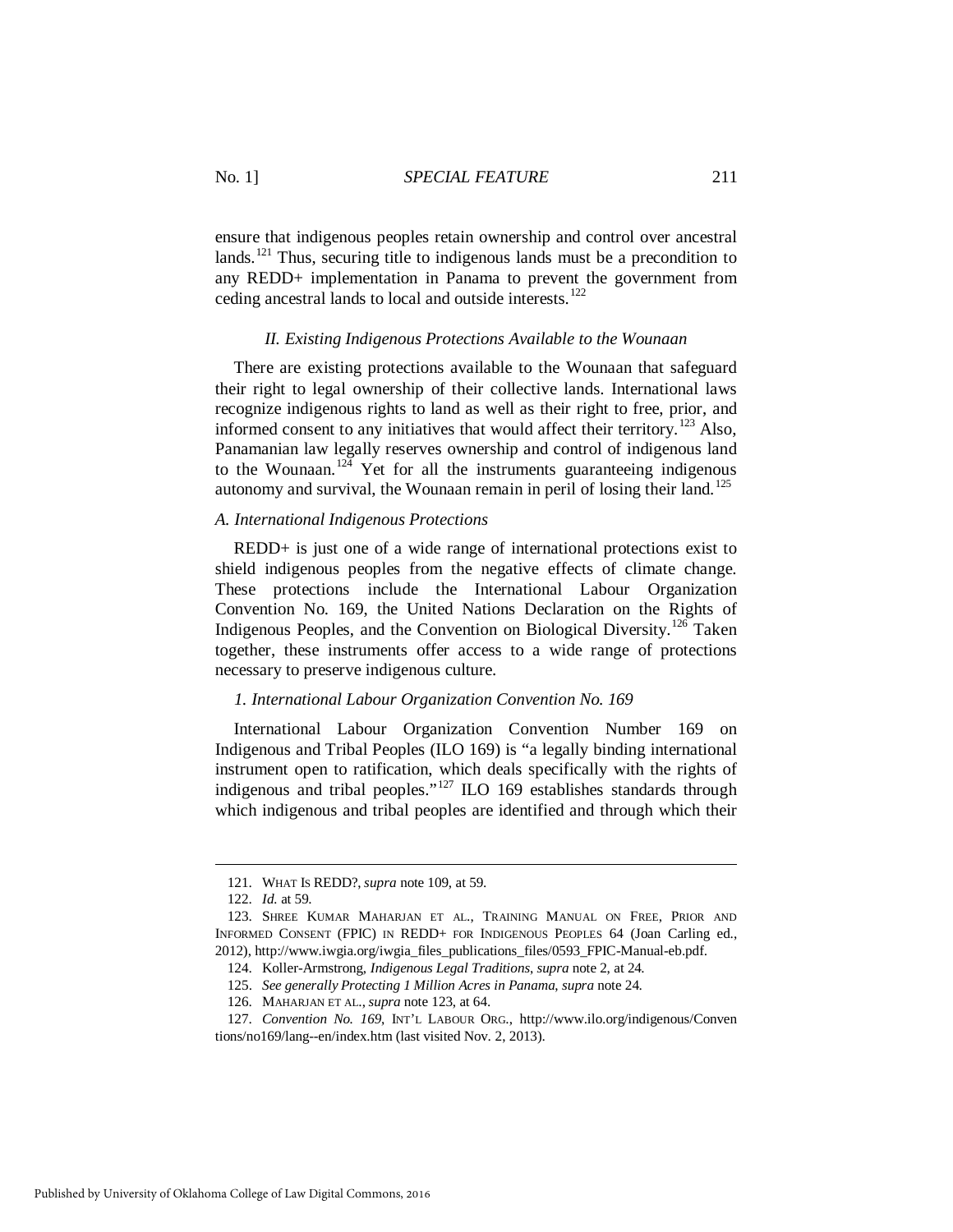<span id="page-20-10"></span>rights must be respected.<sup>[128](#page-20-2)</sup> Indigenous and tribal peoples' rights have long been the source of extensive discussions and contention between indigenous peoples and the international community, and the significance of its adoption must be understood against this backdrop.<sup>[129](#page-20-3)</sup>

<span id="page-20-1"></span><span id="page-20-0"></span>ILO 169 emerged as a radical shift from 1957's Indigenous and Tribal Populations Convention (ILO 107), which did not recognize the indigenous right to self-determination, but rather portrayed indigenous and tribal peoples as "less advanced" communities that would eventually be integrated into society.<sup>[130](#page-20-4)</sup> ILO 169 is superior to its predecessor because it acknowledges indigenous peoples' desire and right to maintain their culture and traditional practices.<sup>[131](#page-20-5)</sup> Further, ILO 169 presumes that indigenous peoples have the right to control their own destinies and to develop on their own terms in a manner consistent with their values.<sup>[132](#page-20-6)</sup> ILO 169 also refers to the indigenous as "peoples" rather than "population," and lists subjective criteria identifying indigenous peoples in lieu of a formal definition.<sup>[133](#page-20-7)</sup> To date, only twenty-two countries have ratified ILO 169.<sup>[134](#page-20-8)</sup> Additionally, although ILO 107 is no longer open for ratification, it remains in force in eighteen countries, including Panama, until ILO 169 is ratified.<sup>[135](#page-20-9)</sup>

<span id="page-20-2"></span> <sup>128.</sup> *See* INT'L LABOUR STANDARDS DEP'T, ILO, INDIGENOUS & TRIBAL PEOPLES' RIGHTS IN PRACTICE: A GUIDE TO ILO CONVENTION NO. 169, at 9 (2009), http://www.ilo.org/wcm sp5/groups/public/---ed\_norm/---normes/documents/publication/wcms\_106474.pdf [hereinafter ILO PRACTICE GUIDE].

<span id="page-20-3"></span> <sup>129.</sup> *See* Lee Swepston, *A New Step in the International Law on Indigenous and Tribal Peoples: ILO Convention No. 169 of 1989*, 15 OKLA. CITY U. L. REV. 677, 689-92 (1990).

<span id="page-20-4"></span> <sup>130.</sup> *See id.* at 682. *See generally* Convention Concerning the Protection and Integration of Indigenous and Other Tribal and Semi-Tribal Populations in Independent Countries, *adopted* June 26, 1957, 328 U.N.T.S. 247 (entered into force June 2, 1959) [hereinafter ILO 107]; *see Convention No. 107*, INT'L LAB. ORG., http://www.ilo.org/indigenous/Conven tions/no107/lang--en/index.htm (last visited Nov. 2, 2014)*.* For a more in depth discussion of the distinctions between ILO 107 and ILO 169, see Campbell, *supra* not[e 17,](#page-4-9) at 562-66.

 <sup>131.</sup> *See* Swepston, *supra* not[e 129,](#page-20-0) at 690.

 <sup>132.</sup> *Id.*

 <sup>133.</sup> *Convention No. 169*, *supra* not[e 127.](#page-19-11)

<span id="page-20-8"></span><span id="page-20-7"></span><span id="page-20-6"></span><span id="page-20-5"></span> <sup>134.</sup> Countries that have ratified ILO 169 include Argentina, Bolivia, Brazil, Central African Republic, Chile, Colombia, Costa Rica, Denmark, Dominica, Ecuador, Fiji, Guatemala, Honduras, México, Nepal, Netherlands, Nicaragua, Norway, Paraguay, Peru, Spain and Venezuela. *Ratifications of C169 - Indigenous and Tribal Peoples Convention, 1989 (No. 169)*, INT'L LABOUR ORG., http://www.ilo.org/dyn/normlex/en/f?p=NORM LEXPUB:11300:0::NO:11300:P11300\_INSTRUMENT\_ID:312314:NO (last visited Nov. 2, 2014).

<span id="page-20-9"></span> <sup>135.</sup> *Convention No. 107*, *supra* not[e 130.](#page-20-1)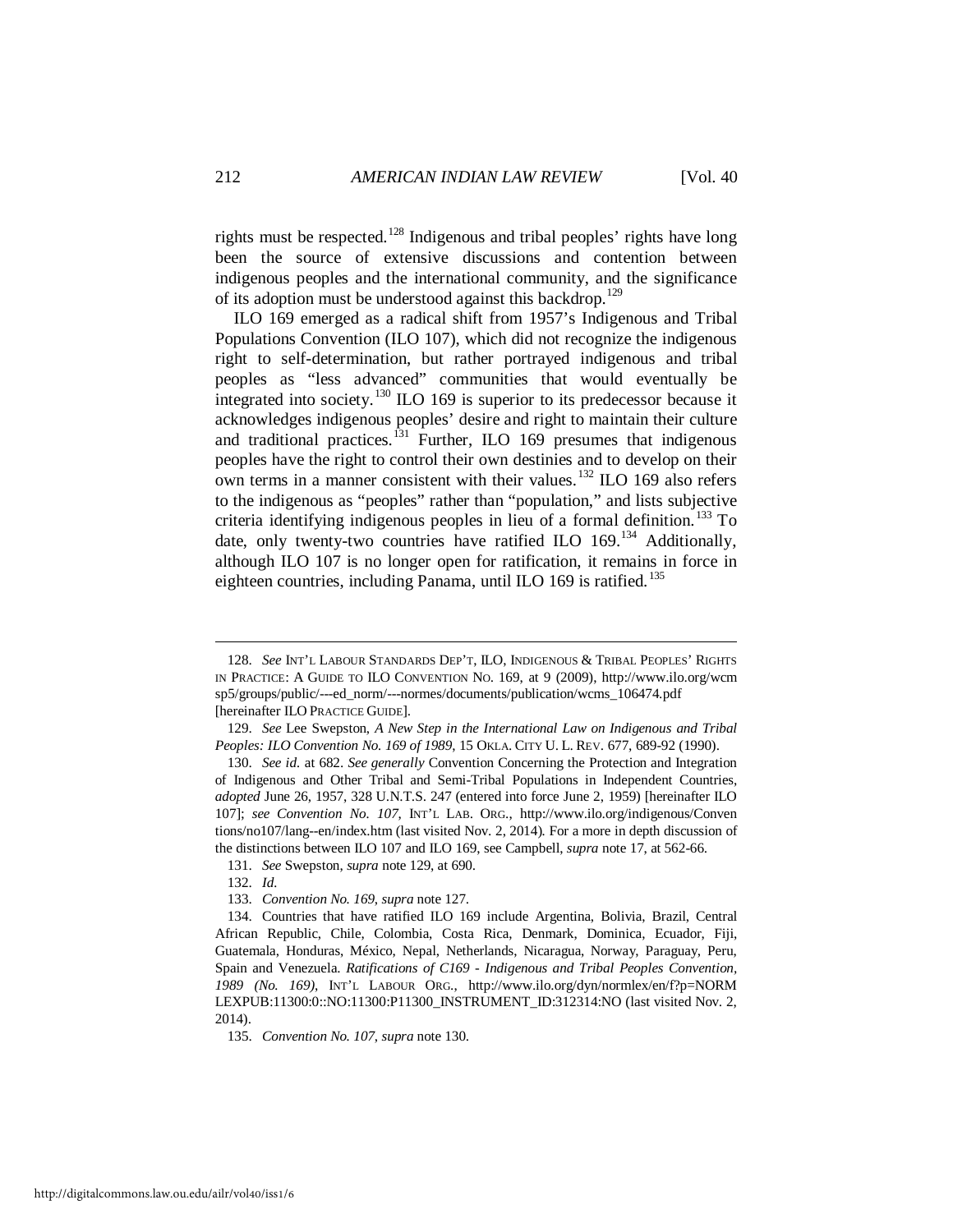Considered to be the "heart of the Convention,"<sup>[136](#page-21-0)</sup> article 6 of ILO 169 provides that governments applying the convention must: (a) consult with indigenous peoples through appropriate procedures and through their representatives on any initiatives affecting them, (b) establish ways for indigenous peoples to freely participate at all stages of decision-making, and (c) establish the means, for indigenous peoples to develop their own institutions and initiatives.<sup>[137](#page-21-1)</sup> Article 6 further commands that consultations carried out in application of ILO 169 "*shall* be undertaken, *in good faith* and in a form appropriate to the circumstances, with the objective of achieving *agreement* or *consent* to the proposed measures."[138](#page-21-2) 

<span id="page-21-8"></span>Article 7 of ILO 169 states indigenous peoples have the right to decide their priorities for development "as it affects their lives, beliefs, institutions and spiritual well-being and the lands they occupy or otherwise use, and to exercise control, to the extent possible, over their own economic, social and cultural development."[139](#page-21-3) It also provides for indigenous participation in the "formulation, implementation and evaluation of plans and programmes for national and regional development which may affect them directly."<sup>[140](#page-21-4)</sup> Thus, article 7 fits perfectly within a true indigenous REDD+ regime, because its directives impose a standard of indigenous inclusion that honors the indigenous right to self-determination.

Article 14 of ILO 169 addresses property right concerns by demanding recognition of indigenous land ownership and possession of lands they traditionally occupy.<sup>[141](#page-21-5)</sup> According to the text of article 14, "measures shall be taken . . . to safeguard the right of the peoples concerned to use lands not exclusively occupied by them, but to which they have traditionally had access for their subsistence and traditional activities."[142](#page-21-6) Moreover, article 14 provides, "Particular attention shall be paid to the situation of nomadic peoples and shifting cultivators in this respect."[143](#page-21-7) This provision takes care to include indigenous peoples, like the Wounaan, that have shifting agricultural practices like slash-and-burn. Article 14 further requires that

<span id="page-21-0"></span> <sup>136.</sup> SVITLANA KRAVCHENKO & JOHN E. BONINE, HUMAN RIGHTS AND THE ENVIRONMENT: CASES, LAW, AND POLICY 163 (2008).

<span id="page-21-4"></span><span id="page-21-3"></span><span id="page-21-2"></span><span id="page-21-1"></span> <sup>137.</sup> Convention Concerning Indigenous and Tribal Peoples in Independent Countries art. 6, *adopted* June 27, 1989, 28 I.L.M. 1382 (entered into force Sept. 5, 1991).

 <sup>138.</sup> *Id.* (emphasis added).

 <sup>139.</sup> *Id.* art. 7.

 <sup>140.</sup> *Id.*

<span id="page-21-5"></span> <sup>141.</sup> *Id.* art. 14, § 1.

 <sup>142.</sup> *Id.*

<span id="page-21-7"></span><span id="page-21-6"></span> <sup>143.</sup> *Id.*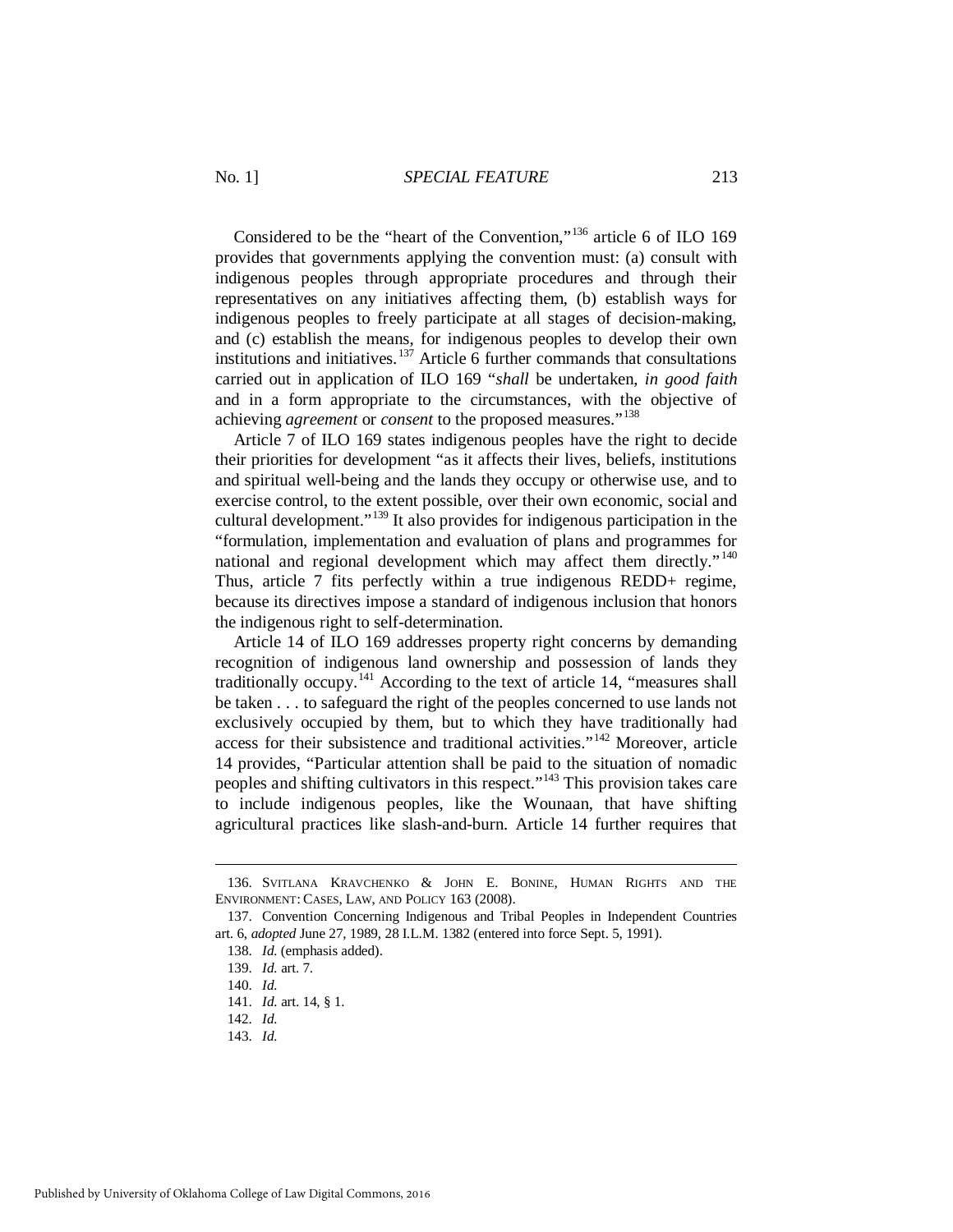governments take action to properly identify lands that indigenous peoples traditionally occupy, and guarantee the protection of their right to ownership and possession of the land.<sup>[144](#page-22-0)</sup> Finally, the government must also establish suitable processes to resolve indigenous land claims.<sup>145</sup>

Unless exceptional circumstances are present, article 16 of ILO 169 prohibits the removal of indigenous peoples from the lands they occupy.<sup>[146](#page-22-2)</sup> In recognizing that "exceptional circumstances" affecting a nation's remaining citizens can arise, article 16 still requires the government to implement procedural safeguards to ensure appropriate indigenous notification and participation.<sup>[147](#page-22-3)</sup> Article 16's insistence on relocation carries with it an obligation that replacement lands must be provided to indigenous groups whose lands are taken.<sup>[148](#page-22-4)</sup>

ILO 169 is an integral component of REDD+ implementation for the Wounaan people because it respects indigenous practices of hundreds of years of traditional institutions.<sup>[149](#page-22-5)</sup> ILO 169 promotes indigenous cultural adaptation strategies and development of contemporary institutions that more appropriately meet their needs, by reinforcing indigenous self-determination and by crystallizing the freedom to choose.<sup>[150](#page-22-6)</sup> According to Mr. S. James Anaya, United Nations Special Rapporteur on the Rights of Indigenous Peoples,

[A]n important advancement for the recognition of the rights of indigenous peoples would be the ratification of International Labour Organization Convention No. 169 concerning Indigenous and Tribal Peoples in Independent Countries. Panama is one of the few countries in Latin America that has not yet ratified the Convention. Convention No. 169 is an instrument that

-

<span id="page-22-4"></span>148. *Id.* at 708.

 <sup>144.</sup> *Id.* § 2.

 <sup>145.</sup> *Id.* § 3.

<span id="page-22-2"></span><span id="page-22-1"></span><span id="page-22-0"></span> <sup>146.</sup> *Id.* art. 16. The exception to indigenous removal is where relocation is necessary as an exceptional measure, but it should only take place with free and informed consent. But, where consent cannot be obtained, relocation shall only take place after appropriate procedures, which provide the opportunity for effective indigenous representation. Article 16 allows for the indigenous peoples to return to their lands if the reason for removal ceases to exist. *Id.* When return is not possible, indigenous peoples shall be provided with lands comparable to the land they previously occupied. Relocated communities must be fully compensated for any loss or injury sustained as a result of relocation. *Id.*

<span id="page-22-3"></span> <sup>147.</sup> *See* Swepston, *supra* not[e 129,](#page-20-0) at 707.

 <sup>149.</sup> *See* ILO PRACTICE GUIDE, *supra* not[e 128,](#page-20-10) at 49-50.

<span id="page-22-6"></span><span id="page-22-5"></span> <sup>150.</sup> *See id.* at 50.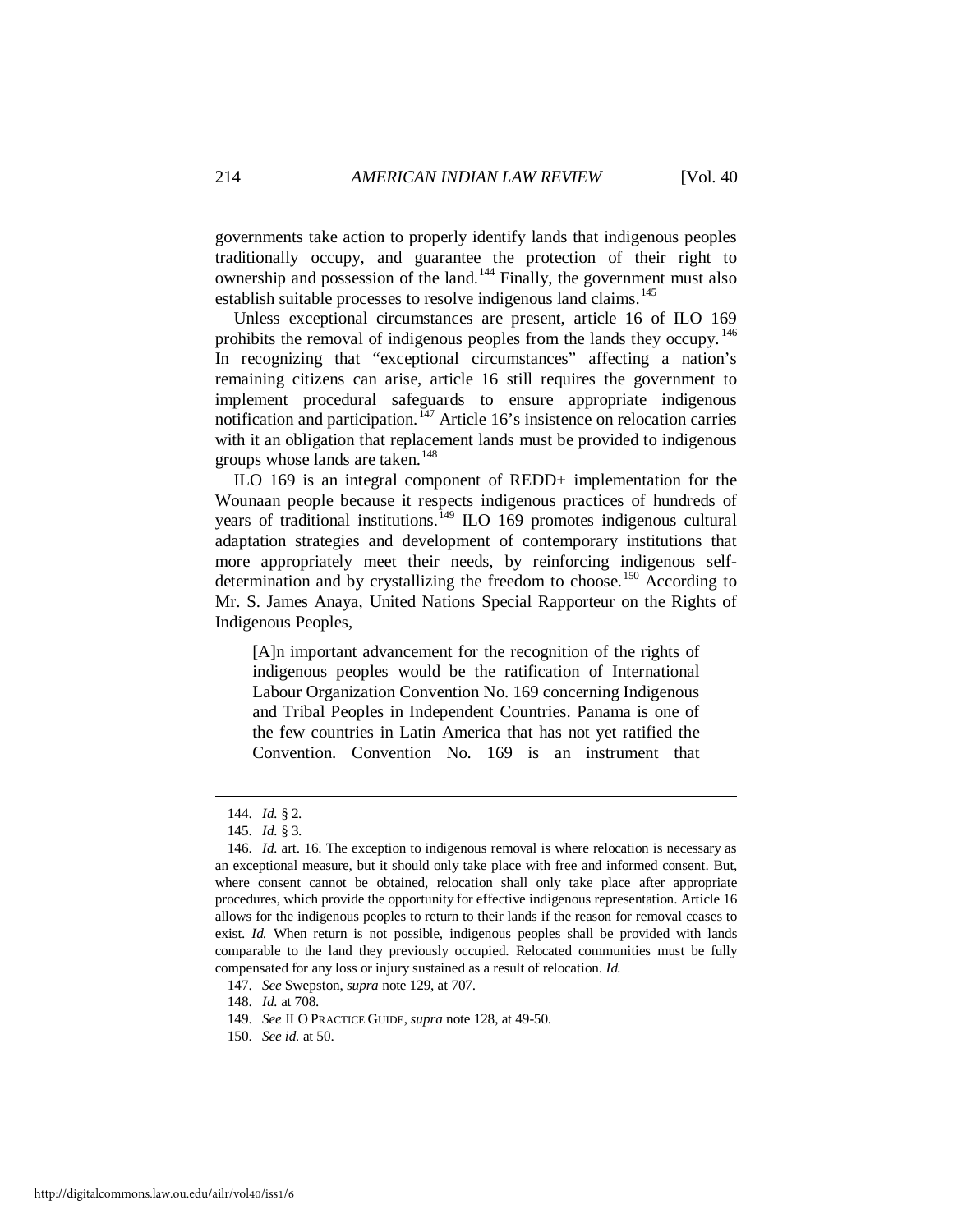<span id="page-23-8"></span>compliments the United Nations Declaration on the Rights of Indigenous Peoples.  $\dots$ <sup>[151](#page-23-2)</sup>

Mr. Anaya recently repeated this recommendation to the UN, stating once again that Panama must ratify ILO 169 in order to cement its commitment to their indigenous peoples.<sup>[152](#page-23-3)</sup> Panamanian officials recently attended the historic inaugural meeting of the World Conference on Indigenous Peoples and emerged with a renewed commitment to ratify ILO 169, but it remains unclear whether ratification will finally occur in Panama.<sup>153</sup>

#### <span id="page-23-0"></span>*2. UNDRIP—Free, Prior, and Informed Consent*

<span id="page-23-1"></span>Built upon the foundation laid in ILO 169, the United Nations Declaration on the Rights of Indigenous Peoples (UNDRIP) is a symbolic step forward in establishing a cognizable right to indigenous ownership of cultural lands.<sup>[154](#page-23-5)</sup> UNDRIP has been described as "the most comprehensive elaboration of indigenous peoples' rights in a single document."<sup>[155](#page-23-6)</sup> UNDRIP powerfully expresses the indigenous right to self-determination, a right that is seminal and pervasive throughout the declaration.<sup>[156](#page-23-7)</sup> The indigenous right to "freely determine their political status and freely pursue their economic,

<u>.</u>

<span id="page-23-7"></span><span id="page-23-6"></span>Published by University of Oklahoma College of Law Digital Commons, 2016

<span id="page-23-2"></span> <sup>151.</sup> *Panama: UN Expert Calls for Recognition of Indigenous Peoples' Rights*, JAMES ANAYA (July 26, 2013), http://unsr.jamesanaya.org/notes/panama-un-expert-calls-forrecognition-of-indigenous-peoples-rights.

<span id="page-23-3"></span> <sup>152.</sup> James Anaya (Special Rapporteur on the Rights of Indigenous Peoples), *The Status of Indigenous Peoples' Rights in Panama*, Human Rights Council on Its Twenty-Seventh Session, at 19, U.N. Doc. A/hrc/27/52.Add.1 (July 3, 2014) [hereinafter Special Rapporteur on the Rights of Indigenous Peoples].

<span id="page-23-4"></span> <sup>153.</sup> Martin Oelz, *When Indigenous and World Leaders Meet, What Does It Mean for the ILO?*, INT'L LABOUR ORG., http://www.ilo.org/global/about-the-ilo/newsroom/commentanalysis/WCMS\_307826/lang--en/index.htm (last visited Sept. 21, 2014). The conference included many world leaders committed to further advancing the rights of indigenous people, not only through declarations but also through undertaking affirmative measures aimed at securing indigenous rights. *Id.*

<span id="page-23-5"></span> <sup>154.</sup> KAROLINA KUPRECHT, INDIGENOUS PEOPLES' CULTURAL PROPERTY CLAIMS: REPATRIATION AND BEYOND 76 (2014); *see also* G.A. Res. 61/295, United Nations Declaration on the Rights of Indigenous Peoples U.N. Doc. A/RES/61/295 (Sept. 13, 2007) [hereinafter UNDRIP]; *see also* Chidi Oguamanam, *Indigenous Peoples' Rights at the Intersection of Human Rights and Intellectual Property Rights*, 18 MARQ. INTELL. PROP. L. REV. 261, 274-78 (2014).

 <sup>155.</sup> Oguamanam, *supra* not[e 154,](#page-23-1) at 277.

 <sup>156.</sup> *Id.* at 278.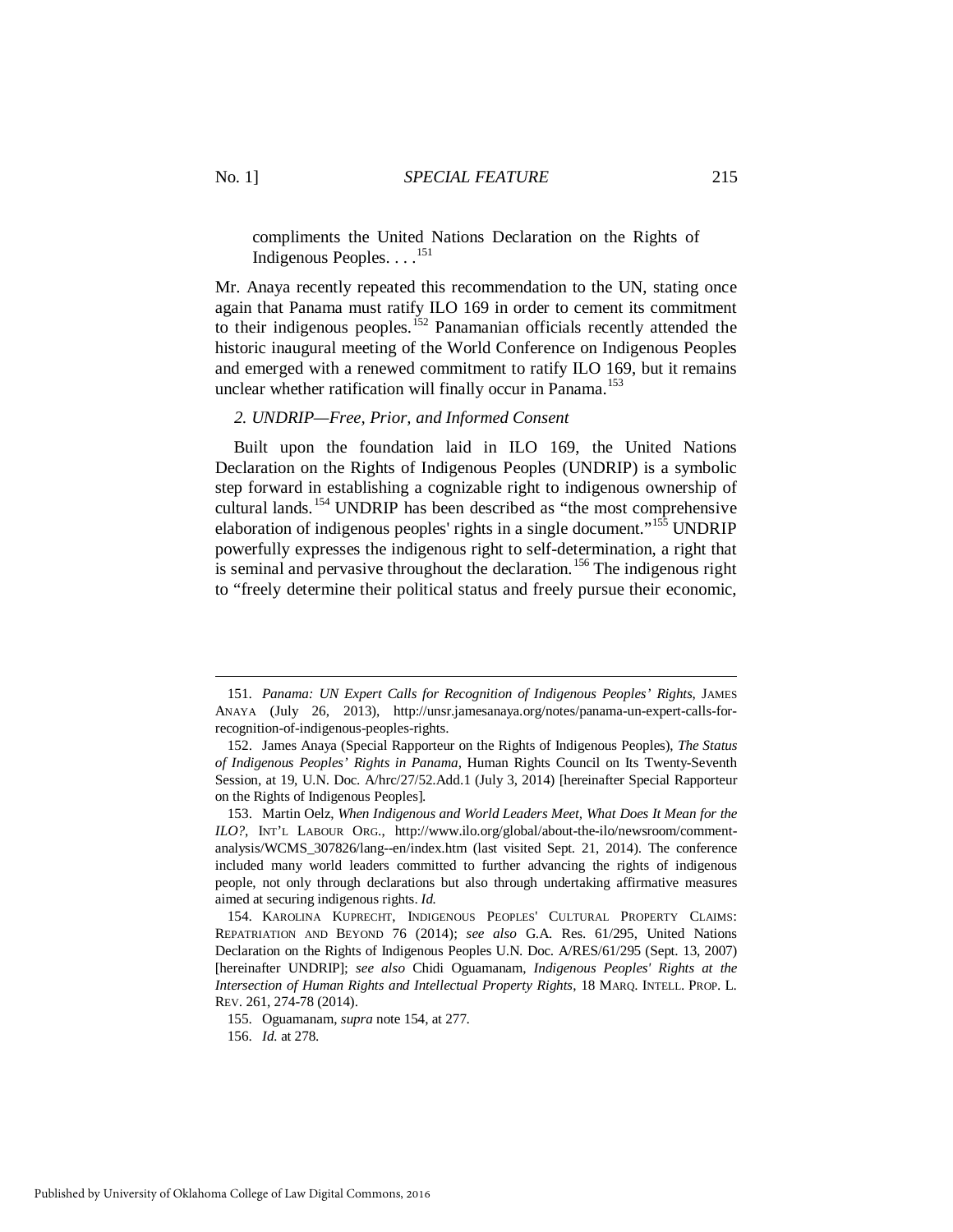social and cultural development"<sup>[157](#page-24-0)</sup> provides a blueprint through which climate change regimes like REDD+ must be designed.<sup>[158](#page-24-1)</sup>

<span id="page-24-11"></span>UNDRIP proclaims that states shall consult with and "obtain the free, prior and informed consent" of indigenous communities before making any decision affecting their lands."[159](#page-24-2) The cornerstone of UNDRIP is the concept of free, prior, and informed consent  $(FPIC)$ .<sup>[160](#page-24-3)</sup> FPIC is articulated in REDD+ by ensuring that indigenous voices are heard and respected in any REDD+ implementation.<sup>[161](#page-24-4)</sup> As applied to REDD+, FPIC is designed to consider potential changes to conservation areas that would affect indigenous people and local forest-dependent communities and allow the affected communities to participate and consent—or withhold consent—for potential REDD+ initiatives.<sup>[162](#page-24-5)</sup> The concept of "free" denotes that indigenous consent is given free of any manipulation, coercion, threats, duress, or bribes.<sup>[163](#page-24-6)</sup> Indigenous communities must have unrestricted freedom to determine whether potential projects are culturally appropriate and beneficial to their existence.<sup>[164](#page-24-7)</sup> "Prior" refers to the timing of notifications given to indigenous communities when the government proposes new initiatives affecting its indigenous.<sup>[165](#page-24-8)</sup> Consent of indigenous groups must be sought well in advance of the government authorizing the commencement of a new project.<sup>[166](#page-24-9)</sup> Prior consent also requires that indigenous decision-making timelines are respected and not rushed, allowing affected communities time to consider, analyze, and comment on any proposals.<sup>[167](#page-24-10)</sup> Prior consent also contemplates forethought in presenting

 <sup>157.</sup> UNDRIP, *supra* not[e 154,](#page-23-1) art. 3.

 <sup>158.</sup> *See* Oguamanam, *supra* not[e 154,](#page-23-1) at 278.

 <sup>159.</sup> UNDRIP, *supra* not[e 154,](#page-23-1) art. 19.

<span id="page-24-3"></span><span id="page-24-2"></span><span id="page-24-1"></span><span id="page-24-0"></span> <sup>160.</sup> *See* Tara Ward, *The Right to Free, Prior, and Informed Consent: Indigenous Peoples' Participation Rights Within International Law*, 10 NW. J. INT'L HUM. RTS. 54, 58 (2011).

<span id="page-24-4"></span> <sup>161.</sup> *See* William Sunderlin, *Tenure: What Will REDD Mean for Forest Communities?*, *in Learning from Experience Forest Community Approaches to Improving Livelihoods and Reducing Deforestation*, *in* REDD, FOREST GOVERNANCE AND RURAL LIVELIHOODS: THE EMERGING AGENDA 31, 35 (Oliver Springate-Baginski & Eva Wollenberg eds., 2010), http://www.cifor.org/publications/pdf\_files/Books/BWollenberg0101.pdf.

<span id="page-24-7"></span><span id="page-24-6"></span><span id="page-24-5"></span> <sup>162.</sup> UN-REDD PROGRAMME, GUIDELINES ON FREE, PRIOR AND INFORMED CONSENT 18 (2013), http://www.unredd.net/index.php?option=com\_docman&task=doc\_download&gid= 8717&Itemid=53.

 <sup>163.</sup> *Id.*

 <sup>164.</sup> *See id.*

 <sup>165.</sup> *Id.* at 19.

<span id="page-24-10"></span><span id="page-24-9"></span><span id="page-24-8"></span> <sup>166.</sup> *Id.*

 <sup>167.</sup> *Id.*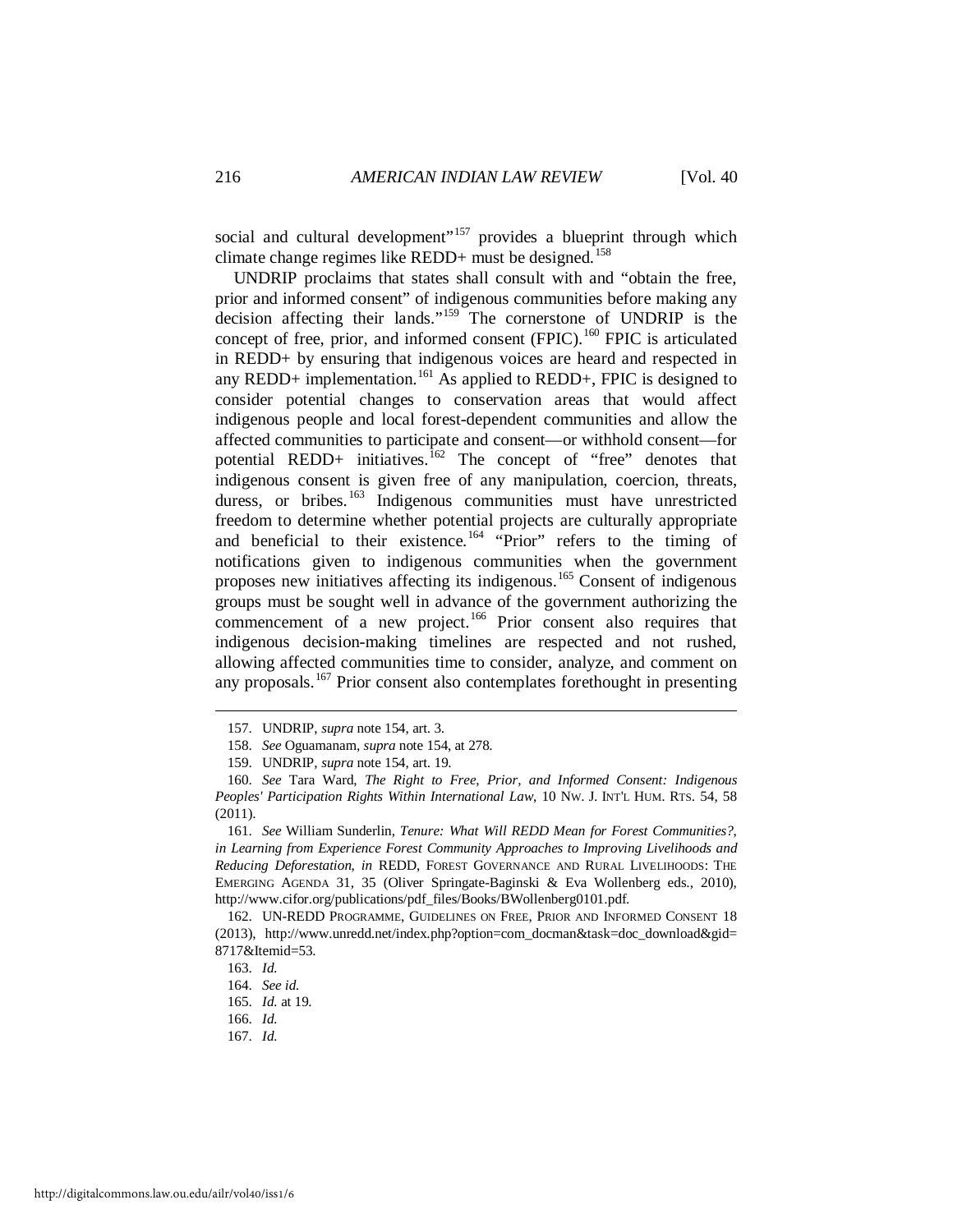information to indigenous leaders, and not merely at the time when a project cannot begin because consent is required.<sup>[168](#page-25-1)</sup> "Informed" consent requires complete, objective, and transparent disclosure of the risks and benefits of projects in a format and language that the indigenous community can understand.<sup>169</sup>

<span id="page-25-0"></span>Perhaps the most controversial feature of FPIC surrounds the definition of "consent" and whether indigenous peoples have a right to give or withhold consent on proposed projects affecting their lands and culture.<sup>[170](#page-25-3)</sup> Non-Governmental Organizations and indigenous groups maintain that consent necessarily implies that indigenous peoples may approve or disapprove of potential projects and that any disapproval means that governments may not proceed with the projects.<sup>[171](#page-25-4)</sup> States like Panama and organizations like the World Bank, however, understand FPIC as merely requiring prior consultation.<sup>[172](#page-25-5)</sup> This interpretation of consultation as consent violates UNDRIP's principles and strips indigenous communities of their sovereignty.[173](#page-25-6) 

<span id="page-25-11"></span>In the context of REDD+ activities, FPIC is more appropriately viewed as a right.[174](#page-25-7) Indigenous groups affected by potential projects must have a right to have their concerns expressed and their ideas incorporated into strategic plans for forest conservation.<sup>[175](#page-25-8)</sup> Pursuant to UNDRIP, indigenous people have an unqualified right to determine the outcome of any project that concerns their territory because indigenous cultural identity is directly linked to their land.<sup>[176](#page-25-9)</sup> By observing FPIC, the relationship between indigenous peoples and their government at large is enhanced.<sup>[177](#page-25-10)</sup> Moreover,

 <sup>168.</sup> *Id.*

 <sup>169.</sup> *Id.*

<span id="page-25-3"></span><span id="page-25-2"></span><span id="page-25-1"></span> <sup>170.</sup> *See* Inter-Am. Comm'n on Human Rights, Special Feature, *Indigenous and Tribal Peoples' Rights over Their Ancestral Lands and Natural Resources: Norms and Jurisprudence of the Inter-American Human Rights System*, 35 AM. INDIAN L. REV. 263, 436-38 (2010-2011) [hereinafter *Indigenous and Tribal Peoples' Rights*].

<span id="page-25-4"></span> <sup>171.</sup> *See* CHRISTINA HILL ET AL., OXFAM, GUIDE TO FREE PRIOR AND INFORMED CONSENT 8 (2010), http://resources.oxfam.org.au/pages/view.php?ref=528 (click on "Download" button to the right of "Original PDF File") (defining "consent" in FPIC as the right to say "yes" or "no," and having that determination respected).

 <sup>172.</sup> *See REDD in Panama*, *supra* not[e 8,](#page-3-8) at 7-8.

 <sup>173.</sup> *Id.*

<span id="page-25-9"></span><span id="page-25-8"></span><span id="page-25-7"></span><span id="page-25-6"></span><span id="page-25-5"></span> <sup>174.</sup> PATRICK ANDERSON, FREE, PRIOR, AND INFORMED CONSENT IN REDD+: PRINCIPLES AND APPROACHES FOR POLICY AND PROJECT DEVELOPMENT 11 (2011), http://www.forest peoples.org/sites/fpp/files/publication/2012/08/fpicinreddmanual127patrick-anderson.pdf.

 <sup>175.</sup> *See id.*

 <sup>176.</sup> *Indigenous and Tribal Peoples' Rights*, *supra* note [170,](#page-25-0) at 389-90.

<span id="page-25-10"></span> <sup>177.</sup> *See id.* at 437.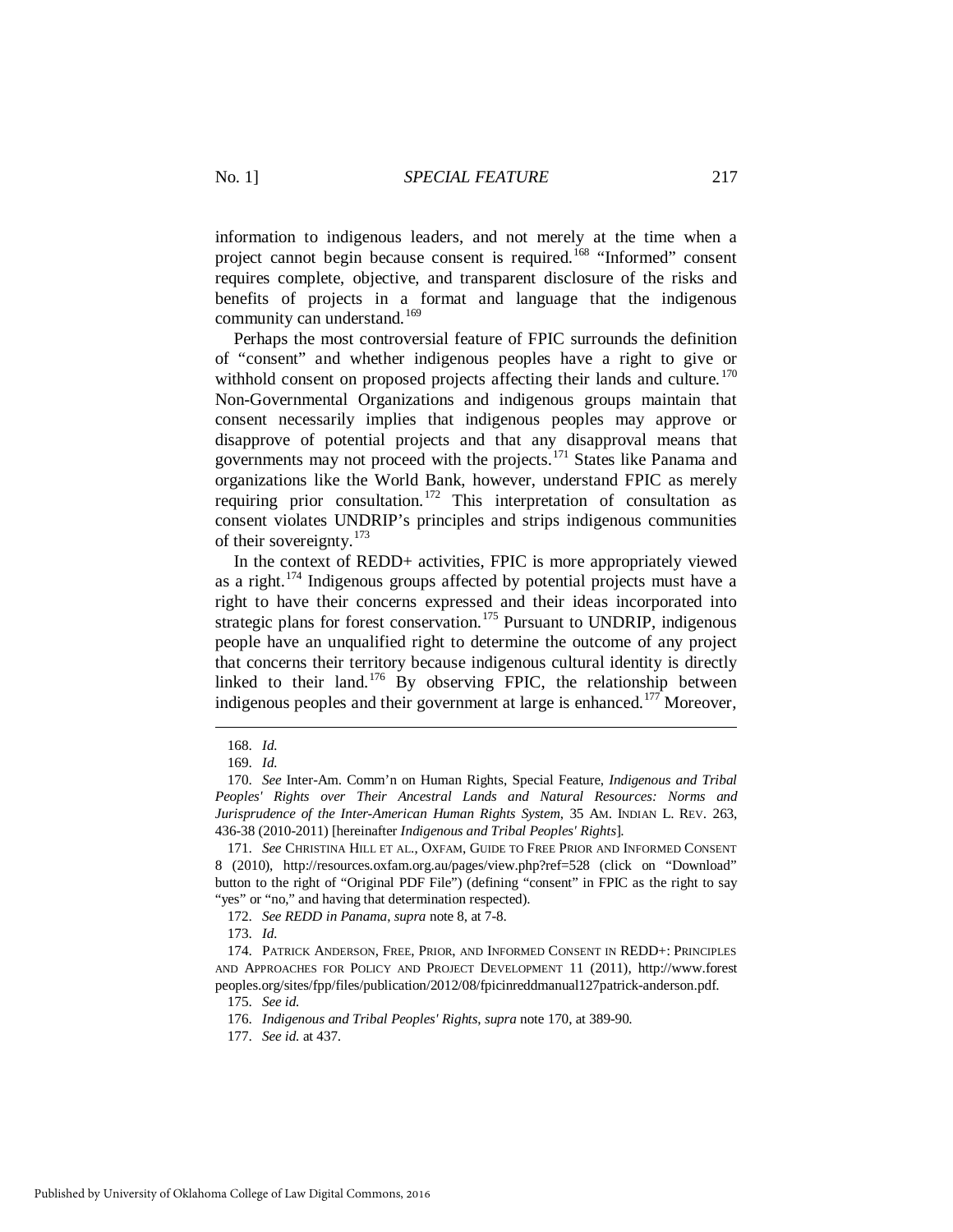there is a resounding global indigenous outcry against REDD+ without FPIC.<sup>[178](#page-26-2)</sup> Unfortunately, UNDRIP is soft law and, therefore, non-binding on signatories, though its principles promote holistic indigenous ideologies and practices.[179](#page-26-3) As a consequence, without FPIC protections contained within Panama's UN-REDD+ program, Panama's indigenous communities will not move forward. [180](#page-26-4)

#### <span id="page-26-1"></span><span id="page-26-0"></span>*3. The Convention on Biological Diversity*

Recognizing that the earth's species and ecosystems are imperiled because of human activities and that the earth's biological resources are critical to its continued development, the United Nations Environment Programme convened a working group of experts to draft a convention for the conservation of biological resources.<sup>[181](#page-26-5)</sup> The Convention on Biological Diversity (CBD) was finalized in May 1992 and demonstrated the international community's commitment to conserving the earth's natural resources.[182](#page-26-6) The CBD's three main objectives are: (1) conserving biological diversity, (2) sustainably using the components of biological diversity, and (3) "sharing of the benefits arising out of the utilization of genetic resources" in a fair and equitable manner.<sup>[183](#page-26-7)</sup> There are currently 194 parties to this convention, including Panama.<sup>[184](#page-26-8)</sup>

The CBD embraces the indispensable role that indigenous peoples play in sustainably managing forest resources.<sup>[185](#page-26-9)</sup> Therefore, enshrined in article 8(j) of the CBD is its parties' commitment to respect, preserve, and maintain indigenous knowledge and practices to promote continued conservation of biological diversity.<sup>[186](#page-26-10)</sup> Along with this commitment, 8(j)

<span id="page-26-2"></span><u>.</u>

<span id="page-26-8"></span> 184. *List of Parties*, CONVENTION ON BIOLOGICAL DIVERSITY, http://www.cbd.int/infor mation/parties.shtml (last visited Sept. 13, 2015).

<span id="page-26-9"></span> 185. *Working Group on Article 8(j)*, CONVENTION ON BIOLOGICAL DIVERSITY, http:// www.cbd.int/convention/wg8j.shtml (last visited Sept. 13, 2015).

<span id="page-26-10"></span> 186. *Id.*; Convention on Biological Diversity, *supra* note [81,](#page-13-9) art. 8(j) ("Contracting Party shall, as far as possible and as appropriate . . . [s]ubject to its national legislation, respect, preserve and maintain knowledge, innovations and practices of indigenous and local

 <sup>178.</sup> ANDERSON, *supra* not[e 174,](#page-25-11) at 9.

 <sup>179.</sup> Ward, *supra* not[e 160,](#page-24-11) at 58.

 <sup>180.</sup> *COONAPIP*, *supra* note [113.](#page-18-9) 

<span id="page-26-5"></span><span id="page-26-4"></span><span id="page-26-3"></span> <sup>181.</sup> *History of the Convention*, CONVENTION ON BIOLOGICAL DIVERSITY, http://www. cbd.int/history/default.shtml (last visited Sept. 13, 2015).

<span id="page-26-6"></span> <sup>182.</sup> Convention on Biological Diversity, *supra* note [81,](#page-13-9) art. 1; *History of the Convention*, *supra* not[e 181.](#page-26-1)

<span id="page-26-7"></span> <sup>183.</sup> Convention on Biological Diversity, *supra* note [81,](#page-13-9) art. 1; *see also Introduction*, CONVENTION ON BIOLOGICAL DIVERSITY, http://www.cbd.int/intro/default.shtml (last visited Sept. 13, 2015).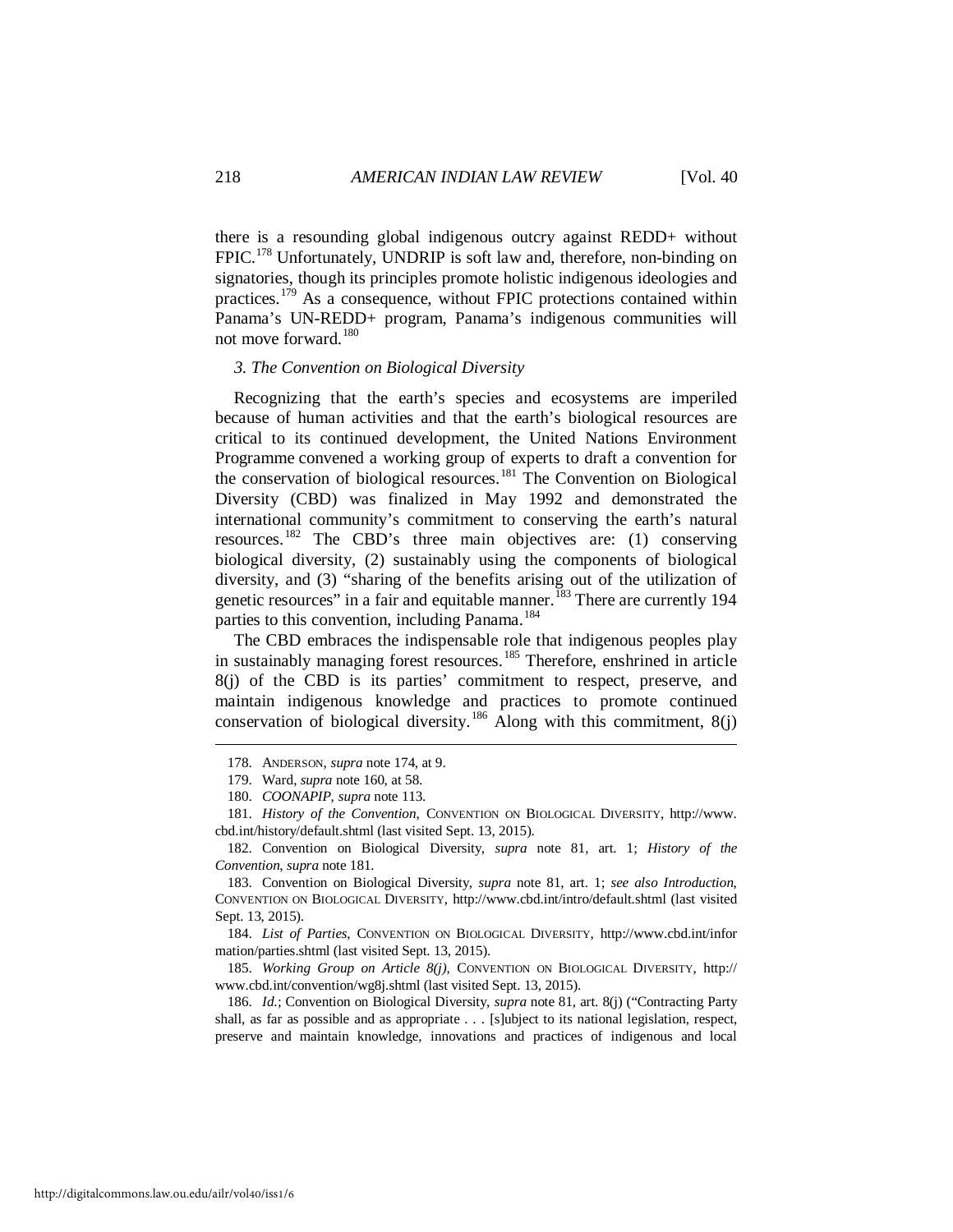<span id="page-27-0"></span>explicitly incorporates FPIC by requiring that parties only promote the CBD's application with the approval and involvement of the holders of such knowledge—namely indigenous peoples.<sup>[187](#page-27-1)</sup> Thus, "approval" in this context has been interpreted as FPIC.<sup>[188](#page-27-2)</sup> Moreover, FPIC is further cemented in the CBD through the Akwé Kon Guidelines (AKG), which were established by the Conference of the Parties decision VI/7  $A$ <sup>[189](#page-27-3)</sup>. The AKG mandates "the full involvement of indigenous and local communities in the assessment of cultural, environmental and social impact of proposed developments on sacred sites and on lands and waters they have traditionally occupied."[190](#page-27-4) The AKG outlines a comprehensive ten-step procedural platform through which FPIC principles are observed including notification and consultation with indigenous peoples.<sup>[191](#page-27-5)</sup> To that end, the AKG's policies recognize the need for accurate impact assessments of biological resources and the importance of the indigenous role in these assessments.[192](#page-27-6)

A major criticism of the CBD by indigenous peoples has been the weight it places on state sovereignty, causing indigenous groups to lobby for the international community to observe their commitment under other international human rights declarations by respecting indigenous rights to self-determination and autonomy over their collective lands.<sup>[193](#page-27-7)</sup> The CBD has been referred to as the basis for denying indigenous rights to ancestral

188. Corpuz et al., *supra* not[e 187.](#page-27-0)

communities embodying traditional lifestyles relevant for the conservation and sustainable use of biological diversity and promote their wider application *with the approval and involvement of the holders of such knowledge*, innovations and practices and encourage the equitable sharing of the benefits arising from the utilization of such knowledge, innovations and practices.") (emphasis added).

<span id="page-27-1"></span> <sup>187.</sup> Convention on Biological Diversity, *supra* note [81,](#page-13-9) art. 8(j); *see also* Jennifer Corpuz et al., *Indigenous Peoples' Free, Prior, and Informed Consent in the Convention on Biological Diversity: An Overview with Case Studies from Panama, the Russian Federation, and the Philippines*, *in* INDIGENOUS PEOPLES' CONTRIBUTIONS TO COP-8 OF THE CONVENTION ON BIOLOGICAL DIVERSITY 78 (Sam Grey ed., 2006).

<span id="page-27-3"></span><span id="page-27-2"></span> <sup>189.</sup> *See Akwé: Kon Guidelines*, CONVENTION ON BIOLOGICAL DIVERSITY, http://www.cbd.int/traditional/guidelines.shtml (last visited Sept. 13, 2015) (demonstrating that "Akwé Kon" is a Mohawk term for "everything in creation").

 <sup>190.</sup> *Id.*

 <sup>191.</sup> *Id.*

<span id="page-27-7"></span><span id="page-27-6"></span><span id="page-27-5"></span><span id="page-27-4"></span> <sup>192.</sup> Anne Perrault et al., *Partnerships for Success in Protected Areas: The Public Interest and Local Community and Rights to Prior Informed Consent (PIC)*, 19 GEO. INT'L ENVTL. L. REV. 475, 529-30 (2007).

 <sup>193.</sup> *See* Corpuz et al., *supra* not[e 187,](#page-27-0) at 79.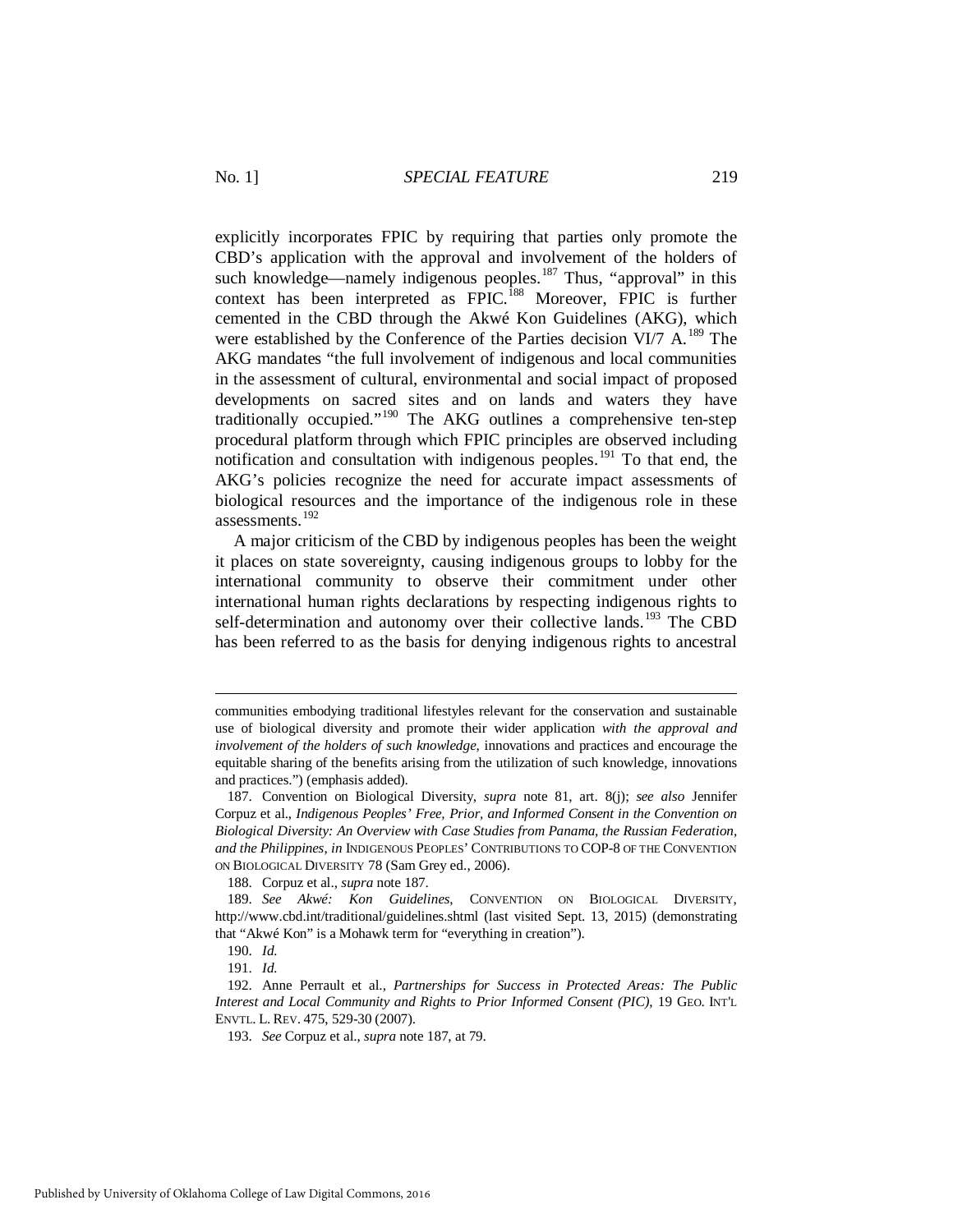lands in favor of state interests.<sup>[194](#page-28-1)</sup> Panama has codified the CBD within its environmental law pursuant to its obligation under CBD, but there is no reference to indigenous protections and collective land rights within its text.[195](#page-28-2) Consequently, Panama's exclusion of these indispensable indigenous protections and its refusal to ratify ILO 169 demonstrate Panama's preference to retain control over ancestral lands, even though these lands rightfully belong to indigenous communities.<sup>[196](#page-28-3)</sup>

#### <span id="page-28-0"></span>*B. Panama's Domestic Laws Providing Indigenous Protection*

Panama is internationally recognized as having superior protections for indigenous peoples, $197$  but these protections do not extend to land that falls outside of the comarca. Though they are regarded as "innovative and effective,"[198](#page-28-5) Panamanian laws protecting indigenous lands still fall short of providing the type of coverage the Wounaan require before REDD+ implementation.

In 1983, Wounaan lands were granted comarca status with the enactment of Law 22 of the Panama Constitution.<sup>[199](#page-28-6)</sup> These comarcas were created as a means to ensure the social and economic well-being of Panama's indigenous communities.[200](#page-28-7) Due in part to the Embéras and Wounaan's dispersed settlement patterns, however, most live outside of their officially demarcated territory.<sup>[201](#page-28-8)</sup> Of the rights delineated in Law 22, the right to economic independence and development, and cultural discretion in the use and management of natural resources, are among the most significant.<sup>[202](#page-28-9)</sup> Although Law 22 of the Panama Constitution granted *comarca* status to Embéras and Wounaan tribes, most individual Wounaan groups lived outside the comarca and did not receive the indigenous protections afforded to those living within the boundaries of legally recognized Wounaan

<span id="page-28-1"></span>-

<span id="page-28-9"></span>202. *See* Koller-Armstrong, *Indigenous Legal Traditions*, *supra* not[e 2,](#page-2-7) at 36.

 <sup>194.</sup> *Id.*

 <sup>195.</sup> *Id.* at 83.

 <sup>196.</sup> *Id.*

<span id="page-28-4"></span><span id="page-28-3"></span><span id="page-28-2"></span> <sup>197.</sup> *See* Heger & McNish, *supra* note [30,](#page-6-8) at 6-7 ("Panama's comarca system has been hailed as 'innovative and effective, respectful of indigenous autonomy and supportive of community initiative.'") (quoting Ortega, *supra* note [20,](#page-4-10) at 8); *id.* at 6 ("The indigenous communities that are located outside of the comarcas, in sharp contrast to those inside the comarcas, are unrecognized by the Panamanian government and have never been afforded any legal rights to their lands.").

<span id="page-28-5"></span> <sup>198.</sup> Ortega, *supra* note [20,](#page-4-10) at 8.

 <sup>199.</sup> Koller-Armstrong, *Indigenous Legal Traditions*, *supra* not[e 2,](#page-2-7) at 24.

<span id="page-28-7"></span><span id="page-28-6"></span> <sup>200.</sup> Koller-Armstrong, *This Land Is Our Land*, *supra* note [108,](#page-17-7) at 234.

<span id="page-28-8"></span> <sup>201.</sup> *Id.*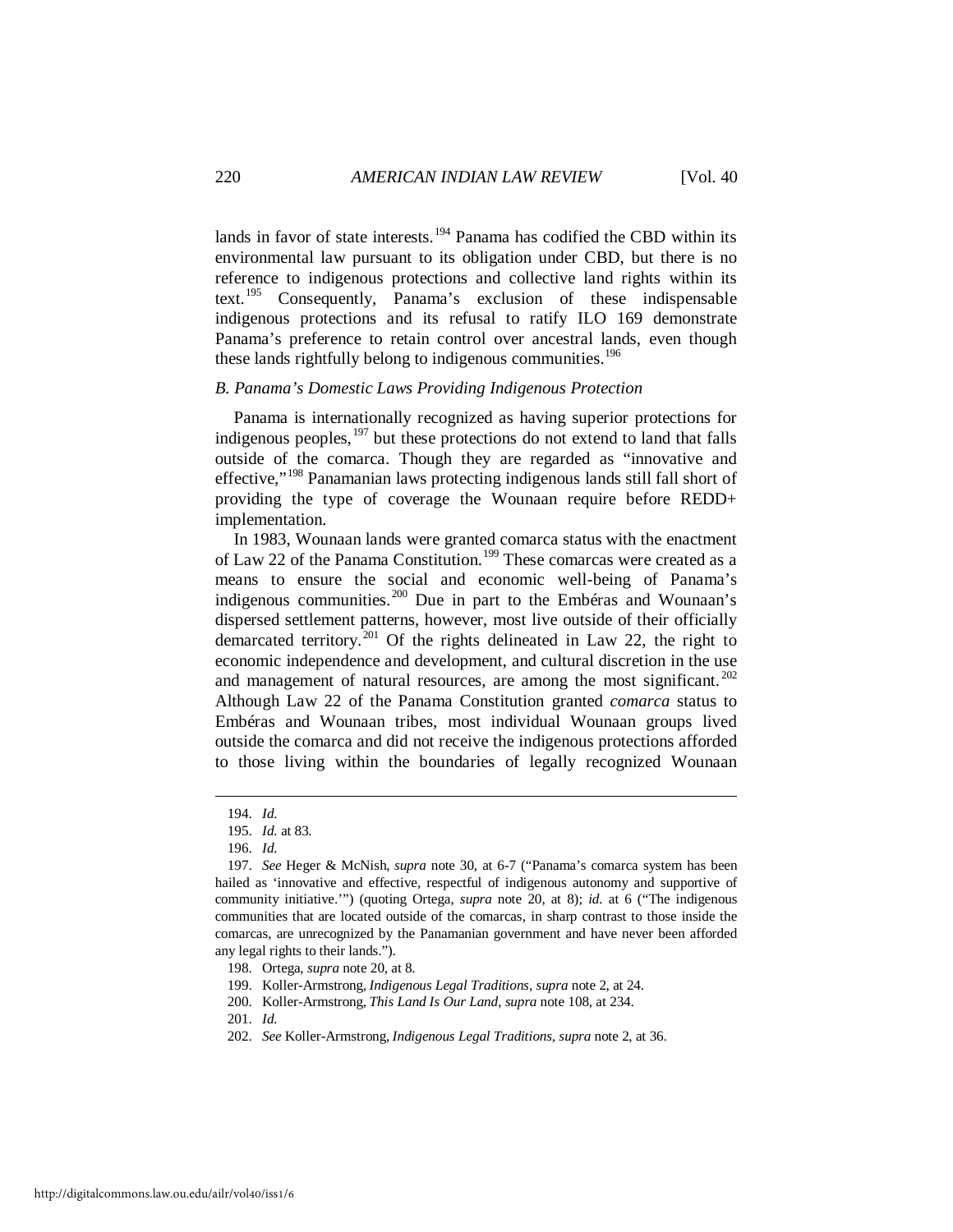lands.<sup> $203$ </sup> In fact, when questioned concerning the areas of greatest concern, Wounaan leaders consistently referred to collective land titling ("*tierras colectivas*") and the need to formally recognize *all* of the land to which they are entitled.<sup>204</sup>

*The significance of "tierras colectivas*" lies in the fact that approximately one quarter of the Embéras and Wounaan actually live within the boundaries of their comarca.<sup>[205](#page-29-2)</sup> The remaining three quarters reside outside the *comarca* in unprotected areas.<sup>[206](#page-29-3)</sup> As a result, the unprotected lands are vulnerable to outside colonists who do not understand the concept of tribal lands and desire to exploit the Darién region's natural resources.<sup>[207](#page-29-4)</sup> For this reason, Wounaan leaders were relentless for more than ten years in petitioning the government to enact legislation reserving the lands to their tribe.<sup>[208](#page-29-5)</sup> *Ley 72* was finally enacted in 2008 addressing Wounaan concerns by providing recognition of indigenous lands on a collective basis.[209](#page-29-6) *Ley 72* was a milestone in Panamanian indigenous land tenure rights because it recognized the concept of *tierras colectivas* and that there were lands not originally included in the *comarca* that belong to the tribe.<sup>[210](#page-29-7)</sup>

Enacted in 2010, Executive Decree 223 was implemented as the procedural engine behind *Ley 72 de 2008*. [211](#page-29-8) Executive Decree 223 lays out the procedure for obtaining formal title of collective lands for indigenous people.[212](#page-29-9) While, in theory, *Ley 72* and Executive Decree 223 provide a workable solution to the Wounaan's land title issues, the Panamanian government has been slow to actually grant land titles when the Wounaan have applied.<sup>[213](#page-29-10)</sup> In fact, there are three villages for which the Wounaan

209. Megan, *Native Future*, *supra* not[e 23.](#page-4-11)

<span id="page-29-11"></span> <sup>203.</sup> Heger & McNish, *supra* not[e 30,](#page-6-8) at 6.

 <sup>204.</sup> Koller-Armstrong, *Indigenous Legal Traditions*, *supra* not[e 2,](#page-2-7) at 20.

<span id="page-29-2"></span><span id="page-29-1"></span><span id="page-29-0"></span> <sup>205.</sup> Koller-Armstrong, *This Land Is Our Land*, *supra* note [108,](#page-17-7) at 233-34; *see also* Davis, *supra* not[e 112.](#page-18-10)

 <sup>206.</sup> Koller-Armstrong, *This Land Is Our Land*, *supra* note [108,](#page-17-7) at 234.

<span id="page-29-4"></span><span id="page-29-3"></span> <sup>207.</sup> *See* Daniel Suman, *Globalization and the Pan-American Highway: Concerns for the Panama-Colombia Border Region of Darién-Chocó and Its Peoples*, 38 U. MIAMI INTER-AM. L. REV. 549, 560 (2007).

<span id="page-29-6"></span><span id="page-29-5"></span> <sup>208.</sup> *Panama Enacts Indigenous Land Titling Legislation*, NATIVE FUTURE NEWSLETTER (Native Future, Makawao, Haw.), Summer 2009, http://www.nativefuture.org/wpcontent/uploads/2009/07/NF-Newsletter-Summer-2009sm.pdf.

 <sup>210.</sup> Koller-Armstrong, *Indigenous Legal Traditions*, *supra* not[e 2,](#page-2-7) at 32.

 <sup>211.</sup> *Id.*

 <sup>212.</sup> *Id.*

<span id="page-29-10"></span><span id="page-29-9"></span><span id="page-29-8"></span><span id="page-29-7"></span> <sup>213.</sup> Letter from Leonides Quiroz, Counsel of the Nat'l Congress Wounaan, to Attorney Lord of the Administration of the Republic Of Panama (n.d.), http://injusticeinpanama.files.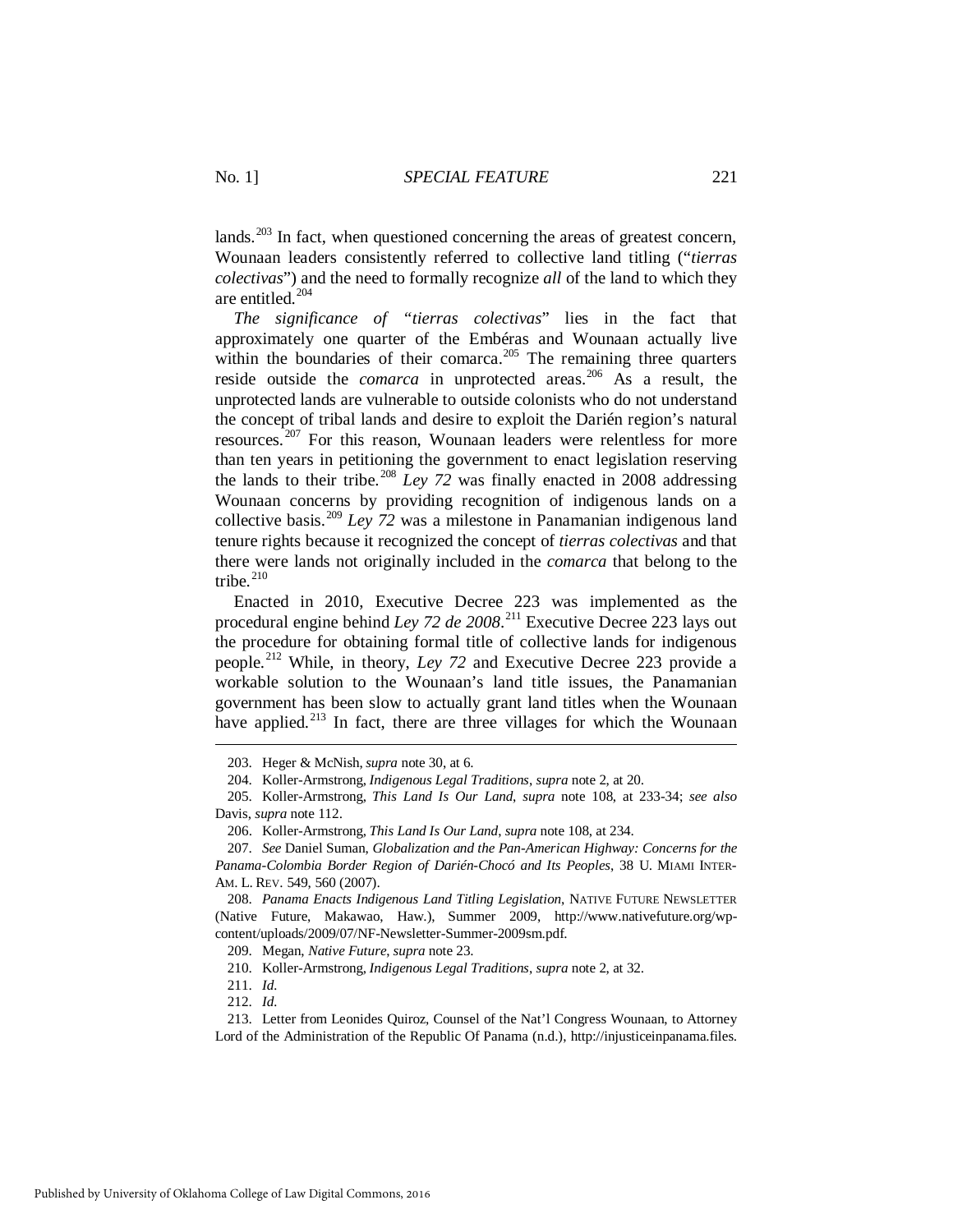have applied and have not received land title in accordance with *Ley 72*: Rió Hondo, Platanares, and Majé-Chimán.<sup>[214](#page-30-0)</sup> Consequently, the Wounaan's land continues to be susceptible to outsiders, cattle ranchers, and illegal logging.<sup>[215](#page-30-1)</sup> To date, only two Wounaan communities have received collective land titles, leaving many more to be issued and leaving the Wounaan exasperated.<sup>[216](#page-30-2)</sup> Moreover, without application approval, any potential REDD+ implementation leaves the Wounaan without legal standing to defend against any post-REDD+ challenge to ownership of their territory.<sup>[217](#page-30-3)</sup> In fact, legal experts in REDD+ readiness initiatives highly encourage settling land title issues before implementation to ensure certainty regarding land ownership. $^{218}$  $^{218}$  $^{218}$ 

In order to ensure accurate demarcation, the Wounaan (and other indigenous groups in Panama) have even enlisted the assistance of expert cartographers, non-governmental organizations, and researchers. <sup>[219](#page-30-5)</sup> Using participatory mapping techniques, these groups have memorialized the boundaries of their land into maps.<sup>[220](#page-30-6)</sup> In fact, their team of experts received assistance from state agencies without whose support it may have been impossible to implement their project.<sup>[221](#page-30-7)</sup> Despite these efforts, Panama has yet to approve the Wounaan's applications. Consequently, hundreds of thousands of acres of Wounaan land remain untitled.<sup>[222](#page-30-8)</sup> Implementing REDD+ before these titles are issued could result in the Wounaan's forced eviction and cause a shift in deforestation from protected areas to these unprotected areas.<sup> $223$ </sup> For these reasons, indigenous peoples will continue to oppose a Panamanian UN-REDD+ project, even though REDD+ as a

<span id="page-30-1"></span><span id="page-30-0"></span>wordpress.com/2012/03/peticion-to-panamanian-congress-for-justice.pdf; *see also* Megan, *Native Future*, *supra* not[e 23.](#page-4-11) 

 <sup>214.</sup> *See* Letter from Leonides Quiroz, *supra* note [213.](#page-29-11) 

 <sup>215.</sup> Special Rapporteur on the Rights of Indigenous Peoples, *supra* not[e 152,](#page-23-8) at 11.

 <sup>216.</sup> Megan, *Native Future*, *supra* not[e 23.](#page-4-11)

 <sup>217.</sup> *COONAPIP*, *supra* note [113.](#page-18-9) 

<span id="page-30-5"></span><span id="page-30-4"></span><span id="page-30-3"></span><span id="page-30-2"></span> <sup>218.</sup> ANDERSON, *supra* note [174,](#page-25-11) at 9 (quoting COVINGTON & BURLING LLP & BAKER & MCKENZIE, BACKGROUND ANALYSIS OF REDD REGULATORY FRAMEWORKS 22-23 (2009), http://theredddesk.org/sites/default/files/resources/pdf/2010/Background\_Analysis\_of\_RED D\_Regulatory\_Frameworks.pdf.

 <sup>219.</sup> *See generally* Herlihy, *Participatory Research Mapping*, *supra* not[e 30.](#page-6-10) 

<span id="page-30-6"></span> <sup>220.</sup> Herlihy, *Participatory Research Mapping*, *supra* not[e 30,](#page-6-10) at 324-25.

<span id="page-30-7"></span> <sup>221.</sup> *Id.* at 325.

 <sup>222.</sup> Megan, *Native Future*, *supra* note 23.

<span id="page-30-9"></span><span id="page-30-8"></span> <sup>223.</sup> *COONAPIP*, *supra* note [113.](#page-18-9)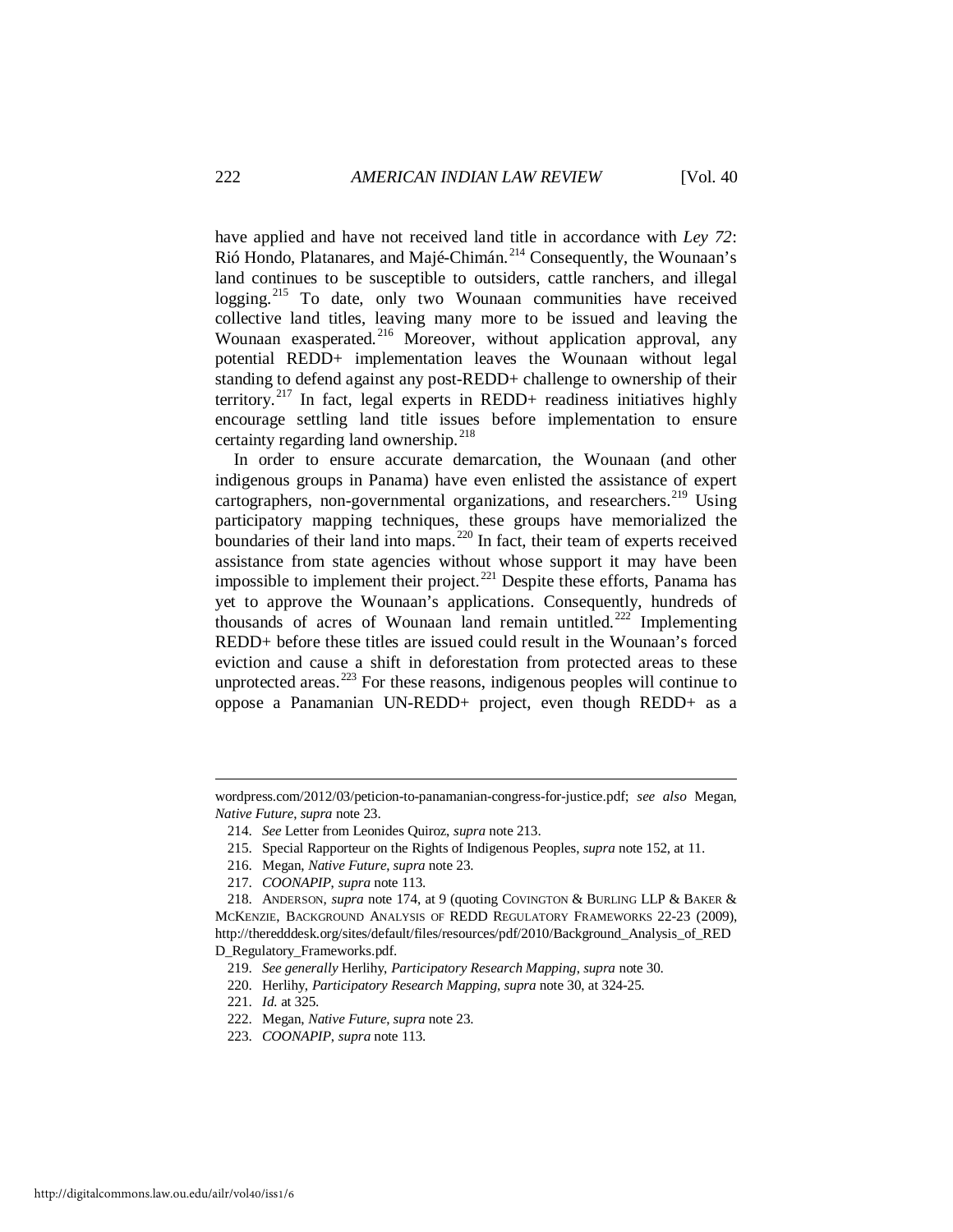mitigation strategy could be very effective in protecting Panama's rainforests.[224](#page-31-2)

#### <span id="page-31-0"></span>*III. How to Avoid Whitewashing Wounaan Problems in a Redd+ Solution*

Given the potential for REDD+ to positively impact the Wounaan's status, the following solutions would allow Panama to balance the potential benefits it receives from REDD+ with indigenous rights to preserve their culture. To cement its commitment to the Wounaan and institute a REDD+ program that would benefit the nation as a whole and ensure Wounaan survival, Panama must: (1) issue the Wounaan's collective land titles and strengthen its indigenous land tenure rights, (2) enshrine FPIC principles into its UN-REDD+ platform, and (3) employ indigenous knowledge in applying its deforestation mitigation strategies. By committing to and taking action to ensure these outcomes, Panama would make a tremendous leap forward in ensuring the protection of Wounaan sovereignty and cultural integrity.

<span id="page-31-1"></span>*A. Strengthening Land Tenure Rights to Protect Wounaan Lands* 

<span id="page-31-7"></span>*From a legal perspective, the biggest hurdle to overcome in the development of REDD policy is linked to reform of land tenure and the appropriate recognition of all interests within forest areas.* [225](#page-31-3) 

Various REDD+ instruments recognize the need to work out land tenure issues before REDD+ implementation.<sup>[226](#page-31-4)</sup> Strong community forest rights coupled with strong governmental action aimed at preserving those rights have a directly positive affect on reducing deforestation.<sup>[227](#page-31-5)</sup> In other words, the rights must be properly documented and enforced in order for indigenous communities to remain in possession of their lands. Yet this seemingly simple solution is often overlooked or downplayed as insignificant.<sup>[228](#page-31-6)</sup> In a 2014 report, the World Resources Institute (WRI)

<span id="page-31-2"></span>-

<span id="page-31-6"></span>228. *Id.* at 7.

 <sup>224.</sup> *See*, *e.g.*, *id.*

 <sup>225.</sup> Maguire, *supra* note [60,](#page-10-7) at 697.

<span id="page-31-4"></span><span id="page-31-3"></span> <sup>226.</sup> *Id.* at 715; *see also* KATE DOOLEY ET AL., SMOKE AND MIRRORS: A CRITICAL ASSESSMENT OF THE FOREST CARBON PARTNERSHIP FACILITY 16 (2011).

<span id="page-31-5"></span> <sup>227.</sup> CALEB STEVENS ET AL., WORLD RESOURCES INST., SECURING RIGHTS, COMBATING CLIMATE CHANGE: HOW STRENGTHENING COMMUNITY FOREST RIGHTS MITIGATES CLIMATE CHANGE 3 (2014). This report presents findings demonstrating that countries like Bolivia, Brazil, Guatemala, Mexico, Niger, Tanzania, and Nepal that have affirmative legal land rights and strong governmental action have the best forest outcomes. *Id.*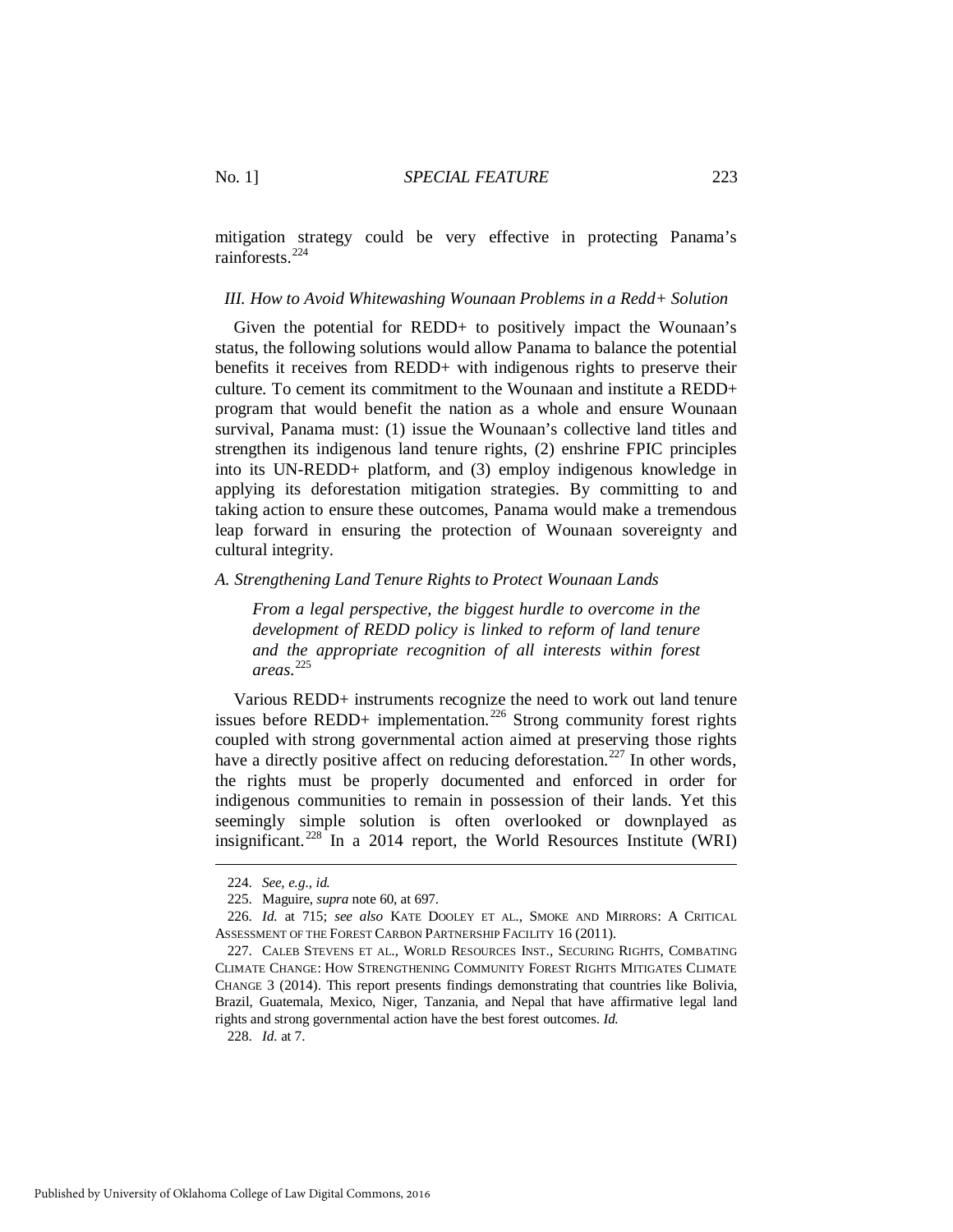details several examples of governmental actions that can protect community forest rights like mapping and registration of community forests.[229](#page-32-0) It also describes actions that undermine indigenous rights including siding with intruders, granting commercial concessions to forests, or placing insurmountable bureaucratic hurdles in the way of land tenure rights.[230](#page-32-1) These are precisely the challenges that the Wounaan face in a REDD+ implementation containing deficient land tenure protections.

Before Panama strengthens land tenure rights, it is imperative that the Wounaan receive collective title to all their territory as most of their land falls outside of the *comarca*. [231](#page-32-2) Because Panama has already established the mechanism through which collective land title can be granted, all that remains is for the Wounaan's applications to be approved. Once Wounaan collective lands are legally titled, there are several measures Panama can take to finally secure accurate demarcation of Wounaan lands, including: (1) utilizing participatory mapping techniques to properly identify collective indigenous lands, (2) codification of the mapping results, and (3) permitting flexible boundaries based on indigenous knowledge and practices. Use of these techniques, which are within Panama's reach, will place the Wounaan in a position to assert their sovereignty over their territory and demonstrate Panama's commitment to the Wounaan.

<span id="page-32-6"></span>The first piece to this solution utilizes participatory mapping, which involves a collaborative approach to traditional cartography that involves indigenous people, who have the traditional knowledge of the land, and scientific experts on map drawing.<sup>[232](#page-32-3)</sup> Participatory mapping is a modern approach to mapping that allows indigenous peoples to participate in drawing the boundary lines for their land.[233](#page-32-4) It is extremely useful because it gives indigenous people, who are typically marginalized, the opportunity to have a voice in determining which lands they possess and occupy.  $234$ Participatory mapping presents dual benefit to the government because indigenous peoples use their traditional knowledge of the land and its characteristics (including monuments, drawings, and markings) that

 <sup>229.</sup> *Id.* at 15.

<span id="page-32-1"></span><span id="page-32-0"></span><sup>230.</sup> *Id.* WRI further advocates that these rights should include the full "bundle of rights" bestowed on landowners including the right of access, exclusion, alienation, and due process and just compensation. *Id.* at 14.

 <sup>231.</sup> Koller-Armstrong, *Indigenous Legal Traditions*, *supra* not[e 2,](#page-2-7) at 33.

<span id="page-32-5"></span><span id="page-32-4"></span><span id="page-32-3"></span><span id="page-32-2"></span> <sup>232.</sup> *Participatory Mapping*, MAPPING FOR RIGHTS, http://www.mappingforrights.org/ participatory\_mapping (last visited Sept. 13, 2015).

 <sup>233.</sup> *Id.*

 <sup>234.</sup> *Id.*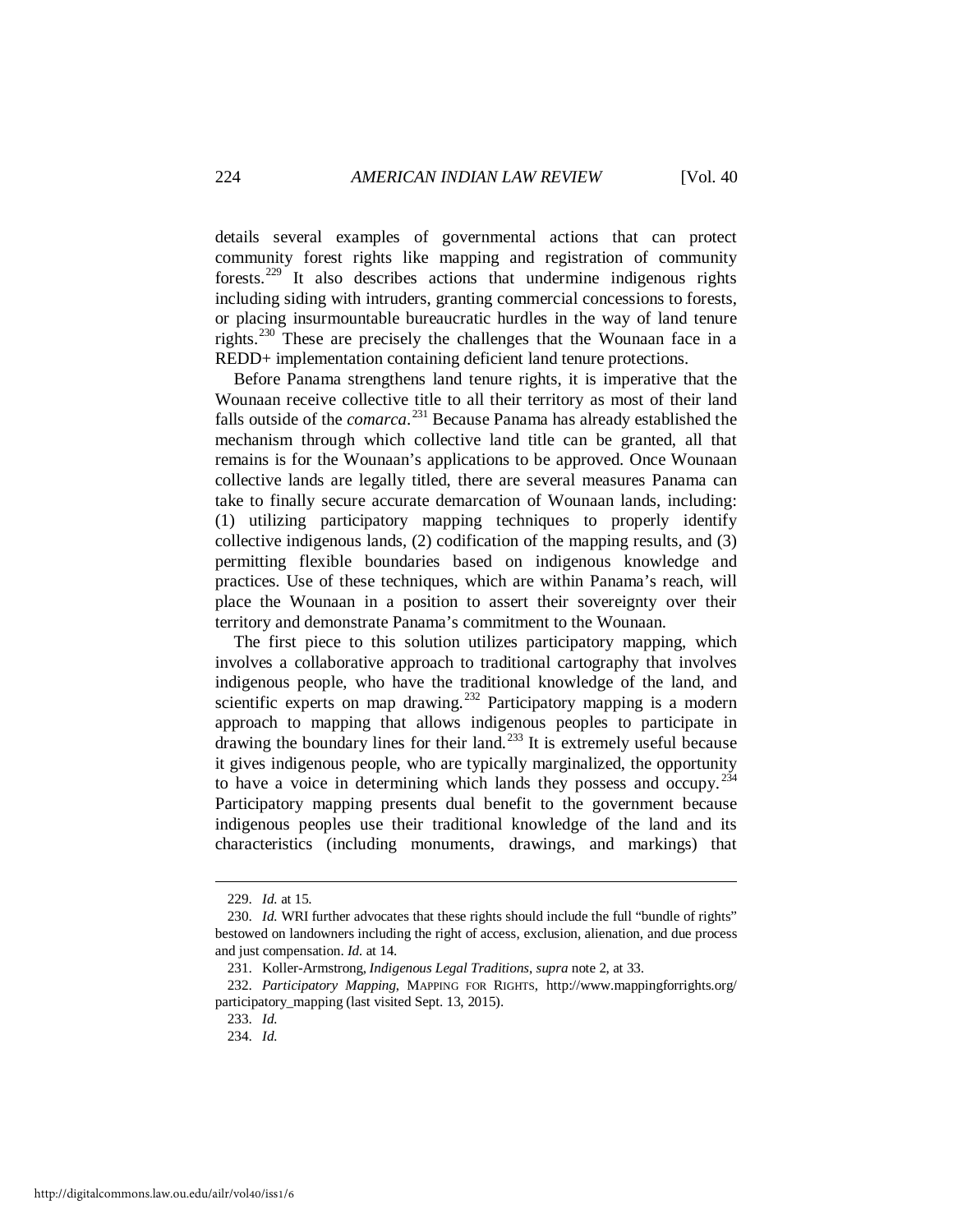accurately outline the boundaries of their territory,  $^{235}$  $^{235}$  $^{235}$  and, it also provides certainty in identifying who the stakeholders are so that they can be consulted before beginning new projects.<sup>[236](#page-33-1)</sup>

For indigenous peoples, it ensures that their lands are completely accounted for and demarcated in a fair and accurate manner because they are participants in the mapping process.<sup>[237](#page-33-2)</sup> It also demonstrates a level of FPIC consent in the mapping process.<sup>[238](#page-33-3)</sup> For the government, it provides a vital source of credible land intelligence. The groundwork for this project has already taken place, because the Wounaan people have taken part in participatory mapping projects aimed at determining the boundaries of their property.<sup>[239](#page-33-4)</sup> In 1993, the Wounaan and several other Panamanian indigenous tribes completed a participatory research mapping project that demonstrates in cartographic format all of the lands they possess and occupy.[240](#page-33-5) Some of these maps have already been presented to Panamanian officials in conjunction with collective land title applications. $241$  The Panamanian government, however, has yet to incorporate the results into the Wounaan *comarca's* official demarcation. Therefore, although participatory mapping provides a revolutionary method to establish indigenous land boundaries, its effects remain superficial so long as those results are not officially recognized through legal title.

Second, Panama must codify the results of the participatory mapping scheme. If the Panamanian government works alongside the Wounaan to identify and agree on the boundaries of the Wounaan's collective lands, then there should be no hindrance to codification of these results as the official Wounaan *comarca*. Codifying the results of participatory mapping projects into formal collective titles in accordance with Executive Decree 223 would ensure that all Wounaan lands are accounted for. This project's benefits, however, will only be officially realized if Panama partners with the indigenous peoples as a participant. Gaining the indigenous community's trust is an essential piece to successful participatory mapping as it encourages full indigenous disclosure of their resources and

<span id="page-33-0"></span> <sup>235.</sup> *Id.*

<span id="page-33-1"></span> <sup>236.</sup> ANDERSON, *supra* not[e 174,](#page-25-11) at 32.

<span id="page-33-2"></span> <sup>237.</sup> *Participatory Mapping*, *supra* not[e 232.](#page-32-6)

<span id="page-33-3"></span> <sup>238.</sup> ANDERSON, *supra* not[e 174,](#page-25-11) at 22.

<span id="page-33-4"></span> <sup>239.</sup> *See*, *e.g.*, Herlihy, *Participatory Research Mapping*, *supra* note [30,](#page-6-10) at 315.

 <sup>240.</sup> *Id.* at 320.

<span id="page-33-6"></span><span id="page-33-5"></span> <sup>241.</sup> *See id.* at 324, 327.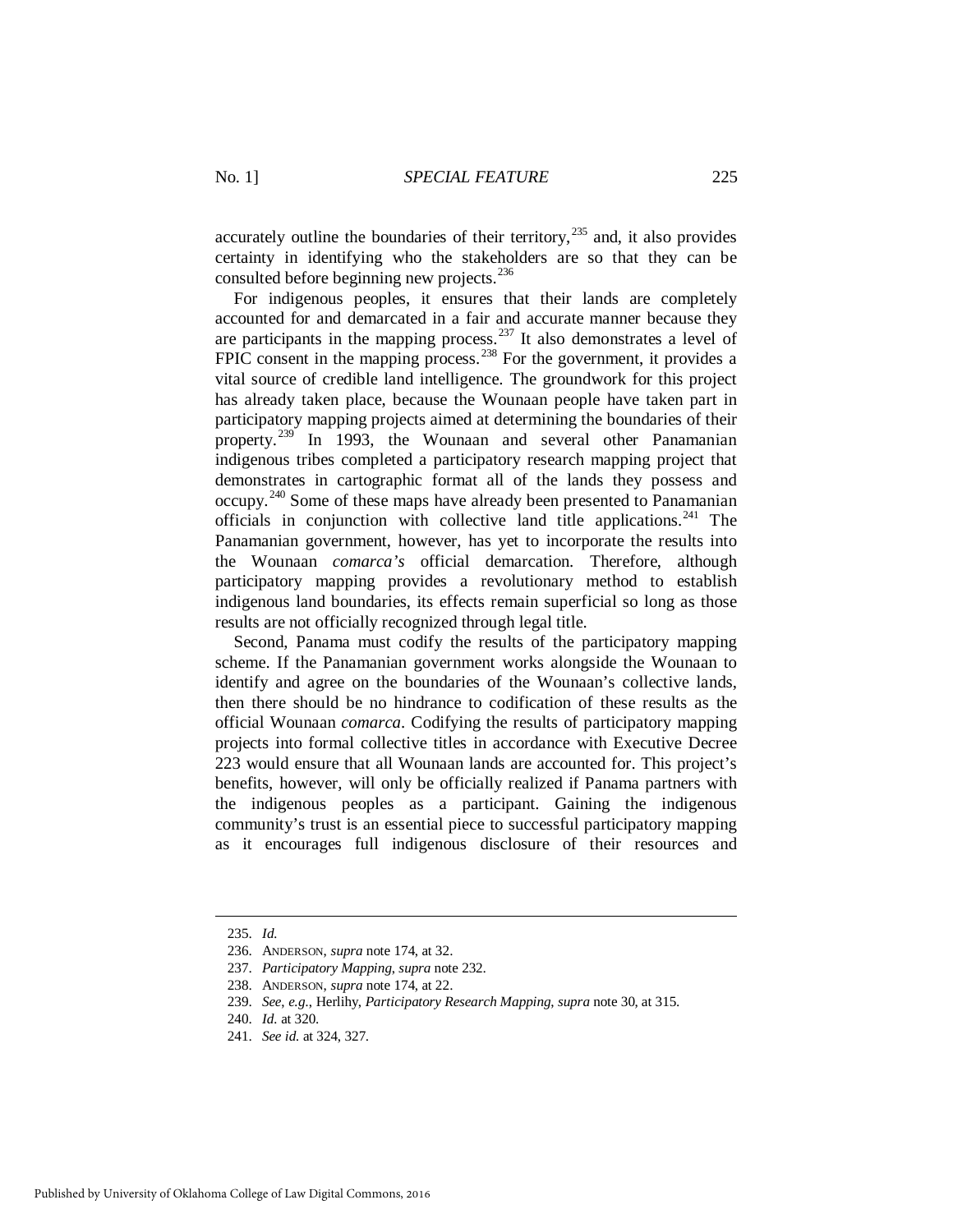territory.<sup>[242](#page-34-0)</sup> This type of modern mapping technique, and the resulting codification, has been used in the Philippines to receive formal land title from the government to prevent incursion from illegal loggers and colonizers, making it a potentially viable solution for Panama. $^{243}$  $^{243}$  $^{243}$ Specifically, the Philippine Association for Intercultural Development (PAFID) has developed and employed a 3-D mapping system that uses actual pictures to reflect important landmarks and water boundaries.<sup>244</sup> In another example, the Mindanao Peacebuilding Institute in the Philippines developed a training program that integrates traditional indigenous practices into existing laws.[245](#page-34-3) Panama has already taken significant measures to protect its indigenous communities, but its delay in ratifying ILO 169 and approving pending Wounaan land title applications only bolsters indigenous concerns that Panamanian officials are acting in bad faith.<sup>[246](#page-34-4)</sup> In fact, according to COONAPIP, Panamanian officials have refused to acknowledge that approximately 75% of Panama's forest cover is located on indigenous territory.<sup>[247](#page-34-5)</sup> Therefore, if the Panamanian government is committed to indigenous land tenure rights, it will both employ the modern mapping strategy, and codify the results. This will create a clear demarcation of Wounaan lands in accord with their input on boundary

<span id="page-34-5"></span><span id="page-34-4"></span>247. *Id.*

<span id="page-34-0"></span> <sup>242.</sup> MAC CHAPIN & BILL THRELKELD, MAPPING INDIGENOUS LANDS: A PRACTICAL GUIDEBOOK 72-73 (2008), http://pgis-tk.cta.int/m07/docs/M07U02\_handout\_mapping\_indi genous\_lands\_guidebook.pdf; *see also* GOOD PRACTICES IN PARTICIPATORY MAPPING: A REVIEW PREPARED FOR THE INTERNATIONAL FUND FOR AGRICULTURAL DEVELOPMENT (IFAD) 25-26 (2009), http://www.ifad.org/pub/map/pm\_web.pdf.

<span id="page-34-1"></span> <sup>243.</sup> STEFANO DI GESSA, PARTICIPATORY MAPPING AS A TOOL FOR EMPOWERMENT: EXPERIENCES AND LESSONS LEARNED FROM THE ILC NETWORK 25-26 (2008), http://dlc.dlib.indiana.edu/dlc/bitstream/handle/10535/3647/08\_ILC\_Participatory\_Mapping \_Low.pdf?sequence=1&isAllowed=y.

<span id="page-34-2"></span> <sup>244.</sup> Philippine Ass'n for Intercultural Dev. & Philippine P'ship for the Dev. of Human Res. in Rural Areas, *GPS and 3-D Mapping: Effective Tools to Establish Ancestral Domain Claims*, *in* A RESOURCE BOOK ON ENHANCING ACCESS OF THE POOR TO LAND AND COMMON PROPERTY RESOURCES 1 (Asian NGO Coalition for Agrarian Reform & Rural Development ed., 2006).

<span id="page-34-3"></span> <sup>245.</sup> Tito Fiel, *Wisdom Weaving: Defending Ancestral Domains Through Integrating Indigenous People's Practices with Philippine Laws*, MINDANAO PEACEBUILDING INST. (Mar. 18, 2014), http://www.mpiasia.net/allnews/latest-news-from-mpi/88-wisdom-weaving-defend ing-ancestral-domains-through-integrating-indigenous-people-s-practices-with-philippine-laws. html.

 <sup>246.</sup> *COONAPIP*, *supra* note [113.](#page-18-9)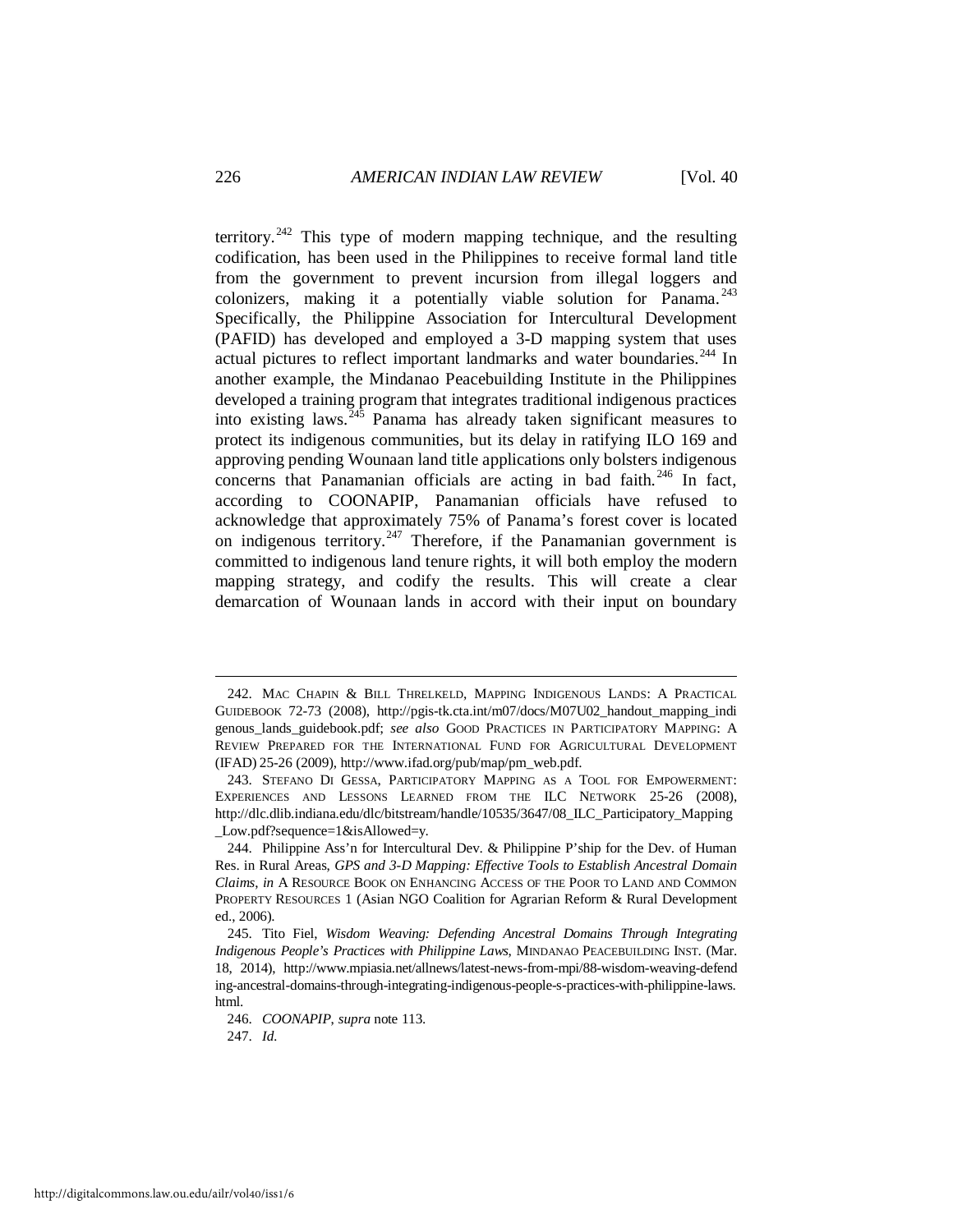locations, and would likely garner Wounaan support for UN-REDD+ implementation in Panama.<sup>[248](#page-35-1)</sup>

Finally, any mapping and subsequent codification must allow flexibility based on indigenous environmental knowledge for modifications to the established boundaries.<sup>[249](#page-35-2)</sup> There is some concern over fixing boundaries with respect to indigenous lands because indigenous knowledge is holistic and personal and cannot be fixed on permanent maps.<sup>[250](#page-35-3)</sup> As to the Wounaan, flexibility is required because their traditional land usage does not consider absolute boundaries or specific periods of time. Rather, their collective land use is more of a benefit sharing arrangement in which there is mutual gain.<sup>[251](#page-35-4)</sup> Therefore, Panama's goal should be to accurately determine boundaries—with boundary flexibility for subsequent boundary changes—to preserve indigenous lands so that a UN-REDD+ program can move forward.

#### <span id="page-35-0"></span>*B. REDD+ Program to Include Free, Prior, and Informed Consent*

The effects of climate change are particularly onerous on indigenous peoples, who are often the poorest and most marginalized in society.  $252$ Accordingly, any climate change mitigation strategy should embrace the participation of indigenous communities and their representatives. Under UNDRIP, Panama is legally obligated to seek the participation of its indigenous communities; however, there is a history in Panama of excluding indigenous people from the decision-making process.<sup>[253](#page-35-6)</sup> Absent FPIC, indigenous peoples like the Wounaan are vulnerable to losing access to the forests, human rights violations, possible criminal prosecution, and even death for violation of the new land regulations.<sup>254</sup>

FPIC is not exclusively a safeguard for indigenous peoples. For REDD+ project participants, lack of indigenous engagement can result in a *de facto* veto, even where this veto power is not formally recognized, resulting in economic repercussions for not observing FPIC in REDD+ activities. [255](#page-35-8)

<span id="page-35-9"></span> <sup>248.</sup> Herlihy, *Participatory Research Mapping*, *supra* not[e 30,](#page-6-10) at 320.

<span id="page-35-4"></span><span id="page-35-3"></span><span id="page-35-2"></span><span id="page-35-1"></span> <sup>249.</sup> *See generally* Deborah McGregor, *Representing and Mapping Traditional Knowledge in Ontario Forest Management Planning*, *in* RECLAIMING INDIGENOUS PLANNING 414, 417-19 (Ryan Walker et al. eds., 2013).

 <sup>250.</sup> *Id.* at 422-23.

 <sup>251.</sup> Koller-Armstrong, *Indigenous Legal Traditions*, *supra* not[e 2,](#page-2-7) at 33-34.

 <sup>252.</sup> Abate & Kronk, *supra* not[e 28,](#page-6-7) at 3.

 <sup>253.</sup> *REDD in Panama*, *supra* note [8.](#page-3-8) 

 <sup>254.</sup> ANDERSON, *supra* not[e 174,](#page-25-11) at 9-10.

 <sup>255.</sup> JASMINE CAMPBELL, ENGAGING WITH FREE, PRIOR, AND INFORMED CONSENT 16

<span id="page-35-8"></span><span id="page-35-7"></span><span id="page-35-6"></span><span id="page-35-5"></span><sup>(2011);</sup> *see also* ANDERSON, *supra* not[e 174,](#page-25-11) at 17.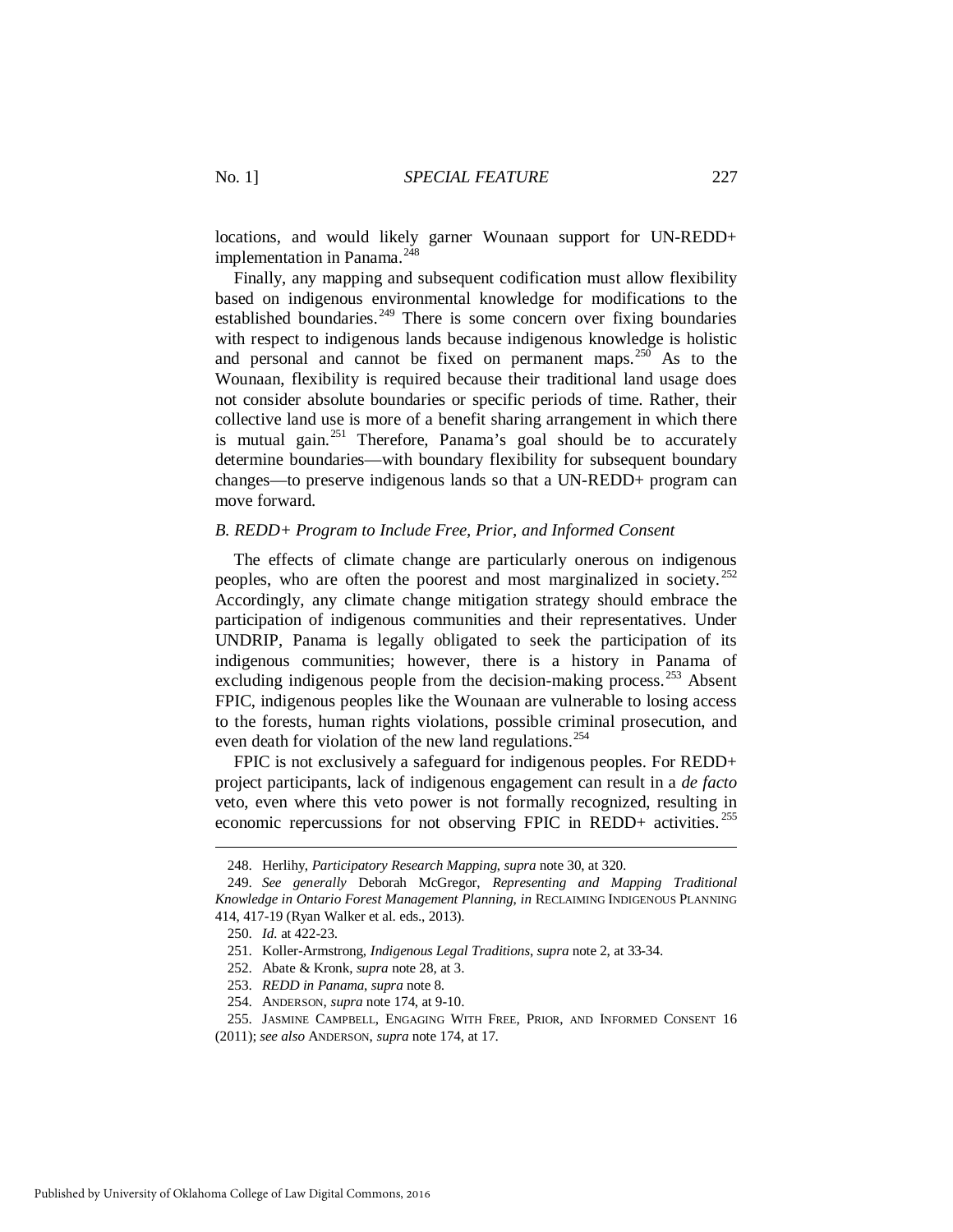Lack of FPIC in implementation procedures can cause numerous delays and needless project modifications simply because indigenous voices were not heard and respected at the outset.<sup>[256](#page-36-1)</sup> For indigenous peoples, FPIC in REDD+ is crucial to preserving their right of self-determination and a lack of FPIC is viewed as an affront to indigenous sovereignty. In Ecuador, indigenous peoples have reported precisely the outcome that the Wounaan fear as a result of being excluded from the REDD+ process.<sup>[257](#page-36-2)</sup> Because they were not properly consulted and informed, their lands were taken, resulting in their displacement and, in some cases, resulted in the community bearing the cost of the project's damage to the land.<sup>[258](#page-36-3)</sup> For these reasons, FPIC is a crucial and beneficial element to REDD+ implementation.

<span id="page-36-0"></span>FPIC's addition to REDD+ programs should be understood as an ongoing obligation to receive indigenous consent through every stage of the project's inception and implementation.<sup>[259](#page-36-4)</sup> Experts encourage three levels of indigenous consent: (1) consent in project discussions, (2) consent in project development, and  $(3)$  consent in implementation.<sup>[260](#page-36-5)</sup> While consent is important in all stages of a project's cycle, it is most essential before the development and implementation phases beginning, as this is when considerable time and financial investments are made. Once this occurs it becomes extremely difficult for indigenous people like the Wounaan to assert their rights.

While indigenous consultation and participation appears to impose burdensome procedural hurdles for state actors and corporations, it presents numerous beneficial outcomes. Indigenous consultation and participation in REDD+, as in participatory mapping, is a sensible tool that can be used to assess whether a particular project produces sustainable solutions to forest

<span id="page-36-1"></span> <sup>256.</sup> *See*, *e.g.*, ANDERSON, *supra* note [174,](#page-25-11) at 11 (citing AMY K. LEHR & GARE A. SMITH, IMPLEMENTING A CORPORATE FREE, PRIOR, AND INFORMED CONSENT POLICY: BENEFITS AND CHALLENGES (2010) (ebook), http://foleyhoag.com/NewsCenter/Publications/eBooks/~/ media/2AF1DB5B36FF46A39C18E2C7AA8F6D2A.ashx. Some examples of these types of financial setbacks and delays have occurred in Peru, Ghana, Thailand, Laos, and Cambodia where communities were not consulted before REDD+ project commencements. *Id.*

<span id="page-36-2"></span> <sup>257.</sup> *See* ANDERSON, *supra* note [174,](#page-25-11) at 12 (citing PATRICIA GRANDA, ACCIÓN ECOLÓGICA, CARBON SINK PLANTATIONS IN THE ECUADORIAN ANDES: IMPACTS OF THE DUTCH FACE-PROFAFOR MONOCULTURE TREE PLANTATIONS' PROJECT ON INDIGENOUS AND PEASANT COMMUNITIES (2005), http://wrm.org.uy/wp-content/uploads/2013/04/Carbon\_ Sink\_Plantations\_in\_the\_Ecuadorian\_Andes.pdf.

<span id="page-36-3"></span> <sup>258.</sup> GRANDA, *supra* not[e 257.](#page-36-0)

<span id="page-36-4"></span> <sup>259.</sup> ANDERSON, *supra* not[e 174,](#page-25-11) at 18.

<span id="page-36-5"></span> <sup>260.</sup> *Id.* at 19.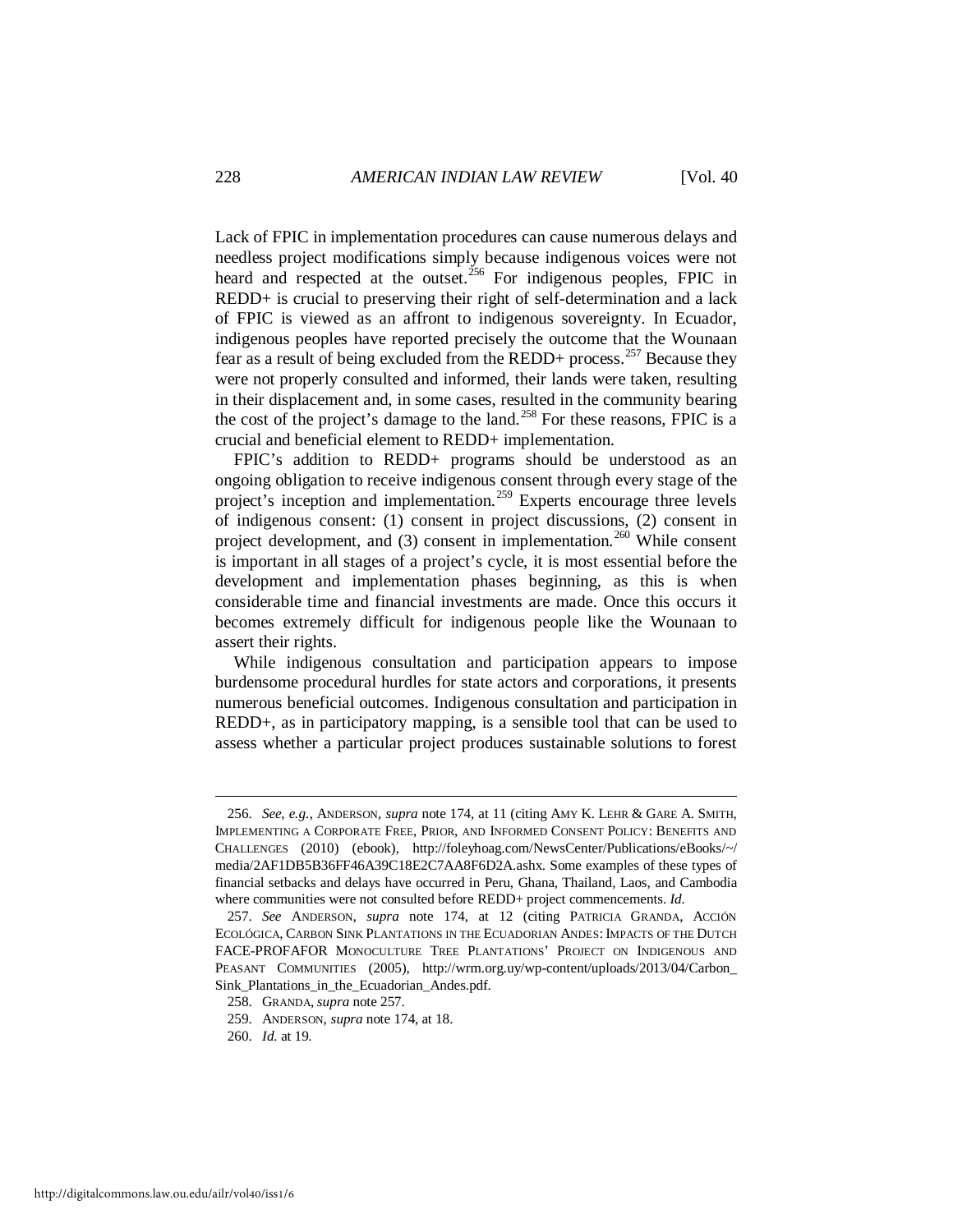preservation measures.<sup>[261](#page-37-1)</sup> It also uncovers potential issues with land tenure rights, allowing the state and its indigenous peoples to correct any problems before substantial time and financial resources are expended. Given the potential benefits of REDD+ implementation in Panama, the state must welcome full and effective participation of the Wounaan people. When indigenous peoples are properly informed and consulted as part of REDD+, all participants become partners with a common purpose, because it is crucial to have the support of forest dwellers in order to ensure the program is successful.<sup>262</sup>

## <span id="page-37-0"></span>*C. Integration of Indigenous Environmental Knowledge in Adaption and Mitigation Practices*

*The forest is our life and our existence. In the forest we find our food, our medicines, our housing and our knowledge. How can they think that we, the indigenous people, could destroy our life, destroying forests? We have used the forests for a truly sustainable development, only taking what we needed.*[263](#page-37-3)

It is well -recognized that rainforests under indigenous management are a strong deterrent to deforestation and forest degradation.<sup>[264](#page-37-4)</sup> In fact, scholars indicate that it is "difficult to imagine much REDD without indigenous peoples' participation."[265](#page-37-5) For this reason, states that do not give their indigenous peoples the authority to freely manage forest resources are missing out on arguably the most successful inhibitor of deforestation indigenous environmental knowledge  $(IEK).^{266}$  $(IEK).^{266}$  $(IEK).^{266}$  The indigenous communities possess knowledge about the earth that is virtually

 <sup>261.</sup> CAMPBELL, *supra* not[e 255,](#page-35-9) at 19.

<span id="page-37-2"></span><span id="page-37-1"></span> <sup>262.</sup> Bharrat Jagdeo, *Foreword* to CHARLIE PARKER ET AL., THE LITTLE REDD+ BOOK: AN UPDATED GUIDE TO GOVERNMENTAL AND NON-GOVERNMENTAL PROPOSALS FOR REDUCING EMISSIONS FROM DEFORESTATION AND DEGRADATION 4, 5 (2009), http://theredd desk.org/sites/default/files/resources/pdf/2009/The-Little-Redd-Book.pdf.

<span id="page-37-3"></span> <sup>263.</sup> MARCIAL ARIAS GARCÍA, FORESTS, INDIGENOUS PEOPLES AND FORESTRY POLICY IN PANAMA: AN ASSESSMENT OF NATIONAL IMPLEMENTATION OF INTERNATIONAL STANDARDS AND COMMITMENTS ON TRADITIONAL FOREST RELATED KNOWLEDGE AND FOREST RELATED ISSUES 1 (n.d.), http://www.binal.ac.pa/panal/downloads/fipdoc.pdf (quoting Gilberto Arias, the first Kuna Cacique) (emphasis omitted).

<span id="page-37-5"></span><span id="page-37-4"></span> <sup>264.</sup> JAKOB KRONIK & DORTE VERNER, THE WORLD BANK, INDIGENOUS PEOPLES AND CLIMATE CHANGE IN LATIN AMERICA AND THE CARIBBEAN 111-12 (2010), https:// openknowledge.worldbank.org/bitstream/handle/10986/2472/555400PUB0Indi1EPI1958810 601PUBLIC1.pdf?sequence=1.

 <sup>265.</sup> *Id.* at 112.

<span id="page-37-6"></span> <sup>266.</sup> *Id.*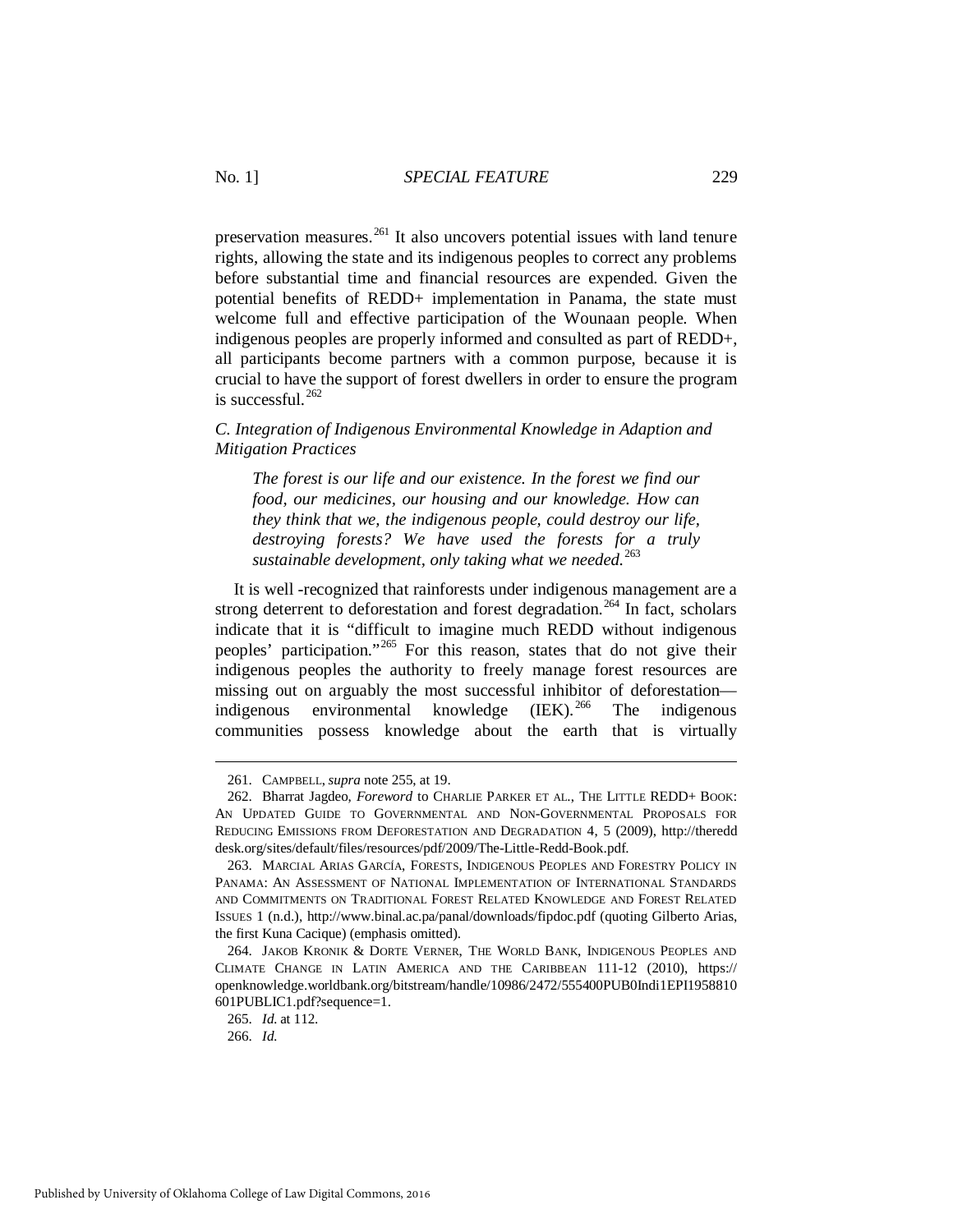undiscoverable through traditional, or even modern, means outside of indigenous participation.<sup>[267](#page-38-1)</sup>

<span id="page-38-0"></span>Because indigenous communities are often marginalized and are the most vulnerable members of society, their knowledge of how to survive in their rapidly changing environment is of paramount importance to understanding how best to manage forest resources.<sup>[268](#page-38-2)</sup> IEK includes a mélange of many different factors like common indigenous spiritual traditions, folklore, stories, ceremonies, and oral traditions.<sup>[269](#page-38-3)</sup> Thus, an adequate definition of IEK is "a system of knowledge, practice, and belief that describes the relationship of living beings and their environment."<sup>[270](#page-38-4)</sup> IEK is fostered through experiential learning opportunities to which the indigenous peoples are regularly exposed by virtue of their position as forest dwellers.[271](#page-38-5) This learning method is deeply personal and holistic resulting in diversity of knowledge across tribal communities.<sup>[272](#page-38-6)</sup> It is this personal knowledge that enhances local forest management practices because it is a type of custom guide that is unique to a particular forest area, rather than forests in general.

Scholars advocate an integrated approach to implementing conservation plans that incorporate IEK.<sup>[273](#page-38-7)</sup> In recent years, IEK has become a significant resource to researchers, scientists, and governmental agencies seeking to ameliorate the imminent effects of climate change.<sup>[274](#page-38-8)</sup> International law also supports respect for and incorporation of IEK in ILO 169, UNDRIP, and CBD into national land management practices.<sup>[275](#page-38-9)</sup> Like other indigenous communities, the Wounaan maintain their own traditional knowledge of the Darién forests and embrace an understanding of how the land sustains those who dwell on it.<sup>[276](#page-38-10)</sup> Their traditional knowledge is central to their worldview

<span id="page-38-1"></span> <sup>267.</sup> DANIEL R. WILDCAT, RED ALERT!: SAVING THE PLANET WITH INDIGENOUS KNOWLEDGE 55 (2009).

<span id="page-38-4"></span><span id="page-38-3"></span><span id="page-38-2"></span> <sup>268.</sup> *See* Maxine Burkett, *Indigenous Environmental Knowledge and Climate Change Adaptation*, *in* CLIMATE CHANGE AND INDIGENOUS PEOPLES: THE SEARCH FOR LEGAL REMEDIES, *supra* not[e 28,](#page-6-7) at 96, 98.

 <sup>269.</sup> *Id.* at 100.

 <sup>270.</sup> *Id.*

 <sup>271.</sup> *Id.* at 109.

 <sup>272.</sup> *Id.*

 <sup>273.</sup> Koller-Armstrong, *Indigenous Legal Traditions*, *supra* not[e 2,](#page-2-7) at 38.

 <sup>274.</sup> *See* Burkett, *supra* not[e 268,](#page-38-0) at 102-03.

<span id="page-38-10"></span><span id="page-38-9"></span><span id="page-38-8"></span><span id="page-38-7"></span><span id="page-38-6"></span><span id="page-38-5"></span> <sup>275.</sup> *See* Convention Concerning Indigenous and Tribal Peoples in Independent Countries, *supra* note [137,](#page-21-8) arts. 14, 23; *see also* UNDRIP, *supra* note [154,](#page-23-1) art. 31; Convention on Biological Diversity, *supra* note [81,](#page-13-9) art. 8(j).

 <sup>276.</sup> *See* Koller-Armstrong, *Indigenous Legal Traditions*, *supra* not[e 2,](#page-2-7) at 21.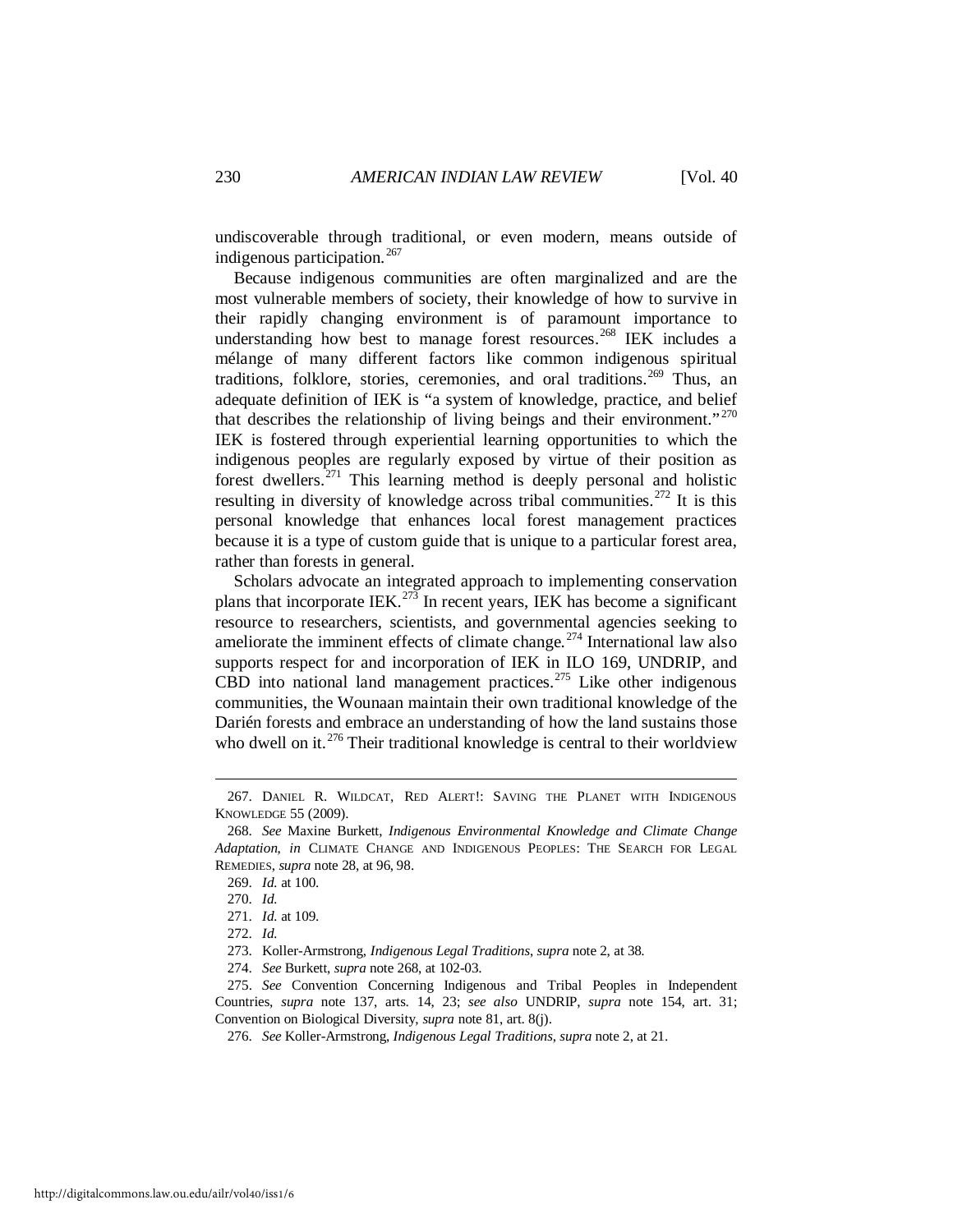and would only serve to improve on any climate change mitigation strategy that Panama could undertake on its own. To that end, Panama must empower the Wounaan by granting legal title to their collective lands to promote community forest management. By partnering with indigenous communities in forest conservation initiatives, Panama can realize appreciable gains in the fight to preserve biological diversity.

#### *Conclusion*

<span id="page-39-0"></span>The Wounaan of Panama have been faithful stewards to the Darién rainforests, which have been entrusted to them for hundreds of years. Yet, deforestation and forest degrading activities persistently threaten to displace and imperil the culture and very existence of this vulnerable group. Although Panama's REDD+ solution has the potential of being a tremendous remedy to this rapidly increasing problem, the Wounaan do not have legal title to more than 75% of the lands they possess and occupy, even after having sustainably managed this territory for hundreds of years. Because Panama has failed to legally demarcate Wounaan *tierra colectivas*  and issue their land title, the Wounaan are placed in an uncertain arrangement that deprives them of their right to complete autonomy over their livelihoods.

While Panama has made great strides in the indigenous human rights movement, there is much more to be done to fulfill its obligation to protect its indigenous people. Ratification of ILO 169 is crucial first step to Panama's UN-REDD+ program. Without ratification of ILO 169, Panama continues to demonstrate legally that it believes that Panama's indigenous will eventually assimilate into society, rather than exist with assurances of their right to self-determination. Becoming a party to UNDRIP was a significant step forward but still falls short because the declaration in nonbinding. Additionally, even though the CBD has been codified in Panama's environmental laws, state sovereignty continues to be the loophole used to avoid the state's duties to its indigenous peoples.

The solutions proposed here provide attainable advances toward rectifying the imminent injustices presented by a REDD+ program that lacks appropriate safeguards to indigenous land ownership. There is an undeniable correlation between strong land tenure rights and indigenous protection against displacement resulting from the global fight to combat climate change through climate change mitigation efforts like  $REDD+$ .<sup>[277](#page-39-1)</sup> By instituting a participatory mapping strategy, codifying the results, and

<span id="page-39-1"></span> <sup>277.</sup> STEVENS ET AL., *supra* note [227,](#page-31-7) at 42.